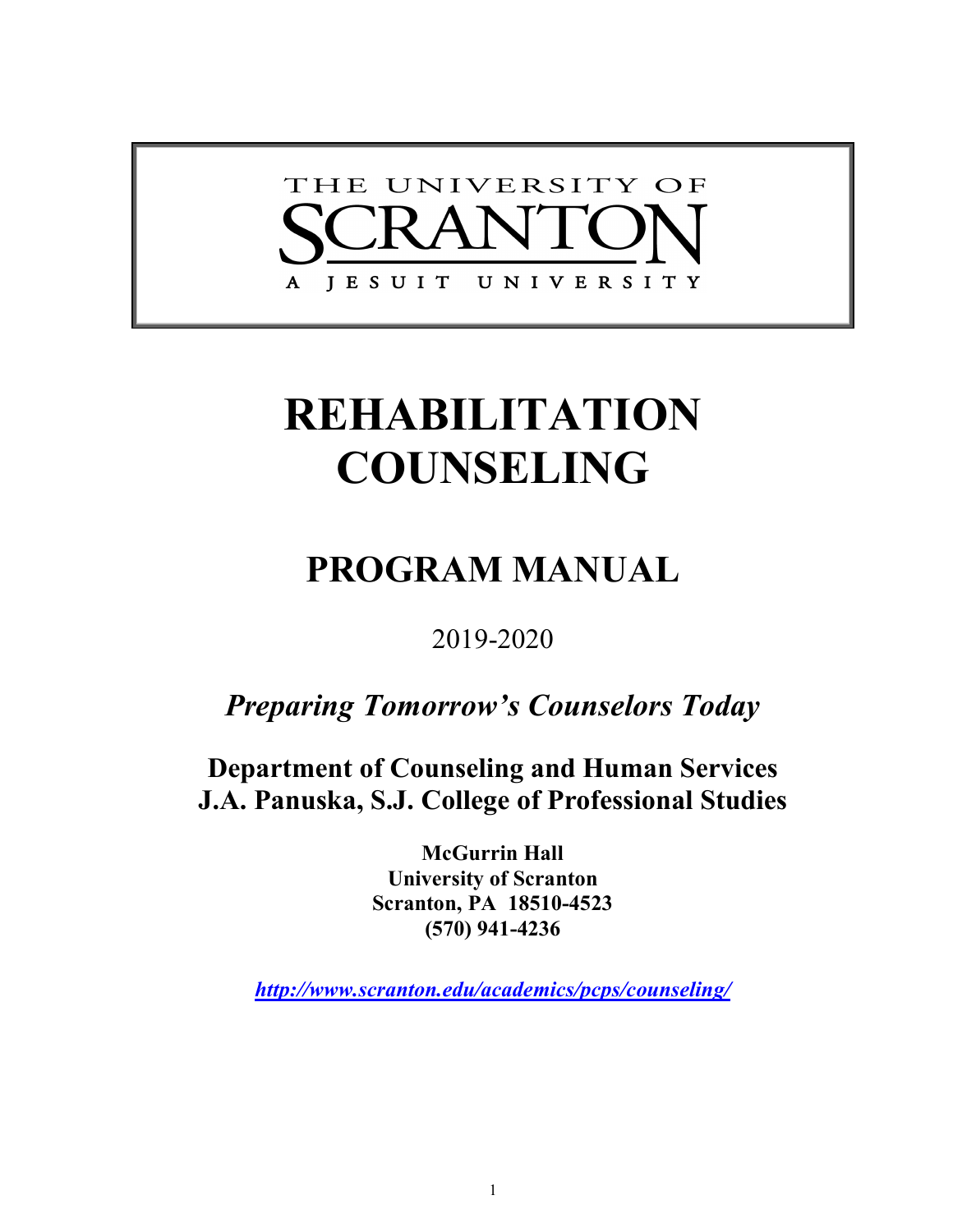# Department of Counseling and Human Services University of Scranton Graduate Counseling Programs

# **Student Responsibility Form**

I have received the Program Manual for my graduate counseling program at the University of Scranton and, if I have questions concerning these materials, I have asked or will ask for clarification in COUN 509, the Professional Issues course, or I will ask my mentor or program director.

I understand that I am responsible for the information presented in this program manual. My signature below confirms that:

- $\Box$  I have READ the manual
- $\Box$  I have SIGNED UP for the list serv (p.22)
- $\Box$  I ACKNOWLEDGE that various clearances (such as child abuse and PA criminal records check) will be required prior to any clinical experiences in the counseling program. If I am aware of any issues/concerns that may impact the process or outcome of these clearances, I will talk to my mentor and/or program director immediately and PRIOR to practicum. A criminal record can impact movement in the counseling program and/or certification or licensure, which is part of the discussion that I will have with my mentor and/or program director.
- $\Box$  I AGREE to adhere to the policies and procedures and student responsibilities detailed in this program manual.

Date of Signature: \_\_\_\_\_\_\_\_\_\_\_\_\_\_\_\_\_\_\_\_\_

Student Name: (Please PRINT)

Student Signature:

Student's Program of Study

**I understand that this form should be signed and returned to my Professional Issues instructor so that it can be included in my comprehensive student file.**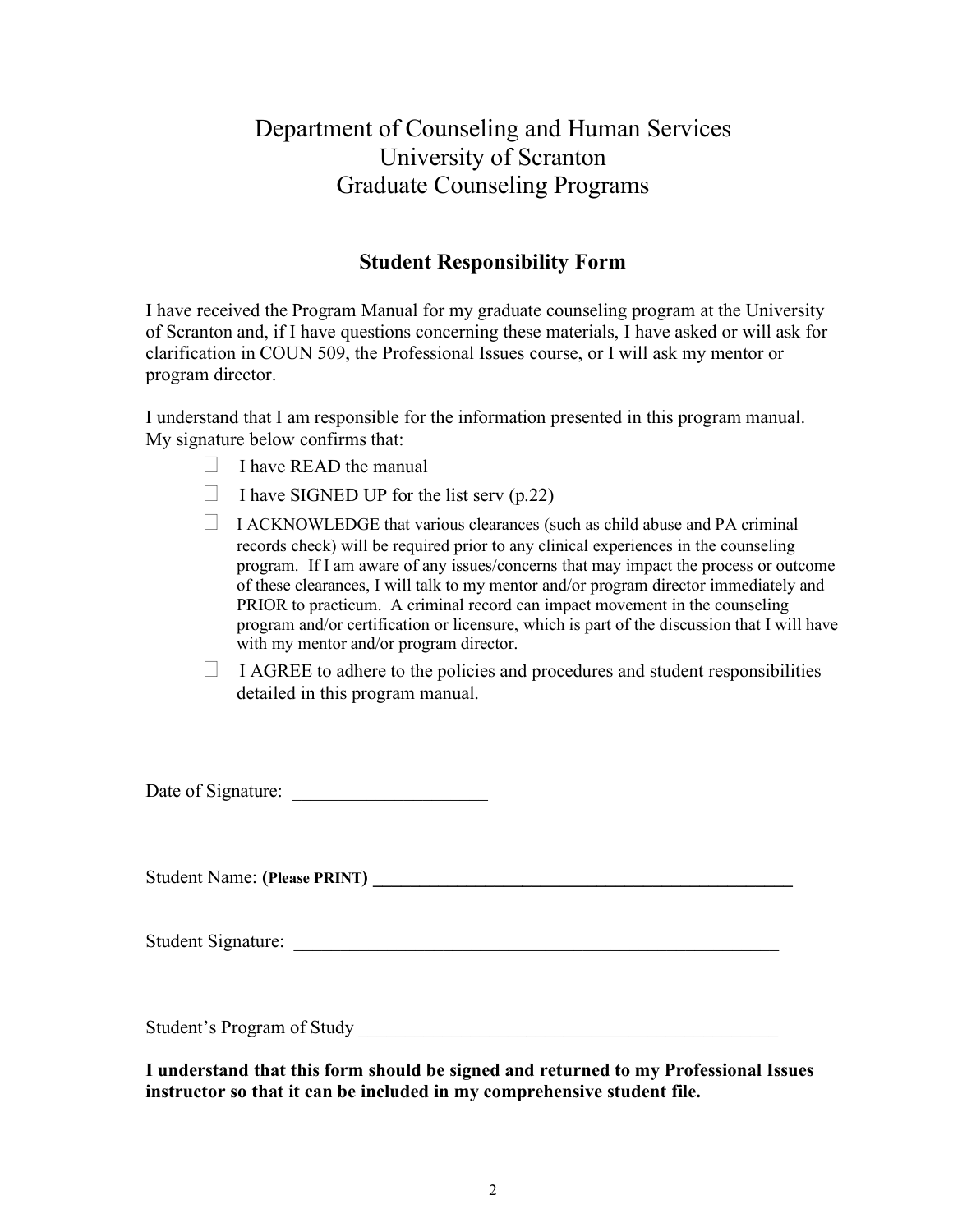| Page |
|------|
|      |
|      |
|      |
|      |
|      |
|      |

# **GENERAL INFORMATION:**

## POLICIES, PROCEDURES & MISCELLANEOUS INFORMATION:

| Certificate of Advanced Graduate Study in Applied Behavioral Analysis  21 |  |
|---------------------------------------------------------------------------|--|
|                                                                           |  |
|                                                                           |  |
|                                                                           |  |
|                                                                           |  |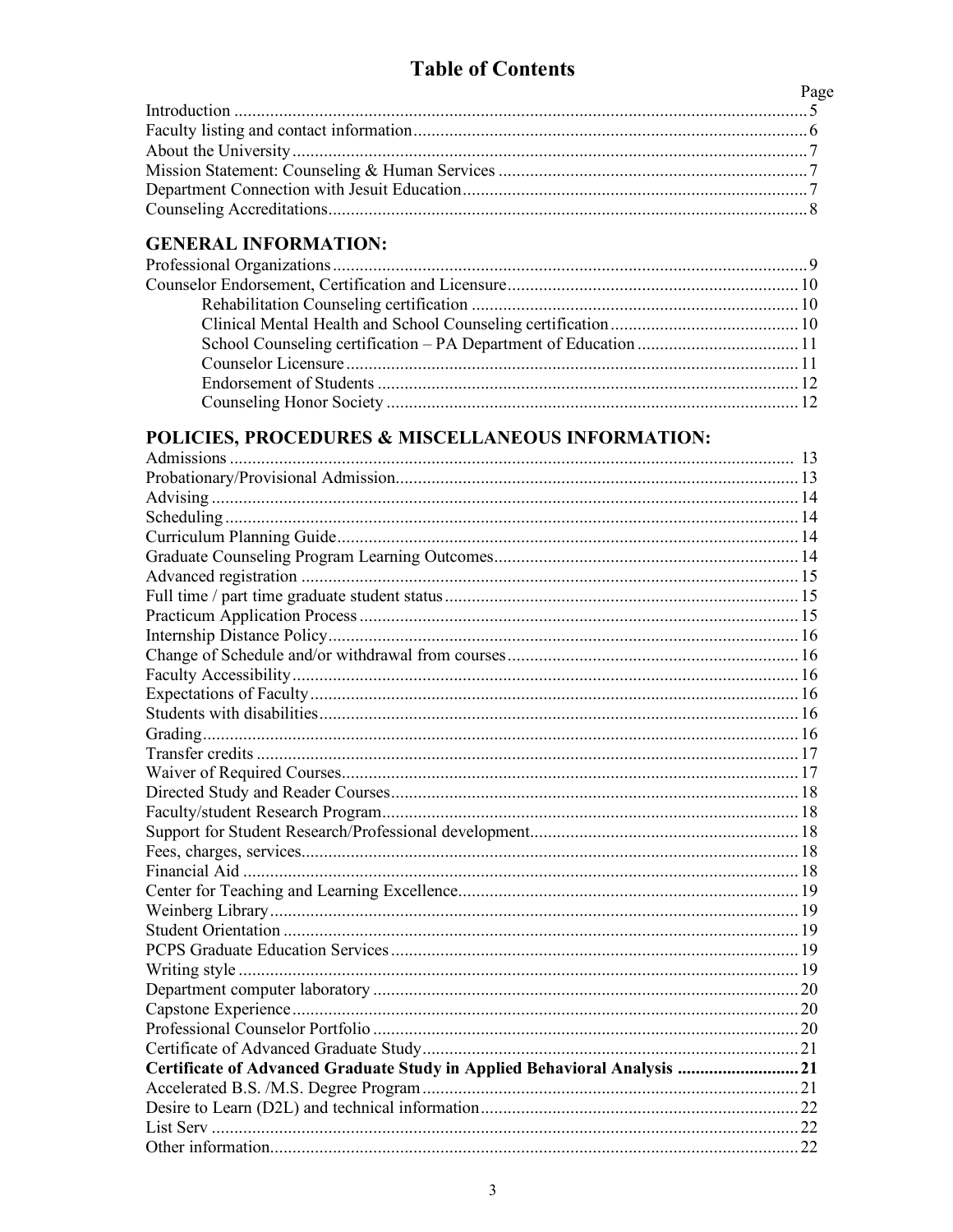|                                            | 23 |
|--------------------------------------------|----|
|                                            |    |
|                                            |    |
|                                            |    |
|                                            |    |
|                                            |    |
| The following is specific to each program: |    |
|                                            |    |
|                                            |    |
|                                            |    |
|                                            |    |
|                                            |    |
|                                            |    |
|                                            |    |
|                                            |    |
|                                            |    |
|                                            |    |
|                                            |    |
|                                            |    |
|                                            |    |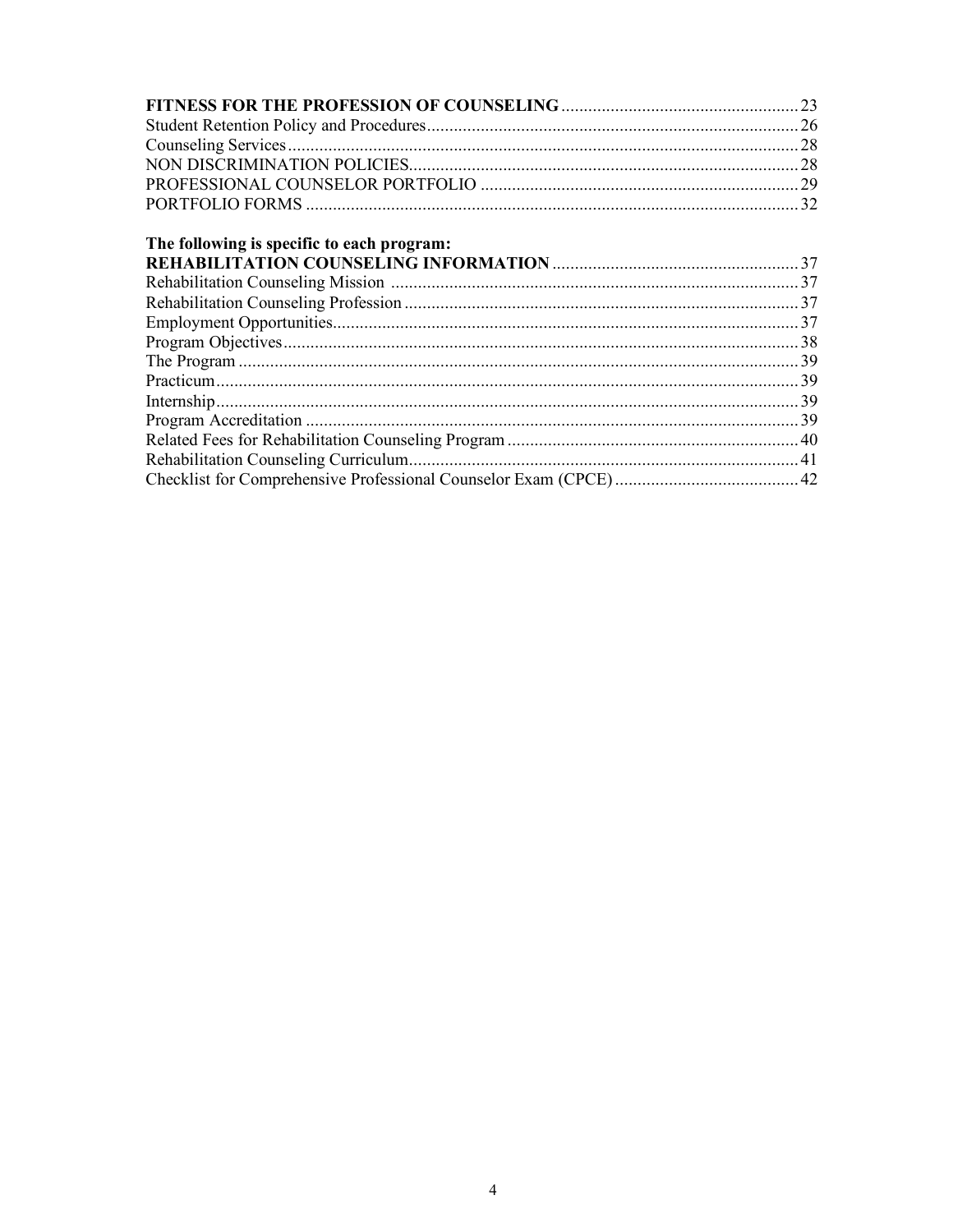# **UNIVERSITY OF SCRANTON DEPARTMENT OF COUNSELING AND HUMAN SERVICES GRADUATE PROGRAMS IN COUNSELING**

### **INTRODUCTION**

This manual is designed to provide information on the three graduate counseling programs at the University of Scranton. The Clinical Mental Health Counseling, Rehabilitation Counseling, and School Counseling programs are offered through The J.A. Panuska College of Professional Studies by the faculty of the Department of Counseling and Human Services. Our department is located on the 4<sup>th</sup> floor of McGurrin Hall. In addition to the foundational Counseling programs, the department offers an undergraduate program in Counseling and Human Services, a Certificate of Advanced Graduate Study (CAGS) in Professional Counseling, and a Certificate of Advanced Graduate Study in Applied Behavioral Analysis.

If you are a prospective student, we are pleased that you have requested information and are considering earning your Master of Science degree with us. This manual, along with a *Graduate Catalog* (available online) will help to answer many of the "most often asked" questions from prospective students. Should you require further information, please do not hesitate to contact the specific Program Director (see listing on page 6) or the Department Chair at (570) 941-4308. The department secretary (570-941-4236) can direct you to additional resources. Additional information is also available on the department's website at *www.scranton.edu/department/chs.*

If you have already been admitted to a program, the faculty extends best wishes and good luck as you start your professional preparation and academic program. We also offer our knowledge, support, and guidance while you are working toward the successful completion of your Master's degree. This manual provides information on the faculty, curriculum, policies, and procedures that are integral parts of our departmental culture. A thorough review of the manual will help you to understand our learning environment and will facilitate your journey through our training.

We strive to create a learning environment that is scholarly and rigorous, along with a program of professional preparation that is demanding and rewarding. Professional preparation includes academic work, challenging experiences and reflection, clinical practice under supervision, and use of advanced technologies. Openness, mutual sharing, and self-discovery are important parts of the learning process. We provide a rich and varied environment in which many different teaching philosophies, and methods are represented in the expertise of our faculty. Students are expected to perform in a professional manner and are encouraged to think critically and interact freely.

The curriculum is a blend of knowledge and practical experience. In addition to acquiring specific competencies and skills, students are also provided with opportunities for self-exploration and personal/professional growth. It is our belief that the process of facilitating growth in others – a hallmark of the counseling profession – can occur only when the helping professional possesses a high degree of selfawareness and a desire to explore avenues for continued growth and professional development.

Constructive feedback on the program, its courses, and its faculty is encouraged through formal program and course evaluation procedures and informal discussions. We suggest that you talk directly with course instructors and your Program Director about individual concerns and constructive curricular change.

Our goal is to provide you with the knowledge, skills, and attitudes necessary to be a competent, highly functioning counseling professional. Through our mutual efforts this goal can be achieved.

Again, thank you for your involvement with our programs. Please feel free to contact any of us if there is some way in which we may be of assistance to you and/or to facilitate your learning process. The Faculty and Staff of the Department of Counseling and Human Services look forward to working with you.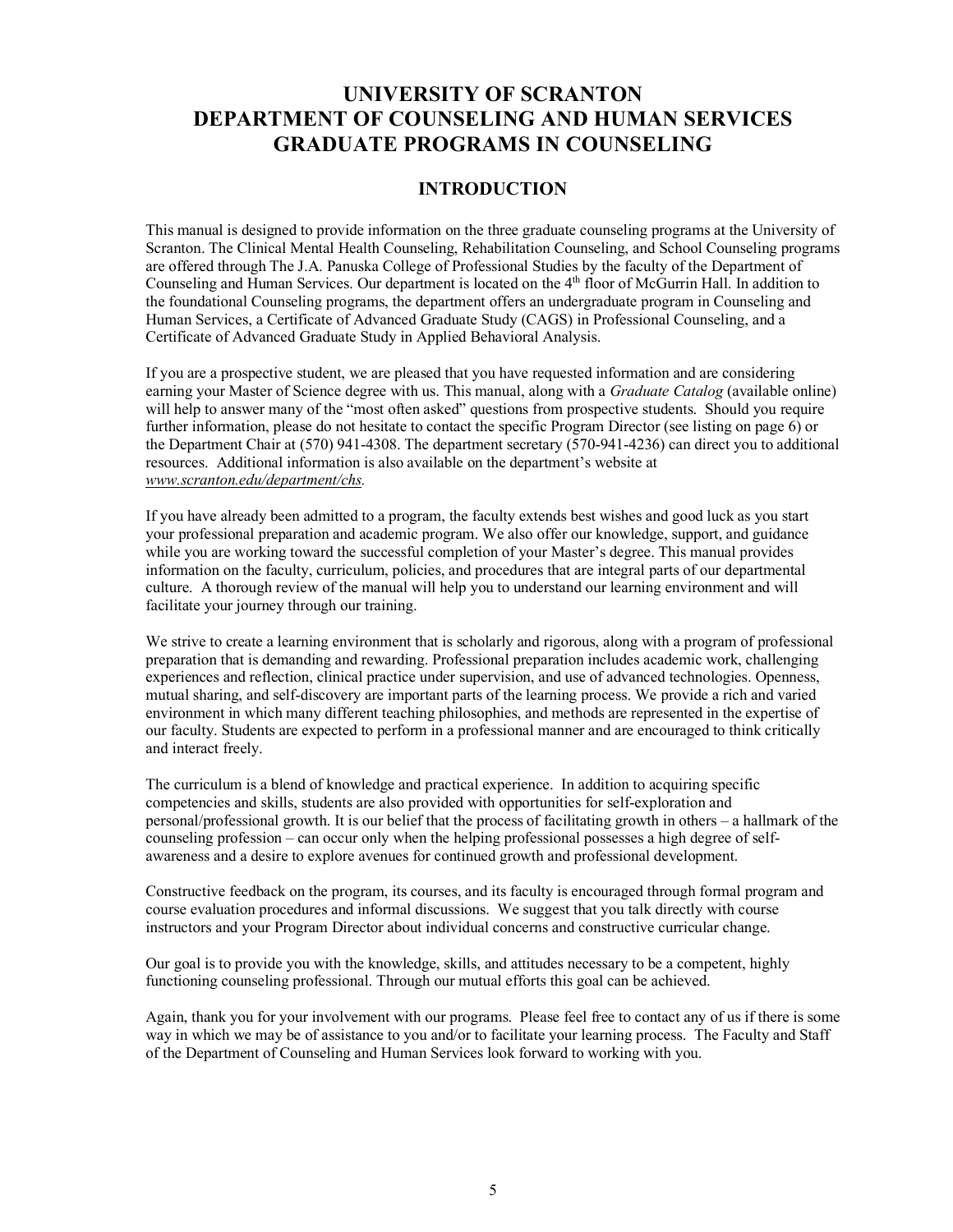#### **DEPARTMENT OF COUNSELING and HUMAN SERVICES FACULTY AND STAFF**

#### **Gerianne Barber, M.S., NCC, LPC, CRC**

Director, Counselor Training Center MGH 433 (570) 941-7635 gerianne.barber@scranton.edu

#### **Lori A. Bruch, Ed.D., CRC, LPC**

**Department Chair** Associate Professor MGH 455 (570) 941-4308 lori.bruch@scranton.edu

#### **Rebecca Spirito Dalgin, Ph.D., CRC**

Director, Rehabilitation Counseling Program Associate Professor MGH 437 (570) 941- 7819 rebecca.dalgin@scranton.edu

#### **LeeAnn Eschbach, Ph.D., NCC, LPC**

Associate Professor MGH 435 Phone: (570) 941-6299 leeann.eschbach@scranton.edu

**Sonja Lund, Ph.D.** Assistant Professor MGH 449 (570) 941-5835 sonja.lund@scranton.edu

#### **Mary L. Troy, Ph.D., NCC, LPC**

Assistant Professor MGH 453 (570) 941-7884 mary.troy@scranton.edu

**Tiffany Bordonada, Ph.D.** Co-Director Clinical Mental Health Counseling Program Assistant Professor MGH 449 (570) 941-7487 tiffany.bordonada@scranton.edu

#### **Julie Cerrito, Ph.D., NCC, NCSC, ACS**

Director, School Counseling Program Associate Professor MGH 447 (570) 941-4163 julie.cerrito@scranton.edu

#### **Paul Datti, Ph.D., CRC, HS-BCP**

Director, Undergraduate Program in Human Services Associate Professor MGH 451 (570) 941-4127 paul.datti@scranton.edu

#### **Vanessa Jensen, D.Ed., BCBA-D** ABA, VCS Director Associate Professor MGH 431 (570) 941-5810

vanessa.jensen@scranton.edu

#### **Oliver J. Morgan, Ph.D., NCC, LMFT**

Professor MGH 439 (570) 941-6171 oliver.morgan@scranton.edu

### **Kevin Wilkerson, Ph.D., NCC, ACS**

Professor MGH 445 (570) 941-6649 kevin.wilkerson@scranton.edu

#### **Benjamin Willis, Ph.D., NCC, ACS**

Associate Professor, Co-Director, Clinical Mental Health Counseling Program MGH 441 (570) 941-6172

benjamin.willis@scranton.edu

#### **Administrative Support Staff:**

**Ann Keeler, B.A.** Full Time Faculty Secretary MGH 457 (570) 941-4236 ann.keeler@scranton.edu Hours: Monday through Friday: 8:30 – 4:30pm

**Pamela Turbessi** Part Time Secretary MGH 457 (570) 941-4236 pamela.turbessi@scranton.edu

Hours: M, T, W, 4:00-8:30pm; R, 4-8pm

#### **OTHER TELEPHONE NUMBERS: Dial (570)-**

| <b>Bookstore</b>                                   | 941-7454                  | Financial Aid                              | 941-7700 |
|----------------------------------------------------|---------------------------|--------------------------------------------|----------|
| Bursar's Office                                    | 941-4062                  | Graduate and Continuing Education Services | 941-7600 |
| Career Services                                    | 941-7640                  | Student Services and Advising Office       | 941-7580 |
| Counseling and Human Services Department           | 941-4236                  | <b>Health Services</b>                     | 941-7667 |
| Counseling Center                                  | 941-7620                  | Information                                | 941-7400 |
| Center for Teaching and Learning Excellence (CTLE) |                           | Library                                    | 941-7524 |
| (Academic Support Services)                        | 941-4038                  | Registrar                                  | 941-7721 |
| Emergency                                          | 941-7777                  | Security                                   | 941-7888 |
| Equity and Diversity Office                        | 941-6645                  | Add info on weather                        |          |
|                                                    | <b>RELEVANT WEB SITES</b> |                                            |          |

University of Scranton: *http://www.scranton.edu* Department of Counseling and Human Services: *http://www.scranton.edu/academics/pcps/counseling/*

Career Services: *http://www.scranton.edu/studentlife/studentaffairs/careers*

Center for Teaching and Learning Excellence: *http://www.scranton.edu/academics/ctle*

Weinberg Memorial Library*: http://www.scranton.edu/academics/wml*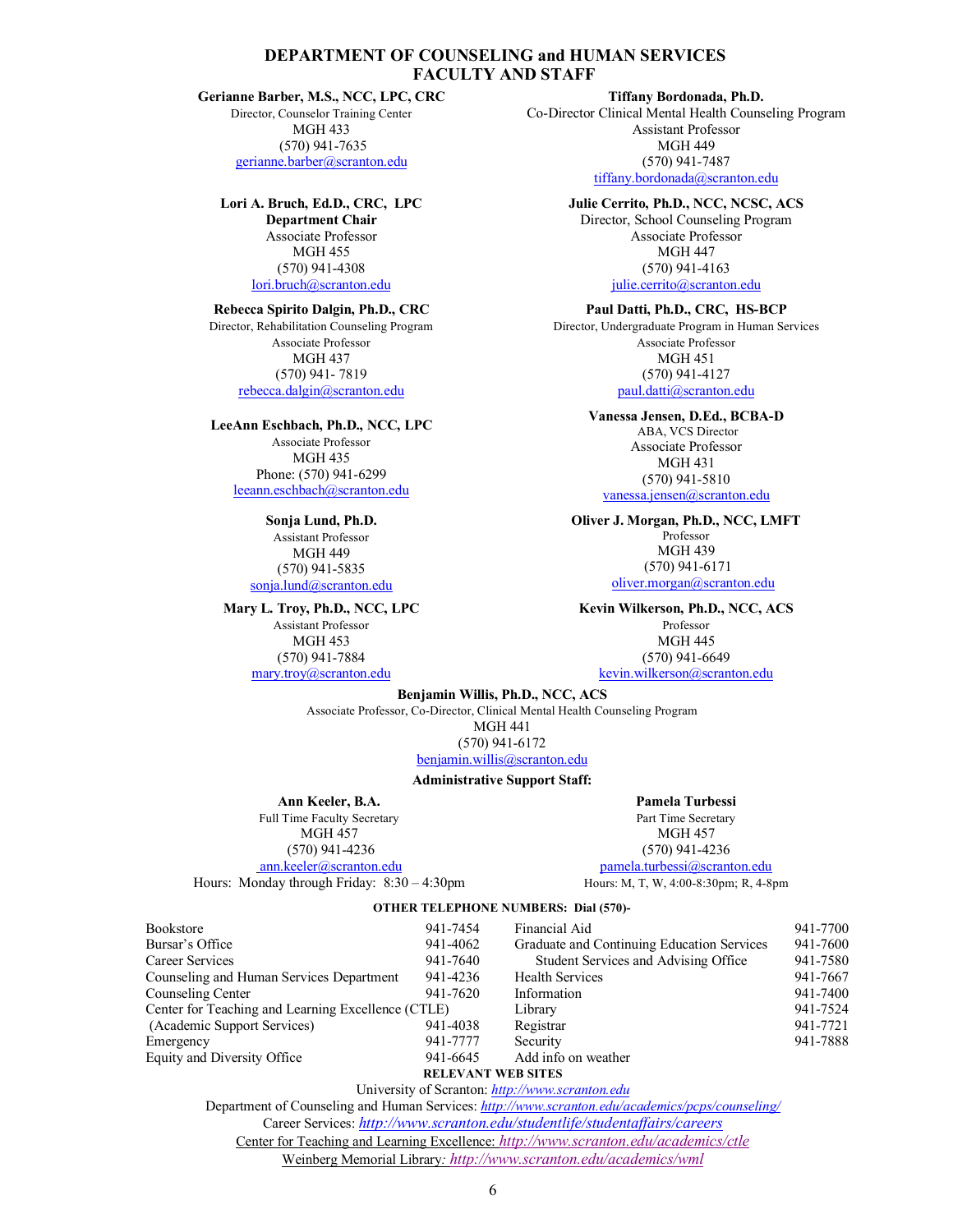### **ABOUT THE UNIVERSITY OF SCRANTON**

The University of Scranton is a private, Catholic, co-educational institution. Founded in 1888 as Saint Thomas College, the school received its University Charter in 1938. In 1942, Scranton became the twenty-fourth of twenty-eight Jesuit colleges and universities in the United States.

The Panuska College of Professional Studies is one of three major academic divisions within the University. Graduate students in this College can pursue Master's degrees and various types of certification. Our graduate programs have received professional accreditation from the Council for Accreditation of Counseling and Related Educational Programs (CACREP).

The Panuska College of Professional Studies houses not only the Counseling and Human Services Department but six other health-service related departments.

### **ABOUT THE COUNSELING AND HUMAN SERVICES DEPARTMENT**

The Department offers coursework leading to Master of Science degrees in Clinical Mental Health Counseling, Rehabilitation Counseling, and School Counseling. A Certificate of Advanced Graduate Study in Professional Counseling and a Certificate of Advance Graduate Study in Applied Behavioral Analysis are also available An Accelerated Bachelor of Science Program allows undergraduate students to pursue limited graduate credits . Chi Delta Rho is the departmental chapter of *Chi Sigma Iota,* the Counseling Academic and Professional Honor Society International. Our department is comprised of 12 full time faculty members, one professional staff member, and two administrative support staff.

#### **MISSION STATEMENT: Counseling and Human Services**

*The Department of Counseling and Human Services (CHS) in the Panuska College of Professional Studies at the University of Scranton is a rigorous and inclusive learning community. We seek to prepare counseling and human service professionals who are resilient caregivers, intentional advocates, and committed, self-reflective individuals. Using an innovative, responsive curriculum, CHS programs prepare dynamic practitioners who are responsive to local, regional, and global needs. Emphasis is placed on a relationship-centered approach that fosters holistic personal and professional growth and success.* 

#### *Counseling and Human Services Department Guiding Principles:*

*Our caring, inclusive department is driven by a relationship-centered approach that fosters holistic personal and professional growth and success via:*

- *Preparing competent, real-world ready practitioners responsive to local, regional, and global needs*
- *Building and maintaining a growth-promoting community*
- *Cultivating a rigorous and supportive academic learning environment*
- *Providing an innovative, responsive curriculum*
- *Advocating for students, programs and communities*
- *Encouraging self-reflection leading to sustained personal and professional growth and wellness*
- *Assessing outcomes, fostering continuous improvement, and celebrating successes*
- *Promoting accessibility by fostering University-wide relationships and allocating resources wisely*

*Preparing Tomorrow's Counselors Today*

### **CHS DEPARTMENT CONNECTION WITH JESUIT EDUCATION**

Many core beliefs and practices of the Counseling and Human Services professions complement the Jesuit tradition and Ignatian mission of the University of Scranton.

We know that an active and positive regard for each person creates an environment conducive to high-quality clinical care and positive human development. Caring for each unique person – mind, body  $\&$  spirit – and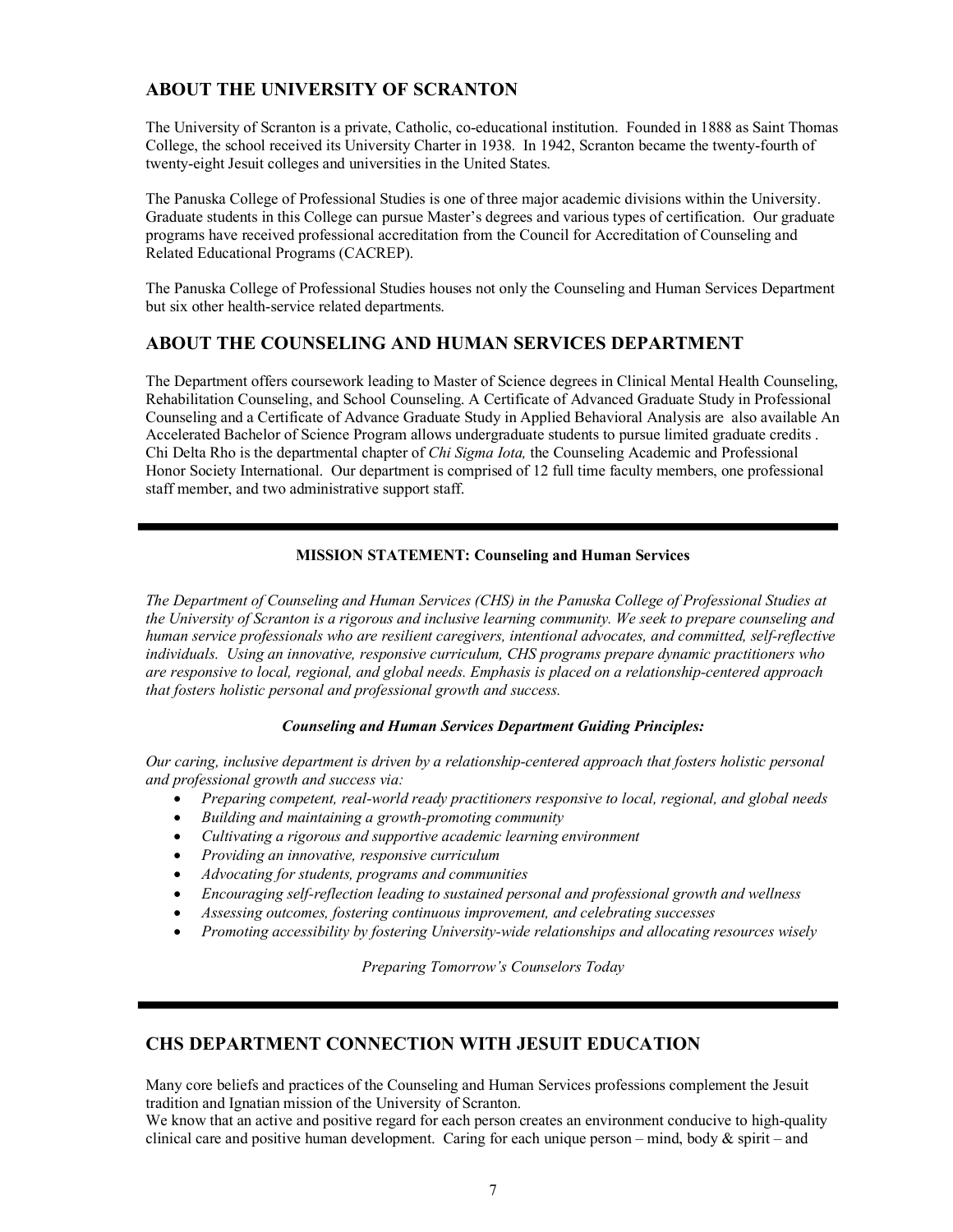assisting each one to reach her or his human and God-given potential is highly honored in the Ignatian tradition. This is called "*cura personalis*," both in ministry and education.

We know that the building blocks of human wholeness and dignity come from the quality of relationships that surround the developing human being. For persons to reach their full God-given potential, society has a vested interest in the quality of our families, our parenting, and our facilitating structures. Counseling and Human Service professionals work at the nexus of these issues, assisting individuals, families, and human systems to grow and mature. Engaging in advocacy and social justice, with a mutually local and global perspective, are intrinsic parts of this work and in keeping with the Jesuit vision of God's working alongside companions in service "*to set the world on fire*."

As professional counselor educators, we value the contributions that empathic care, critical thinking, deep personal reflection, sensitivity to diversity, advocacy, and systemic leadership make to our clients and wider society. St. Ignatius and his companions also valued these activities, highlighting the importance of discernment and the leadership of "*magis*," always searching for "*the more universal good*." These are hallmarks of Ignatian spirituality.

#### **COUNSELING ACCREDITATIONS**

The Clinical Mental Health Counseling, Rehabilitation Counseling, and School Counseling programs are nationally accredited by the Council for Accreditation of Counseling and Related Educational Programs (CACREP). CACREP is a specialized accrediting body recognized by the Council for Higher Education Accreditation (CHEA).

Our Accrediting body, CACREP, determines the standards of quality in counselor education and evaluates preparation programs' adherence to these standards. CACREP accreditation is recognized as a hallmark of high-quality, graduate education in counseling. The University of Scranton is proud to have accreditation through CACREP and we have done so since 1992.

The School Counseling program is approved by the Pennsylvania Department of Education (PDE). Students completing the program meet the academic requirements for certification as a PK-12 Elementary and Secondary School Counselor. It is recommended that students seek certification immediately as requirements change over time.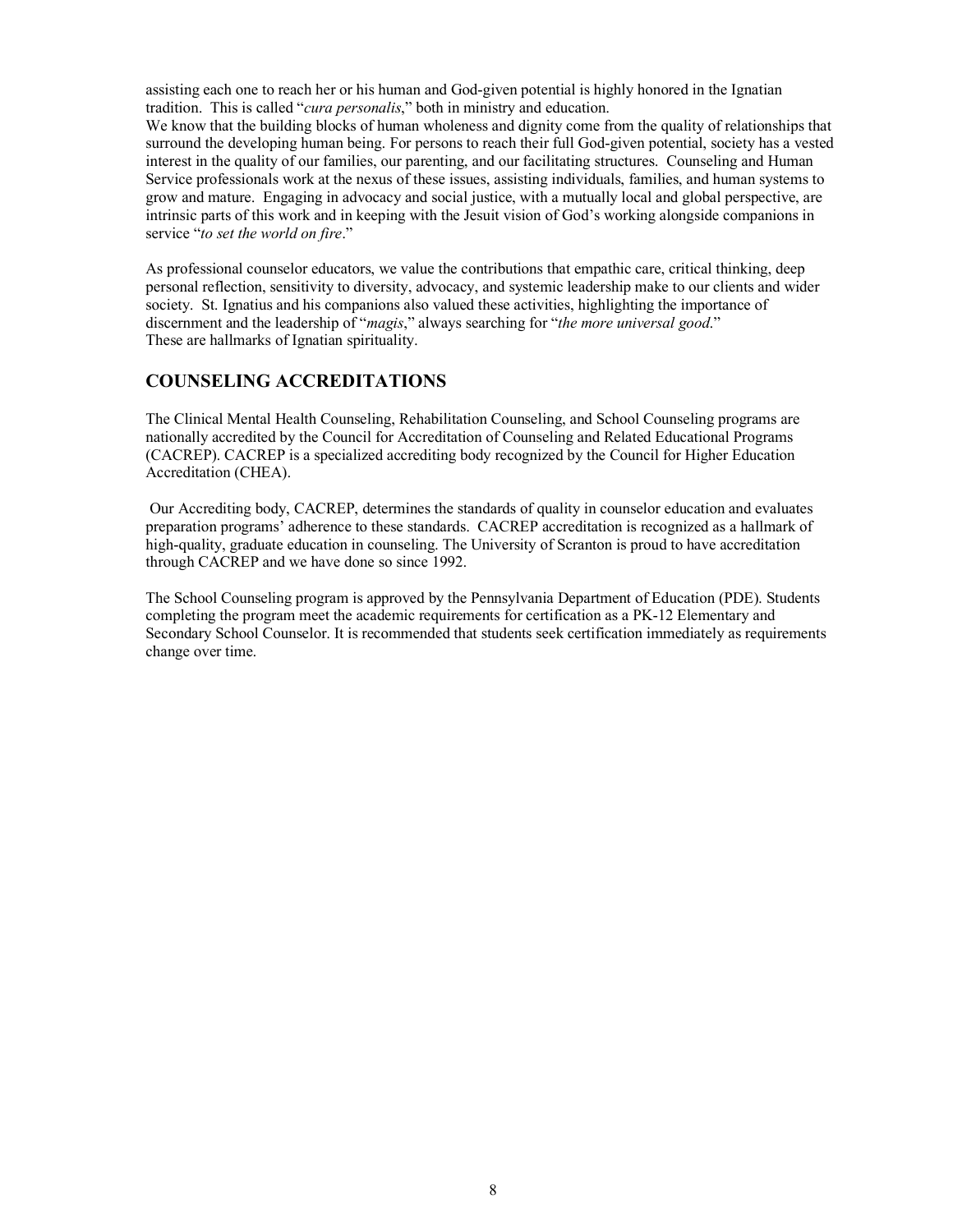# **GENERAL INFORMATION**

# **PROFESSIONAL ORGANIZATIONS**

All students admitted to the counseling programs are encouraged to become members of national and state professional organizations.

The American Counseling Association (ACA) is a national professional organization with 20 specialty divisions representing over 54,000 professional counselors. ACA is dedicated to the growth and enhancement of the counseling profession. ACA helps counseling professionals develop their skills and expand their knowledge base. Student members receive *Counseling Today*, ACA's monthly periodical; quarterly journal of counseling research, *Journal of Counseling and Development*; and the bi-weekly e-news bulletin, *ACA e-News*. Students who join ACA divisions receive the newsletters and journals of those divisions.

Clinical Mental Health Counseling students may be interested in the American Mental Health Counselors Association (AMHCA) or other specialty divisions of ACA congruent with their interests. The journal of AMHCA is the *Journal of Mental Health Counseling*.

Rehabilitation Counseling program students may be interested in the American Rehabilitation Counseling Association (ARCA), a specialty division of ACA. The National Rehabilitation Association (NRA) is the premier national organization comprised of rehabilitation professionals including rehabilitation counselors. NRA has eleven divisions focusing on specialized rehabilitation issues.

School Counseling program students may be interested in the American School Counselor Association (ASCA), the school counseling affiliated division of ACA. ASCA provides professional development, publications and other resources, research and advocacy to more than 29,000 professional school counselors. The journal of ASCA is *Professional School Counseling*..

In these professional organizations student membership dues are quite reasonably priced. Membership has many benefits: professional involvements at professional conferences, publications, access to educational materials, and eligibility for professional liability insurance, legal defense services, professional development activities, and career placement assistance. Membership applications and additional information are available from program faculty, or you can contact the associations directly at the following addresses:

> American Counseling Association 6101 Stevenson Avenue Alexandria, VA 22304 F:(800) 473-2329 (800) 347-6647 TDD: ([703) 370-1943 http://www.counseling.org

National Rehabilitation Association PO Box 150235 Alexandria, VA 22315 (888)-258-4295 TDD: (703) 836-0849 http://www.nationalrehab.org

American Mental Health Counseling Association (AMHCA) 107 So. West St. Fairfax St., Suite 779 Alexandria, VA 22314 (800)-326-2642 (703)-548-6002 http://www.amhca.org

American School Counselor Association (ASCA) 1101 King St., Suite 310 Alexandria, VA 22314 (703) 683-2722 (800) 306-4722 http://www.schoolcounselor.org

In addition to ACA, its specialty divisions, and NRA, students are encouraged to join state and regional counseling associations:

The Pennsylvania Counseling Association (PCA): *http://www.pacounseling.org* Pennsylvania Rehabilitation Association (PRA): *http://www.parehab.org* Pennsylvania School Counselors Association (PSCA): *http://www.psca-web.org/* Northeastern Pennsylvania Counseling Association (NEPCA): nepca.org@gmail.com *http://www.pacounseling.org/aws/PACA/pt/sp/divisions*

Program faculty can provide additional information and membership applications are available on program organizations' website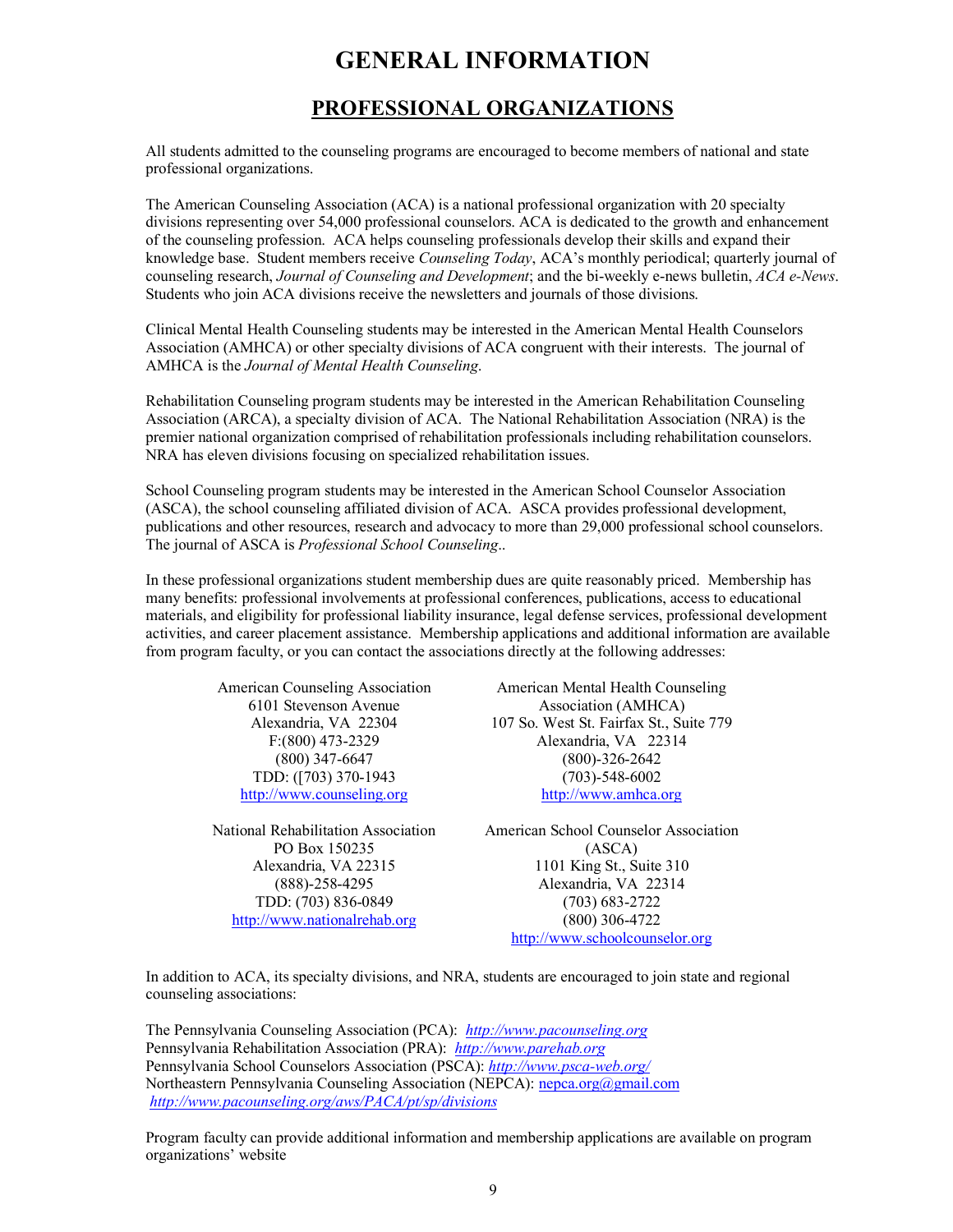# **COUNSELOR ENDORSEMENT, CERTIFICATION & LICENSURE**

*The Department of Counseling and Human Services endorses certification and licensure of professional counselors and strongly recommends that students pursue the highest levels of certification and licensure appropriate to each student's education and professional preparation.*

### **REHABILITATION COUNSELING CERTIFICATION**

The Commission on Rehabilitation Counselor Certification (CRCC) was established in 1974. The primary purpose of certification is to establish professional standards whereby persons with disabilities, related professionals, agency administrators, and the general public can evaluate the qualifications of persons practicing rehabilitation counseling and to provide assurances that professionals engaged in rehabilitation counseling will meet acceptable standards of quality in practice. Certification is the process whereby a profession gives recognition to an individual who has fulfilled certain requirements or standards, as predetermined by that profession.

To be eligible to sit for the CRCC examination, applicants must meet all requirements in one of the categories. The two categories most relevant for students in the rehabilitation counseling program at the University of Scranton are:

**Category A:** For persons having a Master's degree in Rehabilitation Counseling from a Council on Rehabilitation Education (CORE) accredited program with an internship of 600 clock-hours supervised by a certified Rehabilitation Counselor (CRC), as of July 2017, CACREP accredited.

**Category G:** For students working towards a Master's degree in Rehabilitation Counseling. In order to be eligible, a student must [a] be enrolled in a Master's degree program in rehabilitation counseling that is fully accredited by the CACREP; [b] have completed 75% of the coursework toward a Master's degree by the application date for the CRCC examination for which he/she is applying; and, [c] have completed an internship in rehabilitation counseling of 600 hours supervised by a CRC by graduation.

A student who applies before the appropriate deadline and qualifies under Category G may sit for the CRCC examination. Applications are available on-line at www.crccertification.com. Please consult the CRCC website for more specific information.

### **CLINICAL MENTAL HEALTH COUNSELING AND SCHOOL COUNSELING CERTIFICATION**

The National Board for Certified Counselors (NBCC) was developed in 1982 to provide a national certification process for counselors. There are several purposes to national certification of counselors. It [a] promotes professional accountability and visibility, [b] identifies to the public and professional peers those counselors who have met specific professional standards, [c] advances cooperation among groups and agencies actively involved in professional credentialing activities, [d] encourages the continuing professional growth and development of counselors, and [e] ensures a national standard developed by counselors.

Graduates of the Clinical Mental Health and School Counseling programs meet all eligibility requirements for recognition as a National Certified Counselor (NCC). Students are eligible to sit for the examination if they graduated the semester prior to or will graduate the semester immediately following an administration of the National Counselor Exam NCE.

**If students want to pursue this option, they need to register with the department's NCE liaison.** Students who pass the certification examination will be granted certification upon completion all program requirements. Students who wish to explore other types of counselor credentialing should consult with their program director. For example, specialty certifications of the NBCC include career, gerontology, school, clinical mental health, and addictions. **However, certification is not complete until students send an official transcript with their Master's Degree posted to NBCC. Note: Taking the NCE is also one step in licensure in many states.**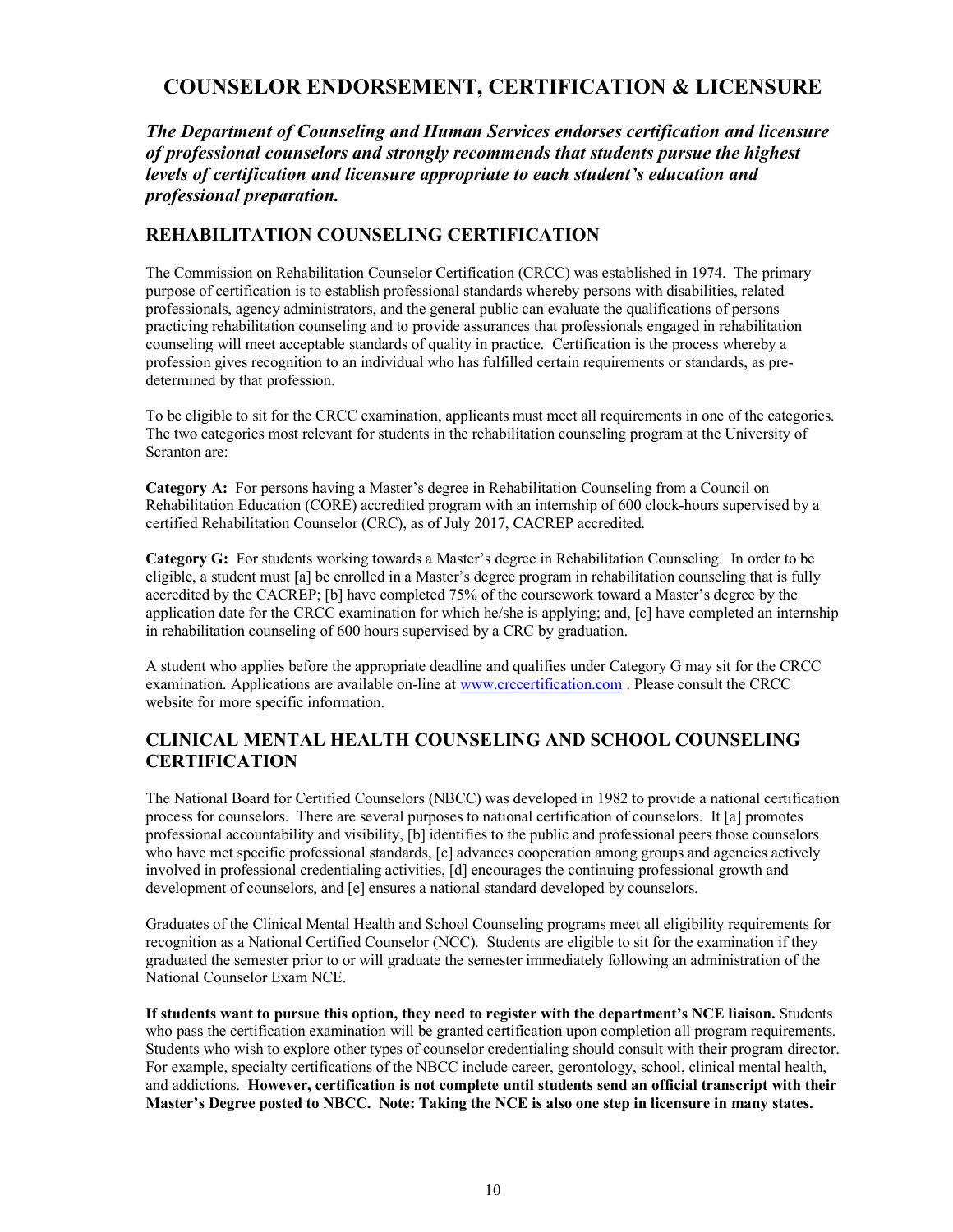Students graduating from a CACREP-accredited program, such as our Clinical Mental Health and School Counseling programs, may take the exam without the requirement of post-Masters counseling experience [Option B].

Refer to the National Board for Certified Counselors web site (www.nbcc.org) for specific eligibility requirements for the NCE.

### **SCHOOL COUNSELING CERTIFICATION – PENNSYLVANIA DEPARTMENT OF EDUCATION (PDE)**

The School Counseling Program) meets the standards and competencies established by the Pennsylvania Department of Education (PDE) for certification as a PK-12 Elementary and Secondary School Counselor.. Upon completion of our program, students are eligible for the Educational Specialist I Certificate as a PK-12 Elementary and Secondary School Counselor. Application information is available from internship instructors, program directors, or the Education Department's Certification Officer. Applications are completed through the *Teacher Information Management System (TIMS).* TIMS is a central web site for processing and collecting data related to education certification and serves as a link between an educator's employment data, educational data, and certification record. TIMS is part of the PDE website (www.education.state.pa.us/ or the Education Department at the University of Scranton website

(http://www.scranton.edu/academics/pcps/education/Certification%20Information%20.shtml)

Passing the Professional School Counselor Praxis Exam through Educational Testing Services (ETS) is required as part of the application process through TIMS and is a necessary component to becoming certified in Pennsylvania as a PK-12 Elementary and Secondary School Counselor. Students' scores on the Praxis exam will be sent to the TIMS portal. Your program director or internship instructor will provide additional details regarding registering for this exam and completing an online application within TIMS.

In addition to the online TIMS application, an application cover sheet is processed through the School Counseling Program Director, who verifies that certification requirements are completely met. Application materials and documentation in the form of an advising sheet and/or transcript are sent to the Education Department's Certifying Officer, who then forwards materials to the Pennsylvania Department of Education (PDE). In summary, to complete school counselor certification three steps are necessary: (1) Register for and Pass the Professional School Counselor Praxis Exam (2) complete the TIMS application online through the PDE website and (3) hand in a hard copy of the verification form provided to you by the School Counseling Program Director or Internship Instructor.

Please note that certification requirements for the PK-12 Elementary and Secondary School Counselor Certificate in the Commonwealth of Pennsylvania are subject to change. It is highly recommended that students apply for certification the semester that they complete their internship requirements. Failure to do so may result in the inability to become certified as a PK-12 Elementary and Secondary School Counselor at a later point in time or may necessitate additional coursework requirements due to changes in certification at the state level.

### **PENNSYLVANIA COUNSELOR LICENSURE**

Under Chapter 48 of *The Social Workers, Marriage and Family Therapists and Professional Counselors Act*  (Act 136) the state of Pennsylvania established the State Board of Social Workers, Marriage and Family Therapists and Professional Counselors and initiated a process for licensing counseling professionals. Licensure requirements include completion of 60 semester hours of graduate credits that include specific required course work and clinical instruction and 3,000 hours of supervised clinical experience.

**PA State Licensing Board- Licensed Professional Counselor.** The following are the detailed requirements and procedures needed to acquire status as a Licensed Professional Counselor in the Commonwealth of Pennsylvania:

- 1. The applicant is of good moral character.
- 2. The applicant has successfully met the educational requirements: has successfully completed a planned program of 60 semester hours of graduate coursework in counseling or a field determined by the board by regulation to be closely related to the practice of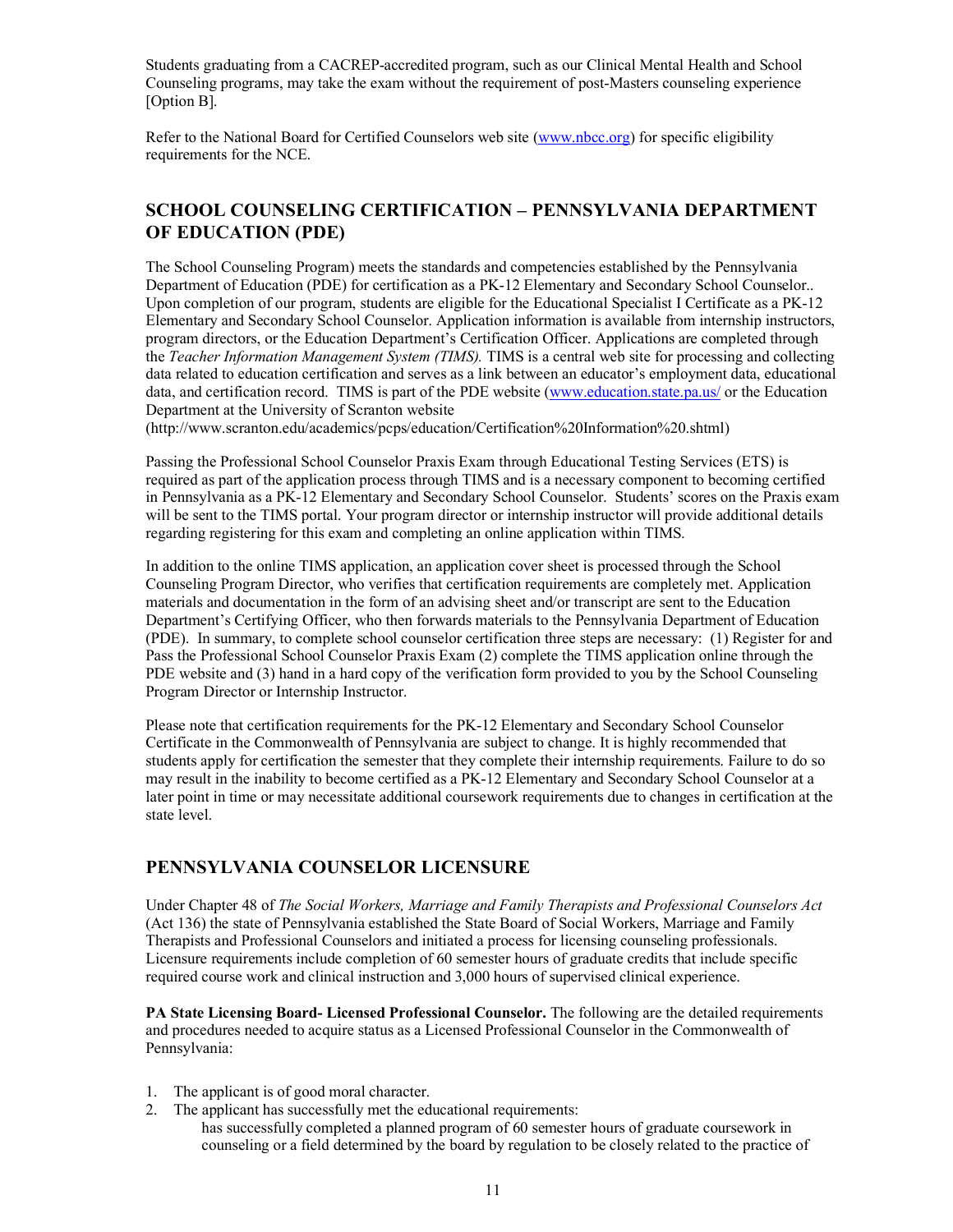professional counseling, including a 48-semester-hour master's degree in counseling or a closelyrelated field.

- 3. The applicant has complied with the experience requirements as follows: an individual meeting the educational requirements must have completed at least 3,000 hours of supervised clinical experience, obtained after the completion of 48 semester hours of graduate coursework. See specific rules and regulations for supervision requirements.
- 4. The applicant has passed an examination adopted by the board.
- 5. The application has been accompanied by the application fee.
- *6.* The applicant has not been convicted of a felony (see specific provisions of the Rules and Regulations for details).

Specific course work, clinical instruction and supervised experience requirements, and application materials are available from the State Board of Social Workers, Marriage and Family Therapists and Professional Counselors:

Department of State Bureau of Professional and Occupational Affairs Penn Center 2601 North Third Street Harrisburg PA 17110 Phone 717 – 787 - 8503 http://www.dos.state.pa.us/social

State Board of Social Workers, Marriage and Family Therapists and Professional Counselors P.O. Box 2649 Harrisburg, PA 17105-2649 (717) 783-1389 e-mail: ST-SOCIALWORK@state.pa.us

### **ENDORSEMENT OF STUDENTS**

Students who successfully complete all their curricular and clinical training requirements for the Master of Science degree in Clinical Mental Health, Rehabilitation, or School Counseling will receive formal endorsement in their area of specialization by the faculty of their program. Formal endorsement includes recommendation for state and/or national certification and employment consistent with training provided in their program.

Students will receive formal endorsement only in that program for which they have successfully completed all requirements and will be recommended only for certification and employment consistent with training provided. In cases in which a certifying body allows a student to sit for a certification examination prior to successful completion of the entire program; the program faculty shall endorse the student as a candidate for that examination if the student has completed that portion of the program required by that certifying body.

Many students choose to open a Placement File and work with the University's Office of Career Services. In this way, an endorsement letter of recommendation from faculty is sent directly to prospective employers by the Office of Career Services.

### **COUNSELING HONOR SOCIETY**

Chi Delta Rho is the University of Scranton chapter of the Chi Sigma Iota Counseling Academic and Professional Honor Society International. Chi Sigma Iota (CSI) is an international honor society for counselor educators, students, and professionals. Its purpose is "to promote scholarship, research, professionalism and excellence in counseling, and to recognize high attainment in the pursuit of academic and clinical excellence in the field of counseling." The many benefits of CSI membership include a newsletter, annual conventions, awards, membership certificate and pin, as well as access to an international professional network. More detailed information about our international counseling honorary is available at http://www.csi-net.org .

Students eligible to join CSI will have completed the equivalent of at least one full academic term (semester or quarter) with a minimum of 9 graduate credits and must have maintained an overall scholastic average of 3.5 or better while enrolled in the program. Applications for our chapter of Chi Sigma Iota are typically available on line through the Chi Sigma Iota website. Students must be recommended for membership and *show promise for a capacity to represent the best about professional counseling including appropriate professional behavior, ethical judgment, emotional maturity, and attitudes conducive to working to advocate for wellness and human dignity for all.*

Chi Delta Rho hosts a yearly initiation ceremony during the Spring semester to welcome new members and highlight the achievements of current members and officers. Please check the list serv for announcements related to all Chi Delta Rho Honor Society activities.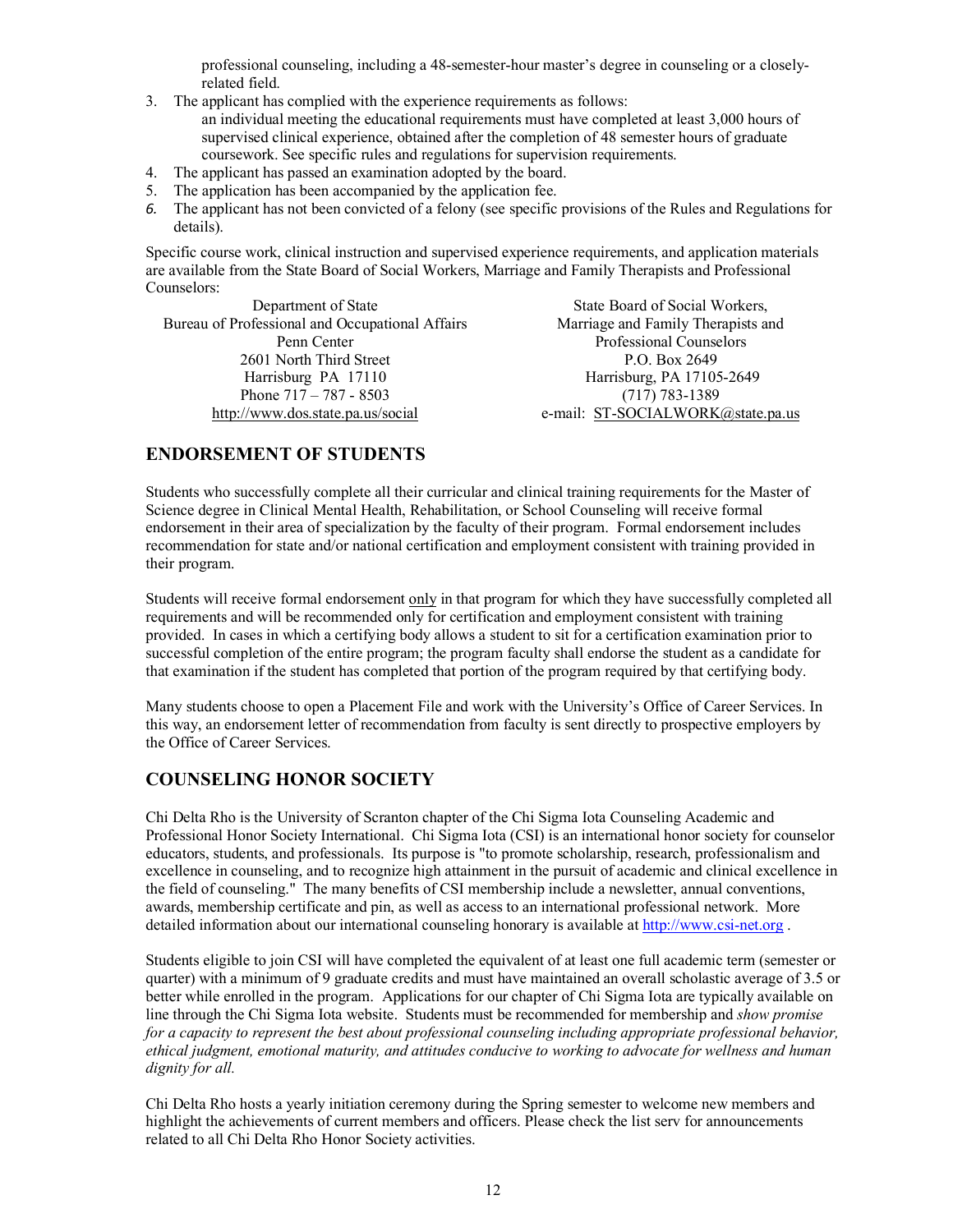# **POLICIES, PROCEDURES, & MISCELLANEOUS INFORMATION**

### **ADMISSIONS**

The applicant for admissions to any counseling program must possess a bachelor's degree from an accredited college or university, and provide the Office of Admissions with evidence of satisfactory undergraduate preparation. The ordinary standard for admission is an undergraduate GPA of at least 3.00 on a grading scale of 4.00. Students falling below this level may submit other evidence of their ability to successfully complete a graduate program. Admission requirements include official transcripts, professional letters of recommendation, a statement of intention and a required interview with program faculty. All programs have supplemental application requirements. Further details are available in the *University of Scranton Graduate Studies Catalog*.

Typically, new students start coursework in the fall semester. The priority application deadline for all graduate Counseling programs is November 15th. The regular application deadline is March  $1<sup>st</sup>$  for admission into the following fall term. Applications received after the March 1st deadline may be considered at the Program Director's discretion. Program directors review applications and pay particular attention to each applicant's ability to address program specific professional goals and professional identity in the statement of intentions. Group interviews with program faculty prior to acceptance are required. All interviews are scheduled by program faculty shortly after the application deadline. All Clinical Mental Health Counseling and School Counseling applicants must complete the specially developed recommendation forms for the program and respond to additional program specific essays in order to finalize their admissions packets. Refer to specific program admissions policies for more specific admissions process information.

Applicants are expected to have completed a course in each of the following areas at the undergraduate level: Introduction to Statistics (Descriptive Statistics, Basic Inferential Statistics); Introduction to Theories of Personality or Counseling or Psychotherapy; and Lifespan Development (Lifespan Development, Adulthood, Adolescence, Childhood, or Growth and Development). Students without the prerequisite background coursework can still be considered for admission but may be required to complete the necessary undergraduate coursework upon acceptance into a given program. It is expected that applicants demonstrate some competency in computer literacy (e-mail, Internet, word processing).

The admissions process is highly competitive and faculty will select only those applicants **best qualified** for the program requested. Students will meet with their advisors prior to beginning the program and set up their first semester schedules.

The faculty will review each student's professional and academic performance on a regular basis. Suggestions for continued student growth and plans for remediation will be presented and discussed with students by their Program Directors. *Satisfactory progress in both professional and academic performance* (See Fitness for Profession on p. 23) *is required for continuation in the program.*

The admission standards and policies of the University of Scranton and the Department of Counseling and Human Services are free of any limitation, specification, or discrimination on the grounds of race, religion, color, national or ethnic origin, sex, sexual orientation, age, or disability, except as provided by law. Applications for admission from members of groups that are traditionally underrepresented in the counseling profession are encouraged and welcomed.

### **PROBATIONARY AND PROVISIONAL ADMISSION**

Applicants, who do not meet all of the criteria for regular admission, but show reasonable promise for success in graduate studies, may be accepted on a *probationary* basis. Recommendation for Probationary Admission must include a prescription for nine hours of specific course work (three graduate courses) that the student must complete within the first twelve hours of graduate study.

Applicants who do not have the necessary undergraduate preparation in the discipline area requested but have demonstrated academic achievement indicative of successful graduate study may be considered for *Provisional Admission* or *Provisional Acceptance*. The applicant may gain Provisional Admission with the provision that s/he complete a specific prescription of undergraduate course work **in conjunction with** his/her graduate studies.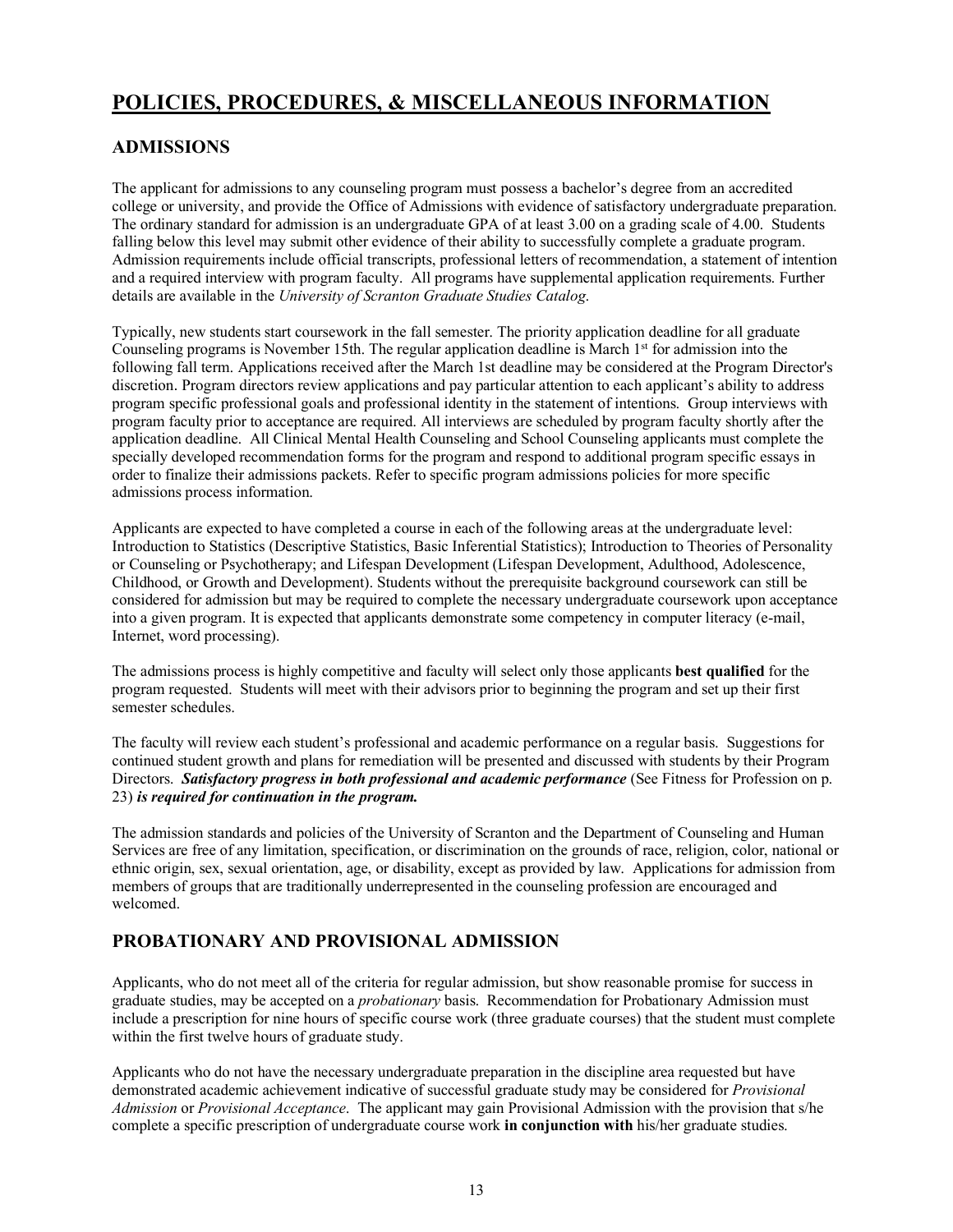Provisional Acceptance carries the provision that the applicant complete a specific prescription of undergraduate course work, with a GPA of at least 3.0 in these studies, **prior to** undertaking graduate course work.

For more detailed admissions information and admission status categories consult the University's *Graduate Studies Catalog*.

### **ADVISING/MENTORING**

When a student is admitted into one of the counseling programs, he or she is assigned a mentor. It is the student's responsibility to make regular contact with his or her mentor regarding courses to be taken and overall progress in the program. Among the mentor's responsibilities are the following: (1) to develop a plan of study with each student for timely completion of all degree requirements; (2) to advise the student each semester about courses to take in the subsequent semester; (3) to communicate any corrective feedback to the student; and, (4) to review the student's records at the time that the student registers to graduate to determine that the student has met all program requirements.

Students meet with their mentor each semester to go over the scheduling of classes. They receive their student PIN number from the mentor, which is necessary for on-line registration.

### **SCHEDULING**

Classes are offered from 4:30 p.m.- 7:10 p.m., and 7:20 p.m. - 10:00 p.m., Monday through Thursday during the Fall and Spring semesters. Course offerings vary in the Intersession and Summer sessions as well as on-line and weekend courses. Each course meets one night per week in the Fall and Spring semesters and twice weekly during Intersession and in the Summer sessions.

### **CURRICULUM PLANNING GUIDE**

The student is expected to complete and continuously update his/her Curriculum Planning Guide. A Curriculum Planning Guide can be found at the end of the Program Manual. Mentors appreciate students bringing their updated curriculum Planning Guide to meetings when discussing scheduling issues. PIN Numbers for registration will not be distributed unless this form is current and updated.

### **GRADUATE COUNSELING PROGRAM LEARNING OUTCOMES**

Our three graduate counseling programs are guided by curricular experiences designed towards student achievement of the following Program Learning Outcomes (PLOs):

- 1. Demonstrate, apply, and evaluate master's level theoretical knowledge and competencies in clinical practice
- 2. Use of research and program evaluation to inform professional counseling practice
- 3. Demonstrate master's level professional counseling dispositions
- 4. Demonstrate master's level theoretical knowledge and competencies in all core counseling domains.
- 5. Program specific outcomes
	- Clinical Mental Health Counseling: Demonstrate knowledge pertaining to the provision of evidence-based clinical mental health counseling services that enhance the emotional, cognitive, behavioral, relational, and spiritual well-being of individuals, families, and groups seeking help with either everyday life concerns or more significant challenges.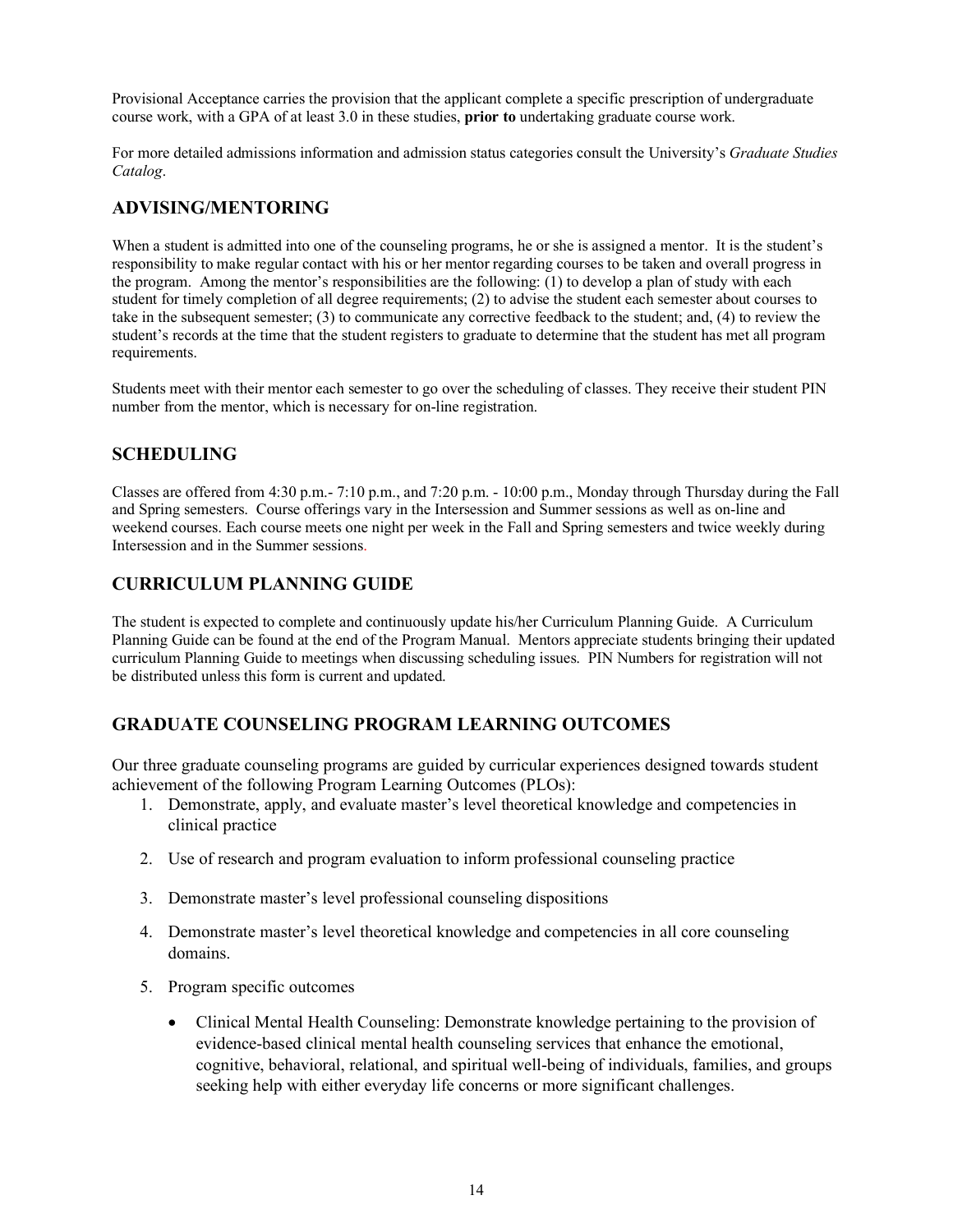- Rehabilitation Counseling: Demonstrate the specialized knowledge, skills, and attitudes to identify and implement evidenced-based practices in collaboration with individuals who live with disabilities to achieve their personal, social, psychological, and vocational goals
- School Counseling: Design, develop, and implement all aspects of the American School Counselor Association (ASCA) National Model.

### **ADVANCED REGISTRATION**

To facilitate planning and resources allocation, all students enrolled during a given session or semester are required to participate in the advanced registration process for subsequent sessions or semesters. Generally, advanced registration for Summer and Fall is completed in April and advanced registration for Intersession and Spring is completed in October. Bills for tuition and fees are received by mail and may be submitted to the University by mail. Failure to utilize the advanced registration process may result in a late registration fee. Following the advanced registration period and prior to the start of the session or semester, the student will receive by mail, a bill called THE TUITION AND REMITTANCE FORM. Billing for tuition and fees occurs separately for each term / semester. A Remittance Form is attached to student's invoices and must be returned; use the Remittance form to indicate payment method. Billing dates and due dates are published for each semester.

### **FULL-TIME/PART-TIME GRADUATE STUDENT STATUS**

The enrollment status for all graduate students in all programs for all terms (regular academic calendar and special terms such as summer and intersession) will be as follows: full time status is 6 credits or more per academic term; half-time is 3 to 5.99 credits per academic term. Fall and Spring semesters comprise the academic year. Consult with the Financial Aid Office (570-941-7701) for utilizing financial aid resources during intersession and summer sessions. You can also visit the Financial Aid website at www.scranton.edu/financialaid to review how to apply for aid and what sources of funding are available.

### **PRACTICUM APPLICATION PROCESS**

Practicum is a clinical experience that occurs after the completion of 24 credits, of which classes covering professional issues and ethics (500/520/530), counseling skills (501), counseling theories (502), group counseling (503), and appraisal methods (504/536) must be completed. In the semester prior to practicum, students will be required to attend a mandatory pre-practicum meeting and complete an application. The application will require that students obtain clearances that include, child abuse, Pennsylvania Criminal records, FBI and TB. Depending on the site for your field-based practicum additional documentation may be required. All students are required to provide proof of individual student liability insurance from an approved provider (HPSO or ACA). A completed application also will include submission of a pre-practicum portfolio and faculty recommendations. Completed applications will be submitted to and reviewed by the Counselor Training Center (CTC) Director and also reviewed by the program directors and/or the department chair for approval. In the event that an application is not approved an action plan will be initiated in accordance with the departmental "fit for the profession" procedure. Additional, specific practicum requirements for each program are included in the program-specific portion of this manual.

For admission into a fall semester practicum, the pre-practicum meeting occurs in March. For admission into a spring semester practicum, the pre-practicum meeting occurs in October. Meetings are announced through the department list serve. Application deadlines that will be adhered to are April 15th for Fall Practicum and November 15th for Spring Practicum.

Please note that you may be moved from the practicum section for which you sign up. Research suggests, and we believe, that students get more out of the practicum experience when intentionally matched with other students. We take a variety of factors into account when assigning students to practicum sections, including some considerations for class size that come to us from the dean's office. Always, our primary goal is to facilitate the best experience possible for students. Please do not be surprised or concerned if you are administratively moved from the section for which you registered to another section.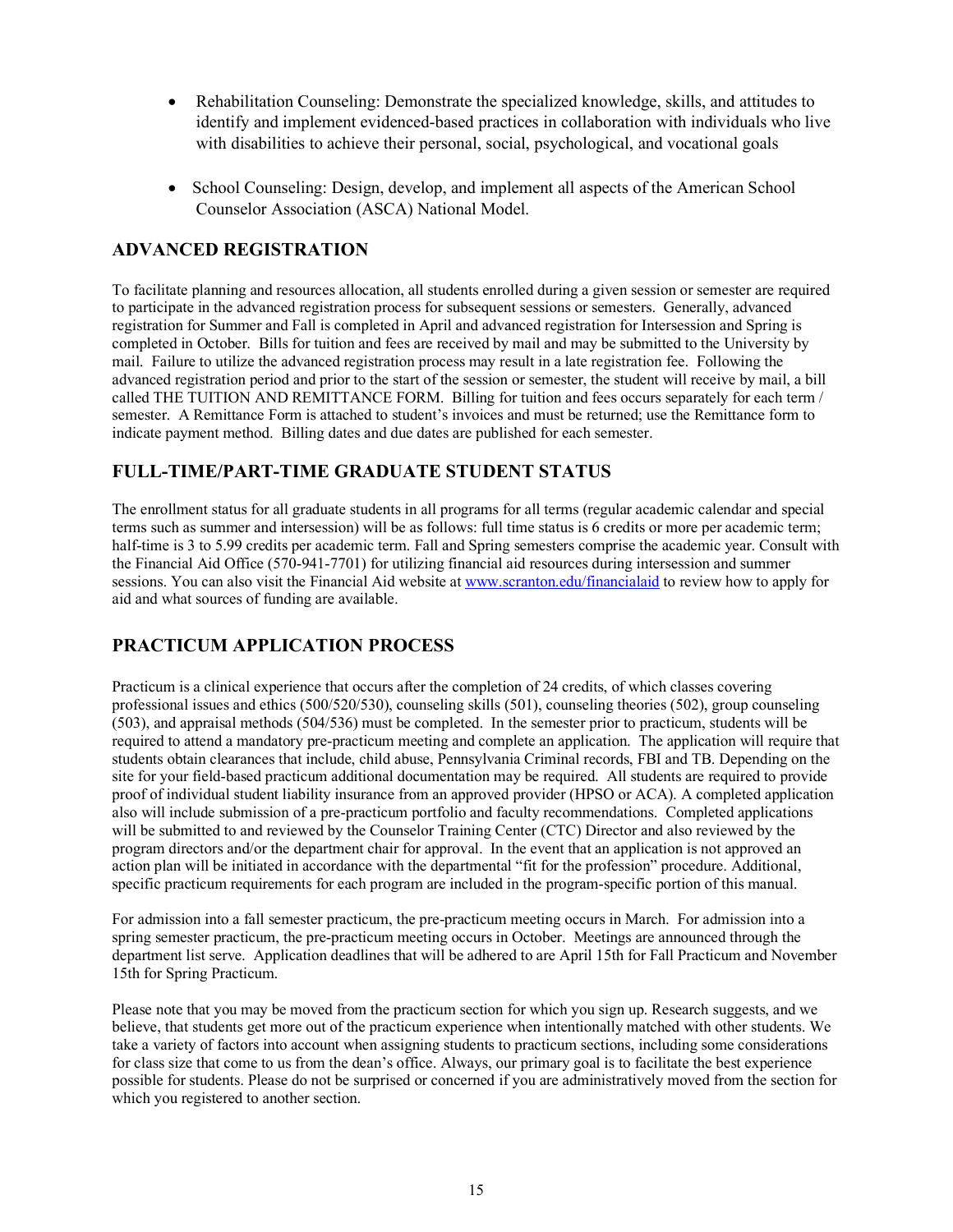NOTE: Any concerns with clearances will be reviewed on an individual basis. A prior arrest or conviction *may not* preclude participation in practicum. It may have implications for the types of activities in which a student is able to participate in. However, in some circumstances, an arrest and/or conviction may have implications for one's ability to obtain a state license or certification. It is the student's responsibility to understand the implications of this past activity on their future counseling goals.

### **INTERNSHIP DISTANCE ACCESS POLICY**

For internship placements a distance of 75 miles or less, students are expected to attend group supervision classes at the University. For students beyond a 75 mile radius, students are expected to attend the 1<sup>st</sup> and last class with exceptions as noted at the discretion of the Internship Faculty Supervisor.

### **CHANGE OF SCHEDULE AND/OR WITHDRAWAL FROM COURSES**

During the registration period, students may make adjustments in their schedule using their registration PIN number. Remember, PIN numbers change each semester and are only valid for the current semester. It is important to contact the Program Director about any planned changes. The student should note that withdrawal from a course after the session or semester has started is subject to the tuition refund schedule listed in the Graduate Studies Catalog.

### **FACULTY ACCESSIBILITY**

All full-time and part-time faculty members wish to be accessible to students. The faculty would appreciate scheduled appointments whenever possible. The student should see the faculty member personally or contact the faculty member by phone or email to schedule an appointment. All faculty office hours are posted on all department bulletin boards, the departmental office at 457 McGurrin Hall, and on individual faculty doors.

### **EXPECTATIONS OF FACULTY**

All program faculty members are expected to demonstrate respect and practice integrity in their professional relationships with students similar to that which they require of their students. Any student who feels that they have not been treated fairly by a full-time or adjunct faculty member may confidentially discuss their concerns with the Director of their program. If the concern is not resolved, students should contact the CHS Department Chair. Finally, if resolution cannot be found at the department level, students are encouraged to contact the Dean of the Panuska College of Professional Studies. Further guidance can be found in the University Student Handbook.

### **STUDENTS WITH DISABILITIES**

The Department of Counseling and Human Services, as an academic department of the University of Scranton, complies with all applicable laws and regulations with respect to the accommodation of disabilities as these defined in the law. The University will provide reasonable accommodations so students can fully participate in curricular and extracurricular activities. Students who need assistance should contact the Center for Teaching and Learning Excellence, St. Thomas Hall, Harper McGinnis Wing  $-5<sup>th</sup>$  Floor [570-941-4038].

### **GRADING**

Grades are assigned according to the Graduate and Continuing Education Services letter grade system of A, A-, B+, B, B-, C+, C, and F. Selected courses [including Practicum and Internships] are graded SATISFACTORY OR UNSATISFACTORY. In selected and extraordinary circumstances, an Incomplete [I] may be given which automatically converts to an F at the end of the following academic semester if the student does not satisfactorily complete the course requirements.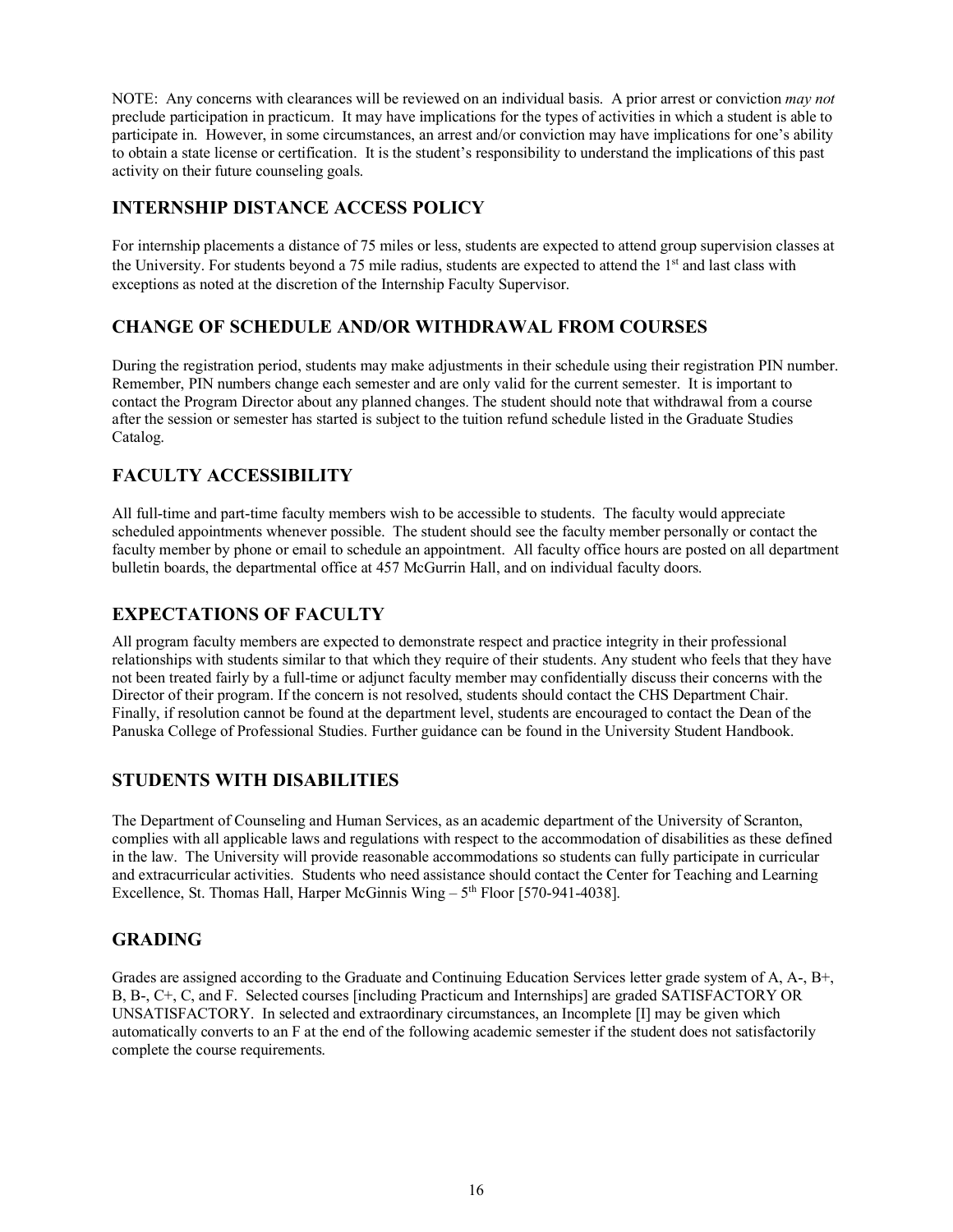### **TRANSFER CREDITS**

Transfer of credits to graduate programs at the University of Scranton requires the approval of the student's Program Director and the Panuska College of Professional Studies Dean, and is governed by the following University policies.

- 1. Credits for transfer must be acquired in residence at an accredited institution as a graduate student.
- 2. A maximum of nine (9) graduate credits may be transferred for graduate programs requiring at least 39 credit hours for completion.
- 3. Courses to be transferred must be integral to the student's program of study.
- 4. Transferred credits must be taken within six (6) years of the date of the student's initial graduate enrollment.
- 5. A grade of B (3.0) or better is required in any course to be transferred and an official transcript demonstrating this must be submitted for work at other institutions (including course descriptions of the credits in question). A grade of Pass or Satisfactory is not acceptable for transferred credits.
- 6. The course to be transferred must be a regularly scheduled course.

Students matriculated at the University of Scranton may take courses at other accredited Colleges for the purpose of transfer of credit only with the prior permission of their mentor and the Dean of the College of Professional Studies. **Students should consult with their mentor or program director about the appropriateness and feasibility of a proposed transfer of credit.**

Forms for Transfer of Credit are available from the Department secretary, Program Directors, or online at the Graduate School's website. Note: Although earning an appropriate final grade is required for final approval, most students meet with their mentor to gain preliminary approval about appropriate transfer courses.

### **WAIVER OF REQUIRED COURSES**

Students who wish to waive a required course may petition the program director for permission to do so. A waiver of required courses form is available from Program Directors. A previously taken graduate course may justify a waiver *(see cautionary note below)* of a required course when the following conditions are met:

- 1. The course was taken in residence at another institution.
- 2. A maximum of nine [9] required credits may be waived.
- 3. Courses waived will not reduce the number of credits required for graduation.
- 4. The course presented as justification for waiver of a required course must be essentially similar to the course for which waiver is requested.
- 5. The course presented as justification for waiver of a required course must have been completed within six [6] years of a student's admission to their master's degree program.
- 6. A grade of B or better was acquired in the course and an official transcript is submitted.
- 7. Except in cases where the program director is familiar with the prior course, the student will present a course description or syllabus for evaluation by the program director.
- 8. The program director may require specific alternatives for courses waived.
- 9. Under no circumstances will required clinical instruction be waived.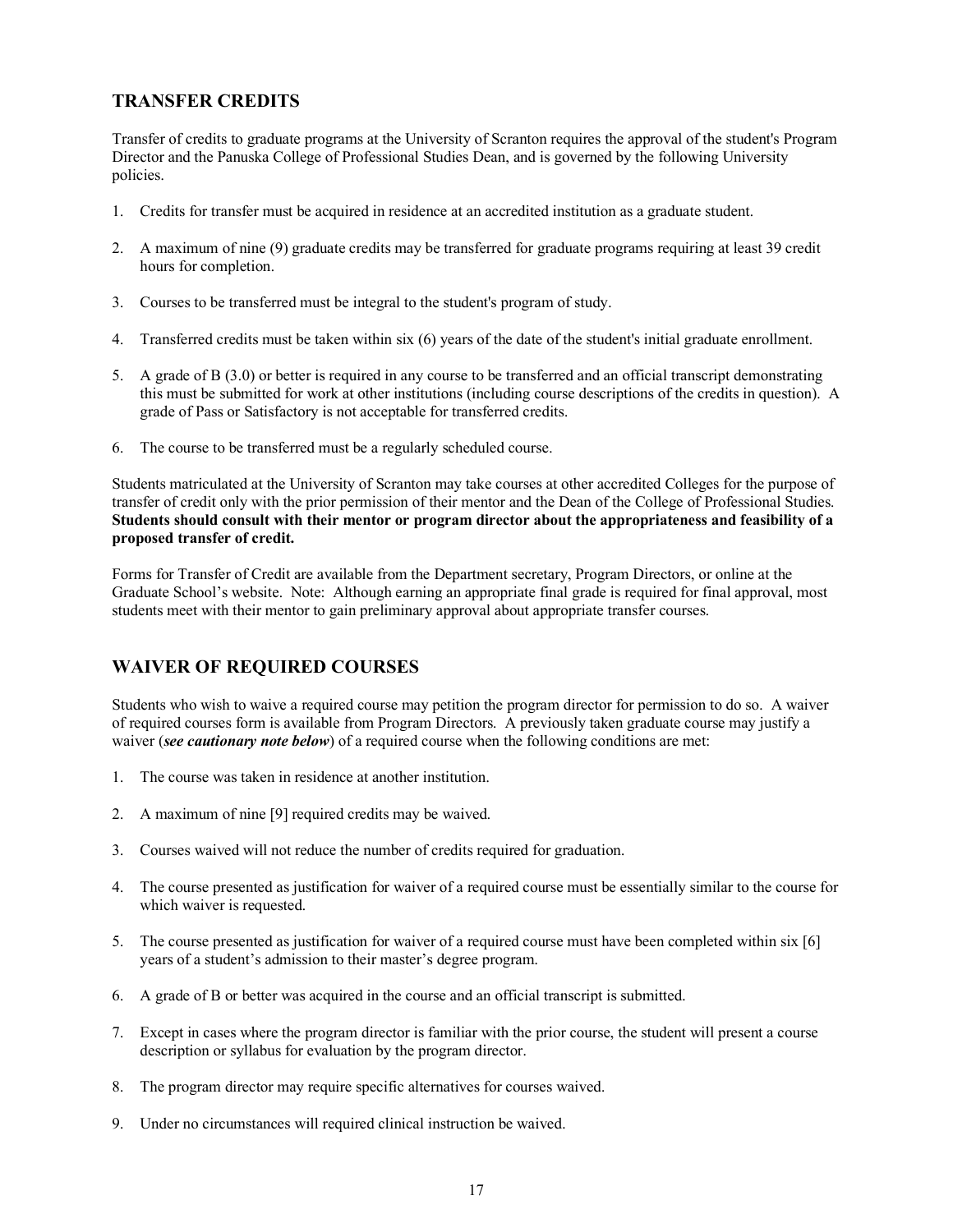**Cautionary Note**: Students interested in obtaining the National Certified Counselor (NCC) designation should be particularly careful about course waivers. The National Board for Certified Counselors notes:

"Waiving course requirements for entering graduate students can later become a problem for NCC applicants because their transcripts may not reflect completion of the required NBCC coursework area. We have on occasion had to reject an application either before or after testing because of this practice. As a solution, we suggest awarding graduate level credit rather than waiving a course requirement" (NBCC correspondence, 7/11/2007).

### **DIRECTED STUDY AND READER COURSES**

Students may enroll for a directed study course to pursue an area of interest under the guidance of a faculty member. In extraordinary cases, a regular course may be offered to a student as a reader. Use of these courses is highly restricted and reserved for students of demonstrated competence and who have shown the ability to work independently. These courses are not appropriate for student convenience in scheduling. Approval by the Program Director is required.

### **FACULTY/STUDENT RESEARCH PROGRAM**

The University of Scranton Faculty/Student Research Program [FSRP] is a university-wide program which offers students an opportunity to be involved in faculty research activities. The program is administered by the Office of Research Services and participation is open to all students in good academic standing. The program is offered on a non-credit basis; however, students receive transcript recognition for participation. Interested students may contact their program director or the Office of Research and Sponsored Programs, IMBM Bldg. 202, http://www.academic.scranton.edu/department/ors, (570) 941-6353.

### **SUPPORT FOR STUDENT RESEARCH/PROFESSIONAL DEVELOPMENT**

Students are encouraged to become involved in research and professional development opportunities within the department and within professional organizations.

The Office of Research and Sponsored Programs (ORSP) has funds available to assist students who will be attending professional conferences in order to make presentations, either involving the student's individual research or research done in conjunction with a faculty mentor. These funds are quite limited. Consult with a faculty member or your program director. The PCPS Dean's Office also has limited funds to assist graduate students with presenting at professional conferences. The application form is included in this manual.

### **FEES, CHARGES, AND SERVICES**

The student should consult the current Graduate Studies Catalog for a discussion of fees, charges, financial aid opportunities, graduate assistantships, and student services. Additional fees related to your program of study such as testing fees and certification/licensure fees are provided in the program specific section of the handbook. These vary based on the graduate program in which you are enrolled.

### **FINANCIAL AID AND ASSISTANTSHIPS**

A certain number of assistantships in the Department of Counseling and Human Services are designated for graduate students in counseling. Counseling students are also encouraged to apply for assistantships elsewhere on campus. Other academic departments and student affairs programs have typically employed counseling students in the past. Students are encouraged to contact the financial aid office to discuss procedures and policies for student loans. Please see your Program Director and/or Mentor with any questions.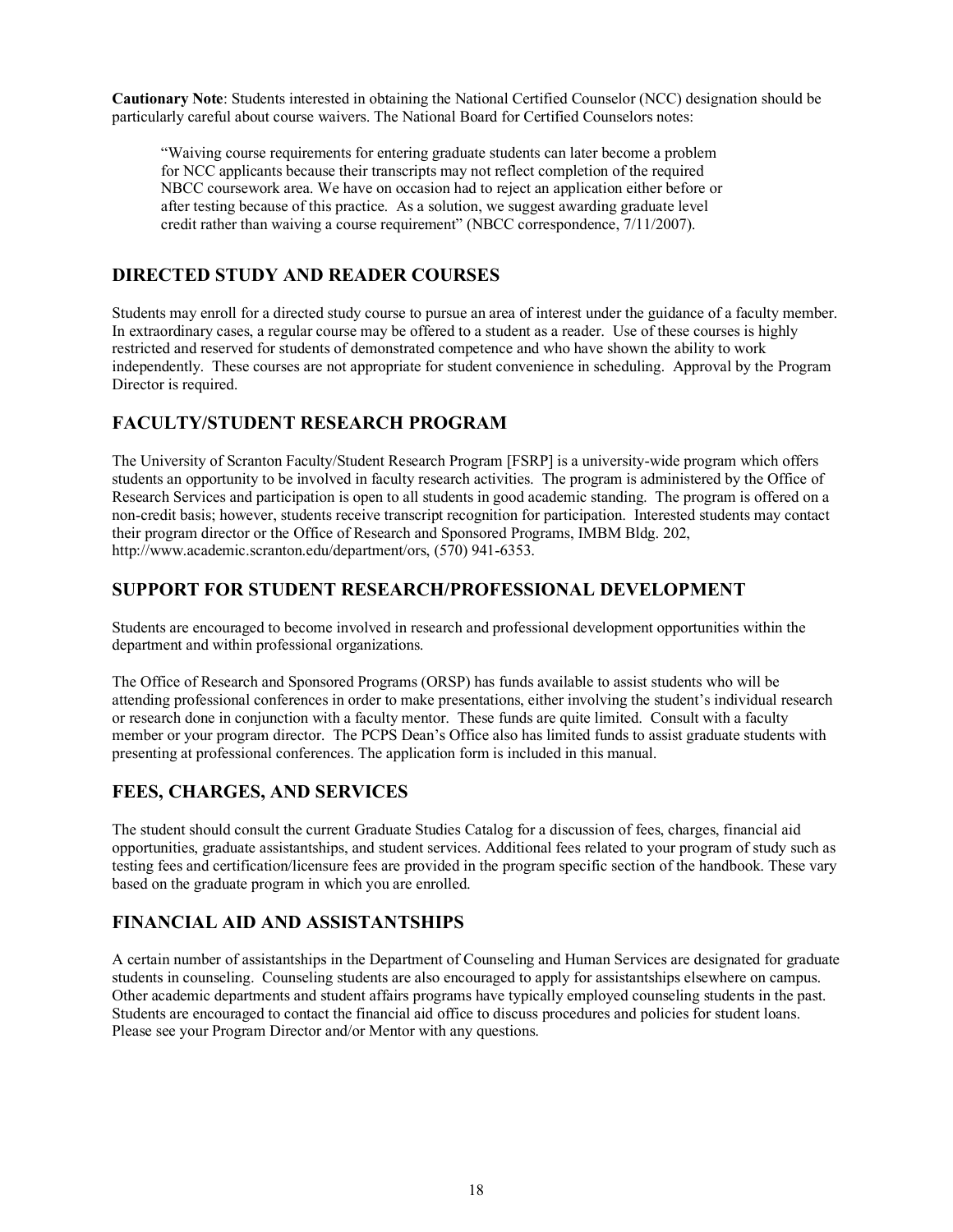### **CENTER FOR TEACHING AND LEARNING EXCELLENCE**

The University's Center for Teaching and Learning Excellence (CTLE) is located on the 5th floor of the Harper-McGinness Wing in St. Thomas Hall. The mission of the CTLE is to provide academic support services for students and opportunities for faculty to enhance teaching and learning. The CTLE offers services to assist graduate students to achieve academic success. The CTLE can assist graduate students in improving their reading comprehension and retention, writing and enhance overall learning skills. Peer-tutoring is available to graduate students free of charge. Students may also work with CTLE staff in learning how to use instructional technology that is available on campus. Graduate students with disabilities, who are registered with the CTLE, receive academic accommodations such as extended test-taking time, note taking and computer use for examinations. Individual consultations with the CTLE Reading Enrichment Specialist, Learning Enrichment Specialist and Writing Consultants are encouraged to assist students with physical and/or learning differences achieve academic success.

To learn more about the CTLE's programs and services for students and faculty visit our Web site at www.scranton.edu/ctle or phone 570-941-4038.

### **WEINBERG MEMORIAL LIBRARY**

The Weinberg Memorial Library provides information, services, and programs that meet the current and anticipated educational, research, and public service needs of the University's students and faculty.

#### **Library Tutorials**

In these view-only tutorials, you will learn how to use resources found in the library. These instructions include how to search databases by subject or by title, obtain course materials an instructor places on electronic reserves, search and place an order on interlibrary loan and PALCI, browse the online catalog, cite sources appropriately, and receive online help from a librarian.

The tutorials use Flash and are voice narrated. You can find the tutorials here: http://www.scranton.edu/academics/ctle/student-services.shtml http://www.scranton.edu/academics/wml/research-services/index.shtml

### **STUDENT ORIENTATION**

New students will find much useful information about the University and its facilities and programs as well as policies and procedures at the Orientation offered for all new students prior to the fall semester by the Panuska College of Professional Studies (PCPS). In addition to the PCPS Orientation, the Department of Counseling and Human Services schedules an orientation for new students early in the fall semester. New students are encouraged to attend both orientation sessions.

### **PANUSKA COLLEGE OF PROFESSIONAL STUDIES GRADUATE EDUCATION SERVICES**

The PCPS Office staff is committed to serving graduate students in many different capacities. Office staff is available to assist in meeting students' academic goals. The Student Services and advising Office is located in McGurrin Hall Office 111. The Coordinator of PCPS Graduate Academic Services is Tammy Manka (570-941- 6390).

### **WRITING STYLE**

Written assignments in all required and elective courses, with few exceptions, must be prepared and referenced in the style specified in the current edition of the *Publication Manual of the American Psychological Association*. All students must purchase a copy of this manual [which is available in the University of Scranton Bookstore] when they begin their program.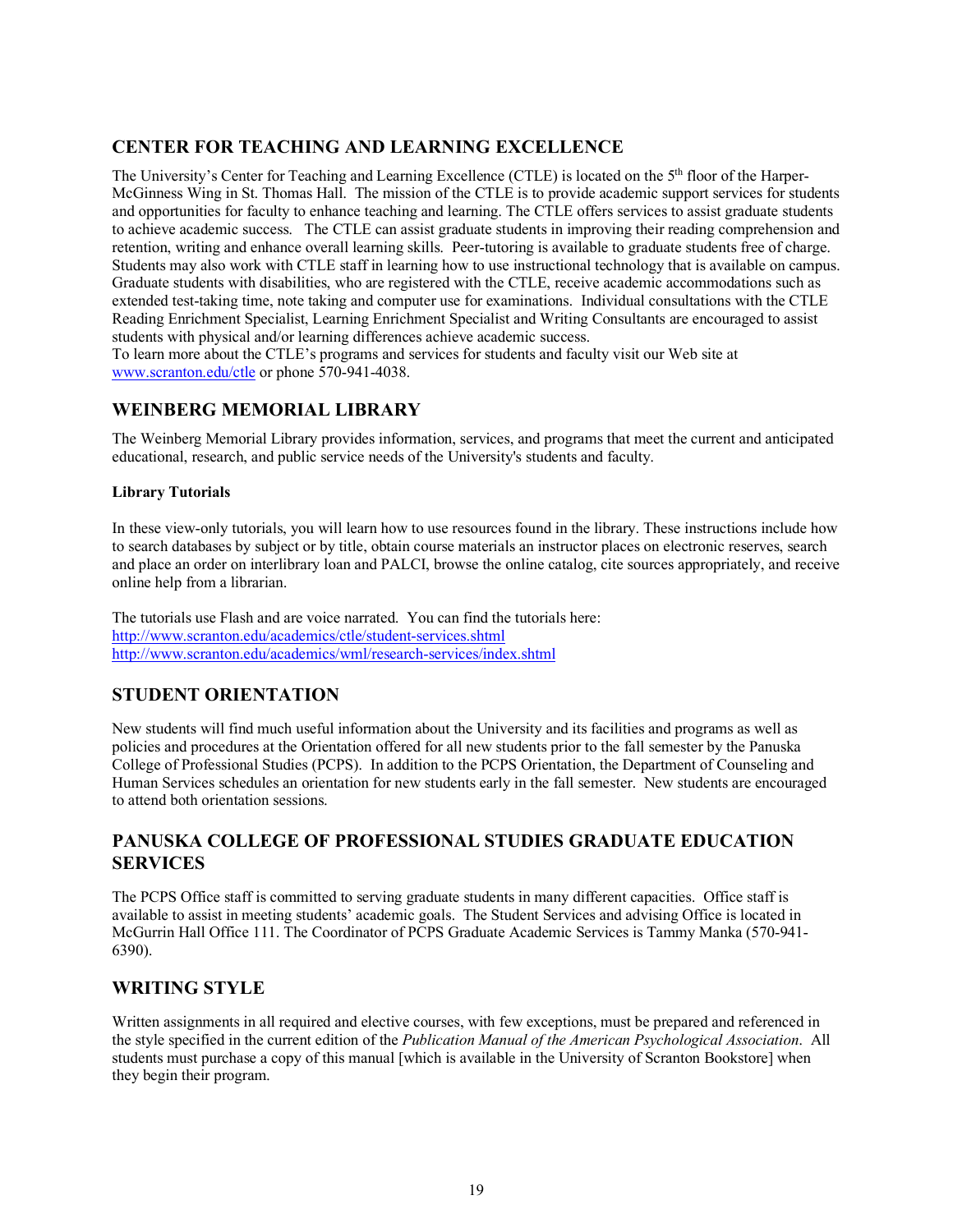### **DEPARTMENT COMPUTER LABORATORY**

The Department of Counseling and Human Services computer laboratory is located in MGH 438 and consists of computers with word processing, presentation, spreadsheet, database, web browsing, html authoring and statistical computing software. Each computer is connected to the campus network and the Internet to provide access to email, telnet, ftp, and world wide web browsing. This laboratory is in addition to other computer facilities on campus.

### **CAPSTONE EXPERIENCE**

All students in the graduate programs of the Department of Counseling and Human Services are expected to demonstrate both theoretical and clinical competence prior to graduation. Evidence of clinical competency is demonstrated through end of semester evaluations in clinical courses. Evidence of theoretical competence is demonstrated through the comprehensive examination component of the Professional Counselor Portfolio, which is completed as a part of every student's practicum experience as outlined below.

This component is a reflection on personal and professional growth in relation to achieving the formal objectives of each particular graduate program. Students should file an Application for Comprehensive Examination when guided by their instructor in their practicum course. The comprehensive examination is completed during the second half of the practicum course.

Evidence of theoretical competence is demonstrated through performance on the Counselor Preparation Comprehensive Exam (CPCE). The comprehensive exam may be completed when the student has completed coursework in six of the eight core areas and is currently enrolled in coursework in the other two core areas as outlined in the Program Manuals. As of Fall 2019, students matriculating into a graduate counseling program will be required to take the Counselor Preparation Comprehensive Examination (CPCE) near the conclusion of their program. Students must score greater than or equal to one standard deviation below the national mean for that test administration to pass the exam. Students will have two opportunities to pass the exam successfully. Students who do not pass the exam after the second administration will be required to meet with their program director to develop a time limited plan that allows them to demonstrate competency and proficiency as set forth in the Program Manuals. Ultimately, students who are unable to demonstrate competency and proficiency within the specified timeline will not successfully finish their program of study or earn a master's degree. During the transition period between Fall of 2015 and prior to Fall of 2019, students matriculating into a graduate counseling program **are only required to take the Counselor Preparation Comprehensive Examination (CPCE)** near the conclusion of their program. This exam will be used to assess program learning outcomes (PLOs). Costs are located in the program specific section of the handbook. (See checklist for CPCE at the end of the manual.)

### **PROFESSIONAL COUNSELOR PORTFOLIO**

Counseling students, in collaboration with their mentors and program faculty, monitor and reflect on progress in their program through the development of a Professional Counselor Portfolio: a collection of experience-based materials and reflective information that demonstrates various dimensions of the student counselor's work, philosophy, abilities, attitudes, and goals. The development of the Portfolio begins as the s student enters a counseling program and continues throughout the program of study.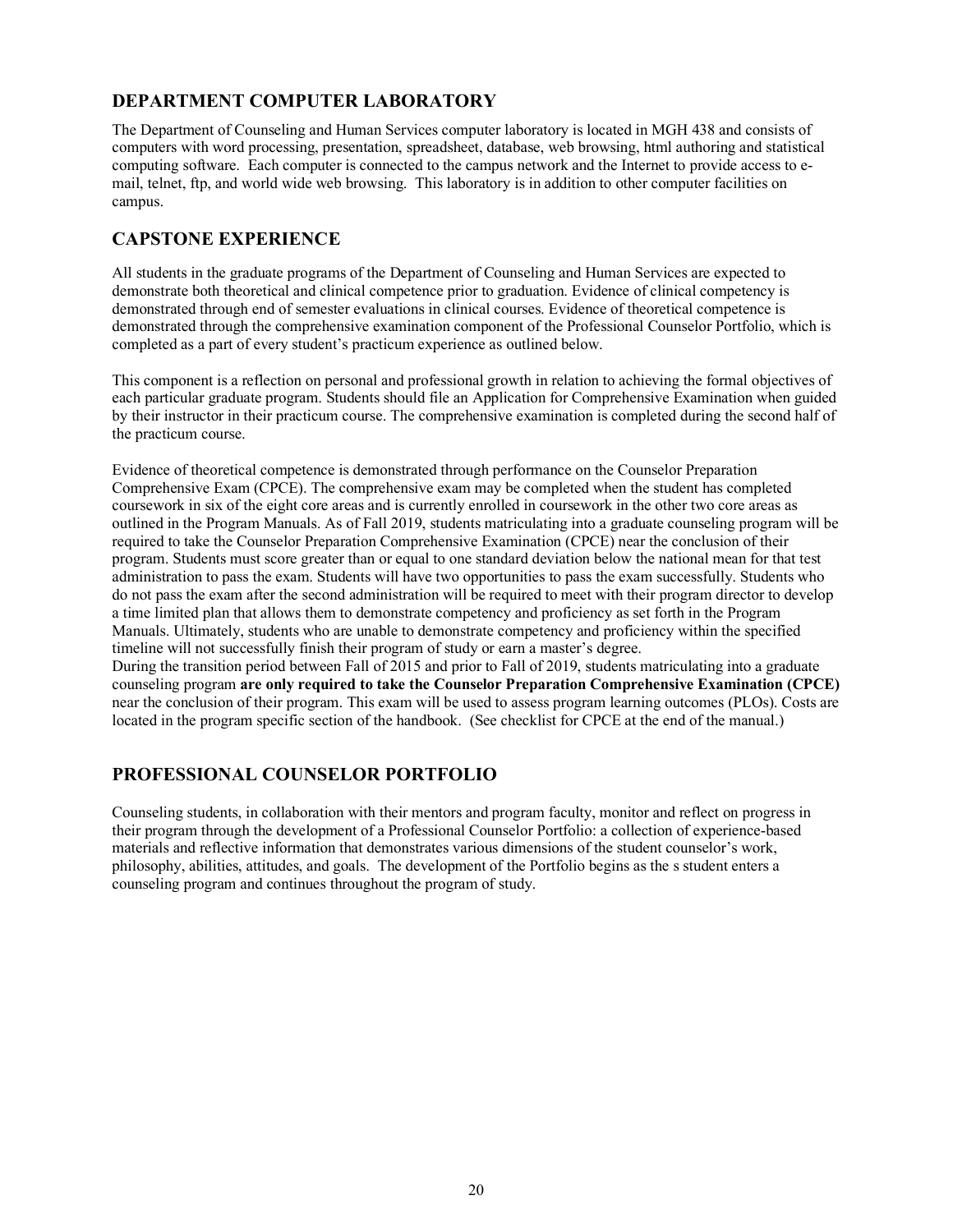**Feedback by faculty will be provided at each stage of the portfolio development process. For example, the portfolio will be submitted to program faculty prior to registering for practicum. Similarly, while enrolled in the counseling practicum, the student will add a written component in partial fulfillment of the requirements of the Comprehensive Examination. Finally, while enrolled in the counseling internship, the student will submit his or her final revision of the portfolio in a form suitable for use in the job-search process.** 

**If your portfolio is not being reviewed by a course instructor it will be placed in the department office for you to pick up. If your course instructor is reviewing your portfolio, they will return it to you. Note: It is the student's responsibility to reclaim their portfolio. A more detailed explanation and guidelines for development of the Professional Counselor Portfolio are provided on pp 29-31.**

### **CERTIFICATE OF ADVANCED GRADUATE STUDY IN PROFESSIONAL COUNSELING**

The Department offers a Certificate of Advanced Graduate Study (CAGS) in Professional Counseling which is designed to meet the legislated educational requirements of Pennsylvania Act 136 of 1998 – The Social Workers, Marriage and Family Therapists and Professional Counselors Act. The Certificate allows students to obtain a minimum of 12 additional graduate credits in professional counseling that can partially fulfill requirements for counselor licensure in Pennsylvania.

A minimum of 60 total graduate credits in professional counseling must be attained before the CAGS is granted. Each student will design a plan of study in conjunction with his/her Program Director that addresses licensure education requirements and the student's unique needs. Specific course work and clinical instruction requirements are subject to modification by the State Board. Further information is available in Graduate Studies Catalog.

### **CERTIFICATE OF ADVANCED GRADUATE STUDY IN APPLIED BEHAVIORAL ANALYSIS**

#### Program Description

The Department will offer a Certificate of Advanced Graduate Study (CAGS) in Applied Behavior Analysis which is designed to meet the required competencies for coursework that, together with the supervised practicum hours, enable one to sit for the Behavior Analyst Certification Board (BCBA) exam. The purpose of the Certificate of Advanced Graduate Study in Applied Behavior Analysis is to prepare practitioners to contribute to the field of behavior analysis through research, education, and practice. The program includes coursework in the principles of behavior, within-subjects research methodology and direct observation of behavior, applied behavior analysis, conceptual issues, ethics, and behavioral interventions. A minimum of 18 total graduate credits in applied behavior analysis must be attained before the certificate is granted. Specific course work and clinical instruction requirements are subject to modification in accordance with any changing requirements from the Behavior Analyst Certification Board (BACB). Further information will be available in the near future.

### **ACCELERATED B.S. /M.S. DEGREE PROGRAM**

Undergraduate Counseling and Human Services majors with outstanding academic records may be eligible for early admission to either the Clinical Mental Health, Rehabilitation or School Counseling graduate degree program through the Accelerated Baccalaureate/Master's Degree Program. Interested students must commit to this program no later than March 1 of their junior year of academic study, adhere to the time frame for application as outlined in the Counseling and Human Services section of the Graduate Studies catalog, and meet specific admissions criteria. Students can complete a maximum of twelve credits while they are pursuing their undergraduate degree. Contact the Counseling and Human Services Program Director for additional information. Interested undergraduate students from other relevant discipline areas may be considered.

In addition to meeting the minimum grade point average outlined for the accelerated program, each candidate will participate in the group interview and complete all the admission process elements required for their desired graduate program.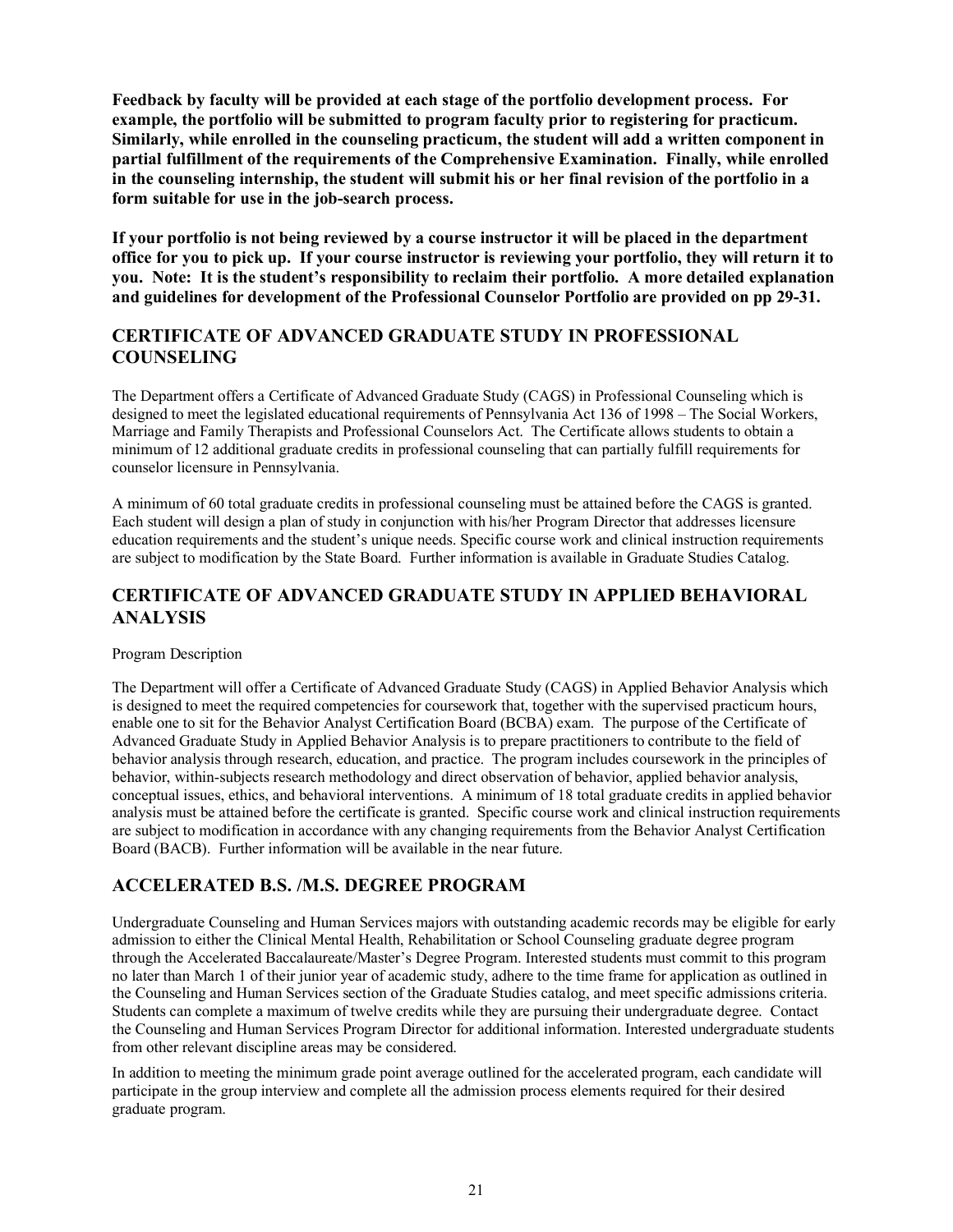### **DESIRE 2 LEARN (D2L) (Brightspace)**

Desire 2 Learn (D2L / Brightspace) is the University's Learning Management System (LMS). Narrative guidelines and descriptions are available on the D2L Link. In addition there is a "student help videos" tab on the Learning Management System portion of the University's web site.

### **COMPUTER REQUIREMENTS**

**If you intend to bring a computer to campus, the computer must meet these minimum requirements:**

- Windows 10 preferred or Mac OS 10.10 or higher (English versions only)
- Intel Core2 Duo processor or higher
- 4GB RAM (memory) or higher
- 160 GB Hard Drive or higher
- DVD  $+/-$  RW (optional)
- Ethernet Network Card and Cat5 Network cable
- 802.11 n wireless card
- University approved AntiVirus Program (recommended): For PC, Microsoft Security Essentials or Windows Defender (comes pre-installed on Windows 8, 8.1 and 10). For Macintosh, Sophos Anti-Virus for Mac are recommended and free to download.
- Anti-Spyware software: Spyware and adware are one of our biggest concerns. To protect your computer, install and run one of the many free anti-spyware programs available online.

#### **The following program is highly recommended and free:**

• **Microsoft Office Professional** products are free to download once you receive your scranton.edu email address. There is no need to purchase these separately. Visit www.scranton.edu/office365 for more information.

If you need assistance contact tech support at 570-941-4357.

### **CHS LIST SERV (CHSL)**

In an effort to enhance overall program communications, the Department of Counseling and Human Services has developed a CHS ListServ. We ask that ALL students subscribe as soon as possible. The ListServ will be used to send out important departmental and program announcements.

To subscribe to the CHSL list, send an email to sympa@royallists.scranton.edu with the following subject:

subscribe chsl

**Do not put anything in the message body.** Be sure to remove any email signatures as well.

A reply will be sent confirming subscription to the list.

Contact the Technology Support Center (941-4357) if you need assistance formatting your e-mail. The Technology Support Center is familiar with both the SUBSCRIBE and UNSUBSCRIBE procedures.

### **OTHER INFORMATION**

The student should refer to the General Information section of the most recent Graduate Studies Catalog (online) for additional relevant policies, procedures, and information.

Students will need to make arrangements for receiving a U of S photo ID and a parking decal. Photo ID is required to use the University library, computer labs, and McGurrin Hall.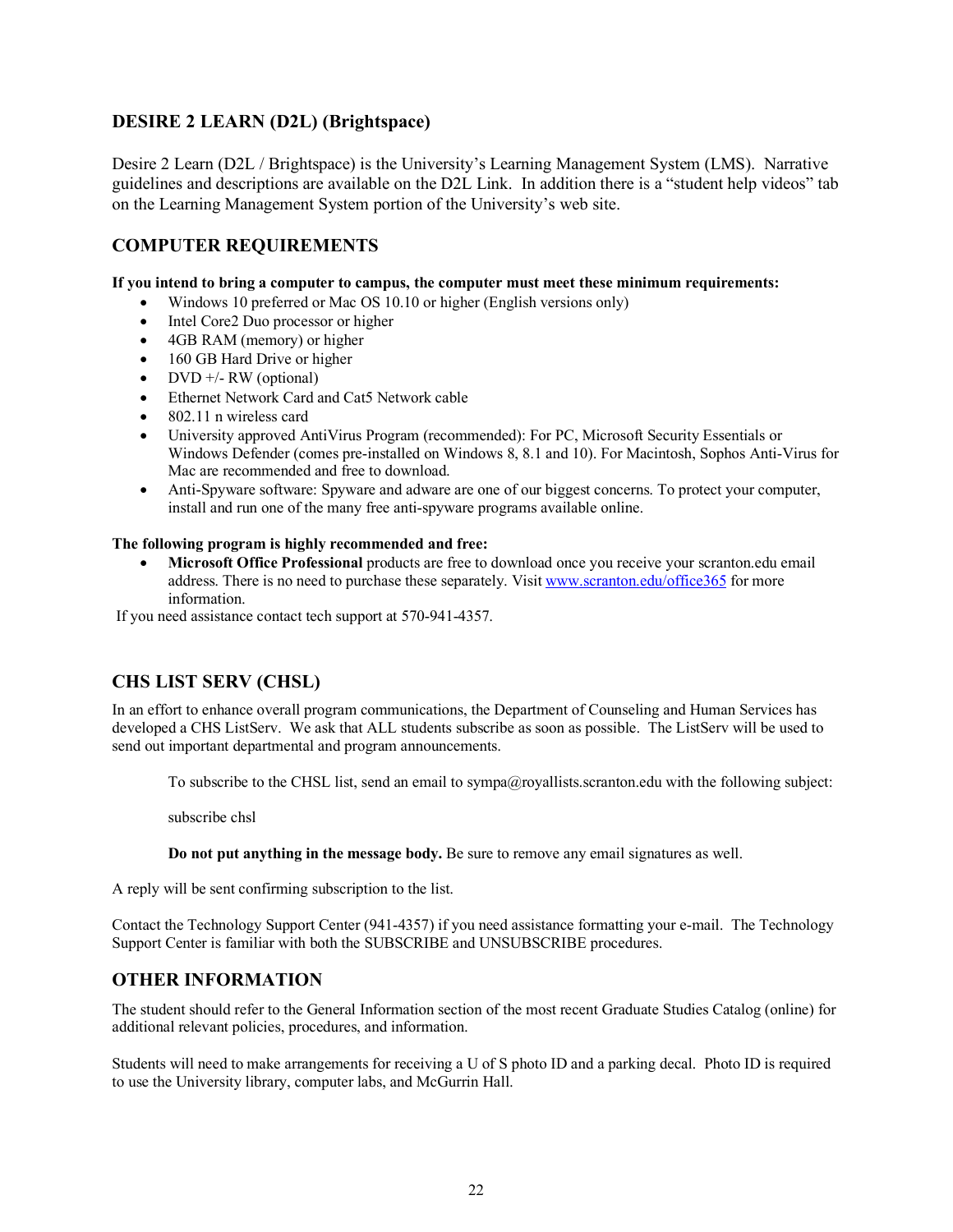# **FITNESS FOR THE PROFESSION OF COUNSELING**

### *A Policy Statement from the Faculty and Staff of the Department of Counseling and Human Services, Panuska College of Professional Studies, University of Scranton.*

### **PROFESSIONAL AND PERSONAL DEVELOPMENT**

Entry into the profession of counseling is more than initiating a new career path or beginning a new job. It is similar to starting a lifelong journey. As in many other fields of endeavor, there is an intensive and rigorous training program to complete, which has academic and clinical requirements attached. However, because counseling is both a profession that deals with human living and a way of living in its own right, there are professional and personal challenges that students will encounter.

Meeting these challenges and learning to grow from them is an integral part of succeeding in the counseling profession. As counselor educators, the faculty and staff of the Department of Counseling and Human Services are committed to facilitating the professional development and personal growth of students, and to the education, supervision and mentoring of students in all aspects of their professional counseling journey.

The education of professional counselors demands evaluation of one's values, beliefs, attitudes and behavior patterns. In many ways the deepest challenge students will encounter is the combined task of self-assessment, selfcorrection and self-direction in collaboration with others and across many areas of life: academic, clinical, professional and personal. It is our hope and expectation that each student who joins the Department will succeed in these tasks.

To that end, we list below a number of the attributes, characteristics or behaviors that we believe are important for success in both counselor training and for the practicing professional counselor.

Students in each graduate program will be evaluated on a continuing basis with reference to these professional and personal attributes as well as to their academic performance and growing clinical skill. The list below is not exhaustive but is meant to provide a firm basis for discussion between students and faculty. Descriptions are given to help students in evaluating their own strengths and growing edges in each domain.

**An important note: The faculty hope that providing these characteristics will help students understand what is expected of them and will stimulate self-assessment for continued growth. Ongoing professional and personal growth is an important practice, whether one is a counselor-in-training or a counseling professional. It is in this sense, then, that the faculty and staff of the Department commit themselves to fostering the development of our students as well as of one another. It is our hope to become a learning community of fellow professionals – faculty, staff and students.** 

**For all of us, it is to be hoped that growth will build upon our uniqueness as individuals while moving us toward professional excellence. With this in mind, the following attributes are provided to aid in our ongoing development.**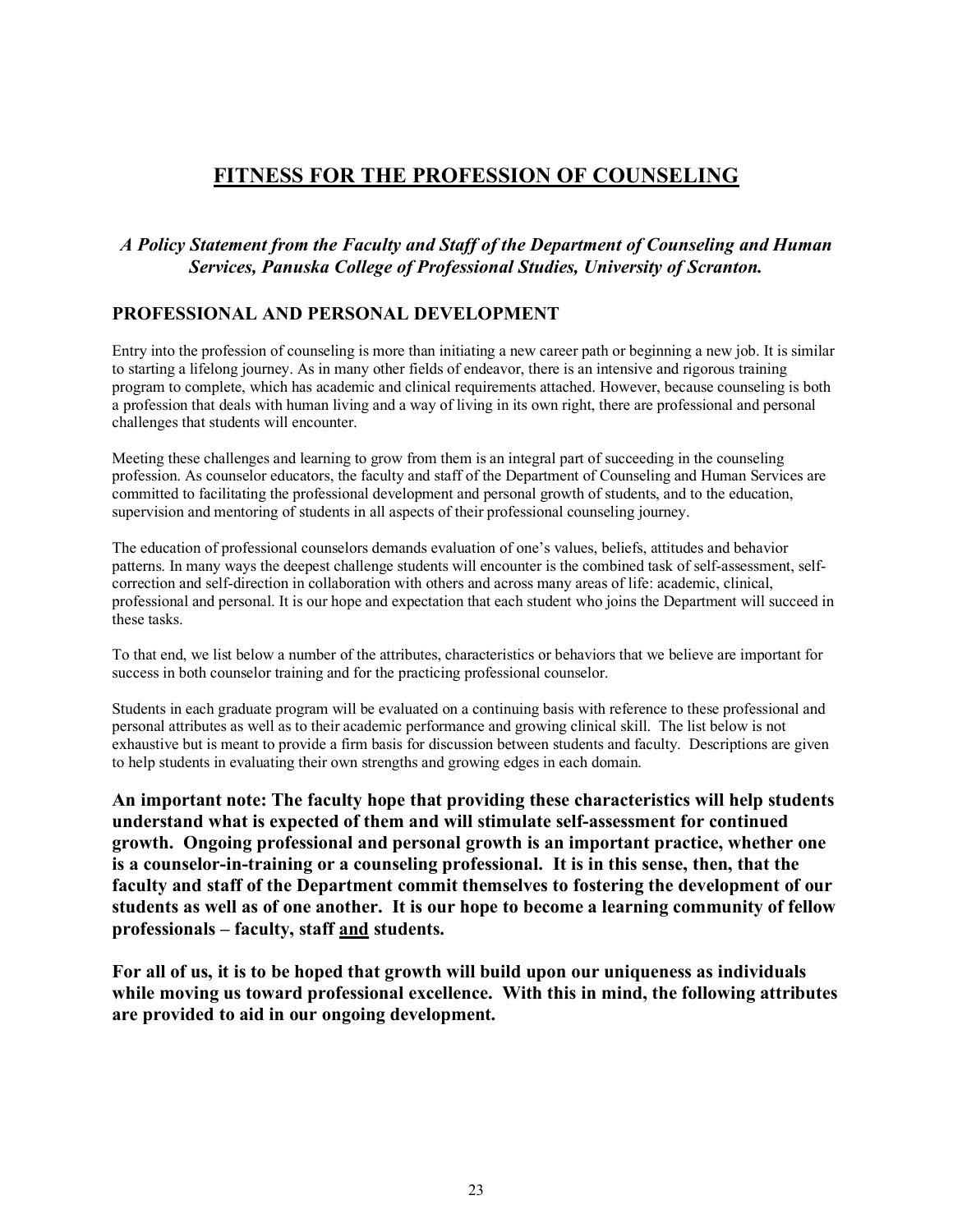# **Professional/Personal Attributes: Counseling**

| <b>Professional/Personal Attributes</b>                 | <b>Description</b>                                                                                                                                                                                                                                                                                                                                                                                                                                                                                                                             |
|---------------------------------------------------------|------------------------------------------------------------------------------------------------------------------------------------------------------------------------------------------------------------------------------------------------------------------------------------------------------------------------------------------------------------------------------------------------------------------------------------------------------------------------------------------------------------------------------------------------|
| <b>Commitment to Wellness</b><br>1.                     | Wellness is a way of life oriented toward optimal health<br>and well-being in which body, mind and spirit are<br>integrated by the individual to live life more fully. It is<br>particularly important as it impacts professional and<br>clinical practice. "Commitment" includes:                                                                                                                                                                                                                                                             |
|                                                         | An understanding of, and decision to pursue, wellness as<br>a lifestyle over the life span. Willingness to assess issues<br>of wellness in one's lifestyle and life-environments; an<br>ongoing choice to become the best one can be spiritually,<br>mentally, emotionally, physically, socially, and<br>vocationally.                                                                                                                                                                                                                         |
| 2.<br><b>Commitment to Learning</b>                     | Demonstrated ability to self-assess, self-correct, and self-<br>direct; to identify needs and sources of learning; to<br>continually seek new knowledge and understanding.                                                                                                                                                                                                                                                                                                                                                                     |
|                                                         | Demonstrated academic- and life-management skills: For<br>example, ability to prioritize and manage a variety of<br>commitments, time and stress; critical thinking skills;<br>problem-solving and ethical decision-making skills;<br>quality participation in class exercises and assignments;<br>timeliness.                                                                                                                                                                                                                                 |
|                                                         | Commitment to excellence as a counseling professional.                                                                                                                                                                                                                                                                                                                                                                                                                                                                                         |
| 3.<br><b>Core Academic and Clinical</b><br>Competencies | The counseling profession, through its various accrediting<br>and certifying agencies (e.g. CACREP, CORE; NBCC,<br>CCRC) has identified the knowledge-base that is essential<br>for success in professional counseling. These core areas<br>include: Human Growth and Development, Social and<br>Cultural Foundations, Helping Relationships, Group<br>Work, Career and Lifestyle Development, Appraisal,<br>Research and Program Evaluation, and Professional<br>Orientation. Acceptable performance in these academic<br>areas is essential. |
|                                                         | In addition, clinical competency and an acceptable level<br>of functioning in practica and internships are required and<br>expected (see revised Internship Manual and specific<br>Program Objectives elsewhere in this Program Manual).<br>The ability to form effective collegial working<br>relationships with peers and supervisors.                                                                                                                                                                                                       |
|                                                         | It should be noted that, in a number of academic courses<br>involving these core academic and clinical areas, students<br>will be challenged to review their own values, attitudes,<br>experiences, beliefs, behaviors and biases. Willingness to<br>engage in this self-review, its challenges and potential<br>growth, is a critical element in growing as a professional<br>counselor.                                                                                                                                                      |
| <b>Professional Identity</b><br>4.                      | Commitment to ongoing development as a professional<br>counselor and member of the "helping professions."                                                                                                                                                                                                                                                                                                                                                                                                                                      |
|                                                         | Commitment to high standards of practice as a counseling<br>professional.                                                                                                                                                                                                                                                                                                                                                                                                                                                                      |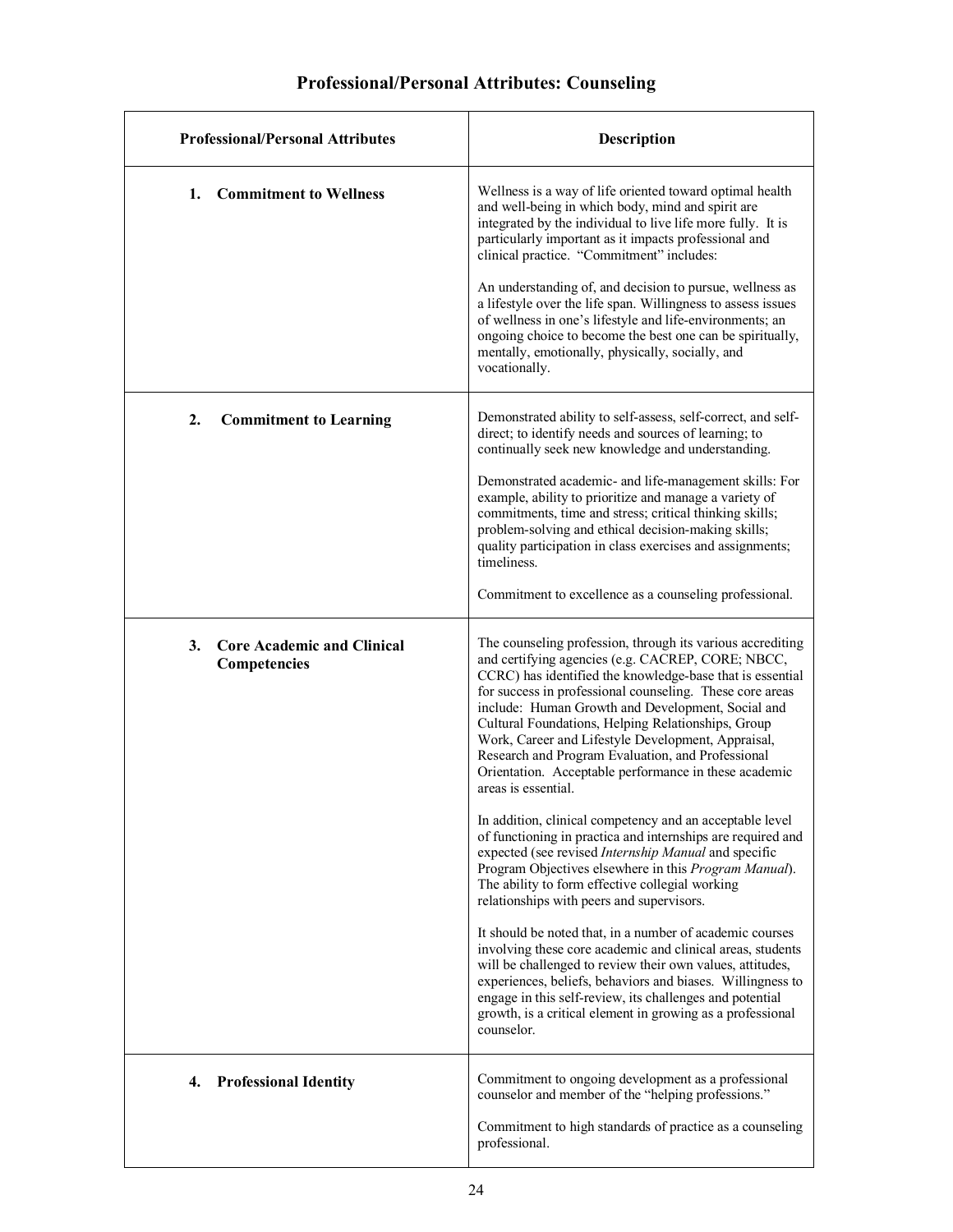|                                   | An understanding of one's motivation for choosing the<br>counseling profession. The ability to critically assess<br>one's own values, attitudes, beliefs and behaviors as they<br>relate to the standards of excellence and ethics, and the<br>best practices, of the counseling profession.<br>The ability to exhibit appropriate professional attitudes<br>and conduct; ability to represent the profession ethically<br>and effectively. Willingness to assume roles of service<br>and advocacy. |
|-----------------------------------|-----------------------------------------------------------------------------------------------------------------------------------------------------------------------------------------------------------------------------------------------------------------------------------------------------------------------------------------------------------------------------------------------------------------------------------------------------------------------------------------------------|
|                                   | Ability to demonstrate theory-into-practice, that is, to<br>translate learned values and content knowledge into<br>professional/personal attitudes and action.                                                                                                                                                                                                                                                                                                                                      |
|                                   | Developing participation in the varied roles of the<br>professional counselor and participation in professional<br>organizations through membership, service and<br>scholarship.                                                                                                                                                                                                                                                                                                                    |
|                                   | Ability to see oneself as connected to a wider whole of<br>regional/global needs, helping systems, and resources. A<br>commitment to advocacy on behalf of clients and larger<br>society, as well as to the pursuit of social justice, as<br>consistent with one's professional counseling identity.                                                                                                                                                                                                |
| 5.<br><b>Personal Maturity</b>    | Ability to live and function at an appropriate level of<br>emotional, psychological, and relational well-being;<br>freedom from significant impairments that would affect<br>one's ability to perform as a professional counselor. The<br>ability to tolerate ambiguity and to patiently address areas<br>of growth. Ability to balance personal and professional<br>self-awareness.                                                                                                                |
| 6.<br><b>Responsibility</b>       | Demonstrated ability to fulfill professional commitments<br>and to be accountable for actions and outcomes.<br>Demonstration of effective work habits and attitudes (e.g.<br>reliability), evident in classes, assistantship assignments,<br>and other areas of student performance.                                                                                                                                                                                                                |
|                                   | Demonstrated ability to act and respond in a variety of<br>situations with honesty and integrity. Knowledgeable<br>about professional ethical standards and competent in<br>applying those standards to concrete situations.                                                                                                                                                                                                                                                                        |
| 7.<br><b>Interpersonal Skills</b> | Demonstrated ability to interact effectively with clients,<br>families, colleagues, other helping professionals, and the<br>community and to deal effectively with multiple<br>diversities in a pluralistic society.                                                                                                                                                                                                                                                                                |
|                                   | Effectiveness in establishing positive interpersonal<br>relationships on an individual and group basis; openness<br>to constructive criticism; tolerance and openness toward<br>differences; ability to develop appropriate support<br>systems.                                                                                                                                                                                                                                                     |
|                                   | The ability to identify sources of and seek out appropriate<br>feedback from faculty and peers, and to utilize and<br>provide feedback for improving personal and professional<br>interactions; "supervis-ability."                                                                                                                                                                                                                                                                                 |
|                                   | Ability to be appropriately assertive and self-advocating.                                                                                                                                                                                                                                                                                                                                                                                                                                          |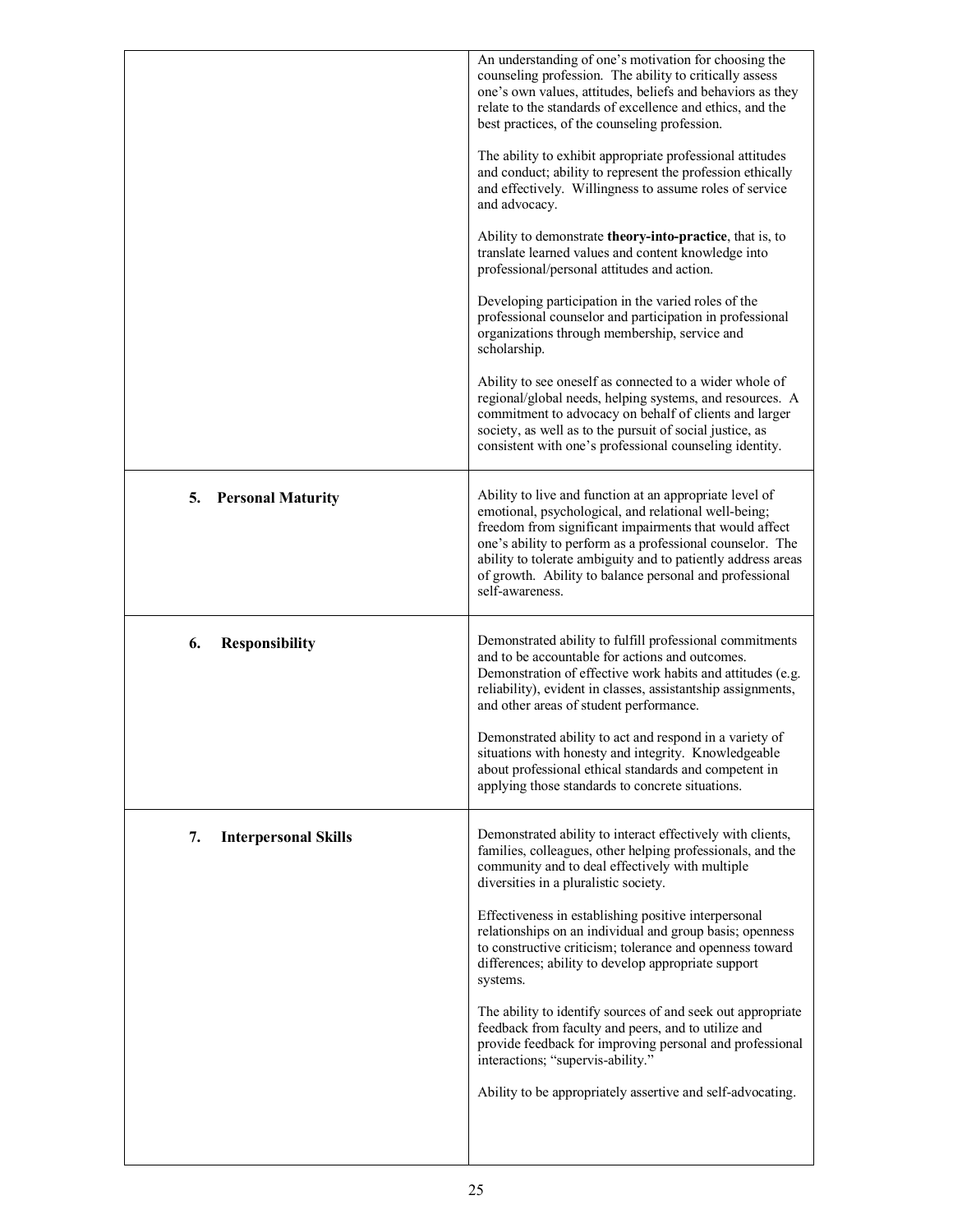| <b>Problem-solving</b><br>8.   | In both professional performance and personal<br>development, the ability to recognize and define<br>problems, analyze data from varied sources, develop and<br>implement solutions, and evaluate outcomes. The ability<br>to seek out resources for help, support, and insight.                                                  |
|--------------------------------|-----------------------------------------------------------------------------------------------------------------------------------------------------------------------------------------------------------------------------------------------------------------------------------------------------------------------------------|
| <b>Stress Management</b><br>9. | The ability to identify sources of stress that (potentially)<br>affect personal and professional functioning, and to<br>develop effective coping behaviors. Existence of<br>appropriate boundaries between personal stressors and<br>professional performance. Obtaining appropriate<br>supports, resources and help when needed. |

### **STUDENT RETENTION POLICY AND PROCEDURES**

Acceptance into a counseling program does not assure graduation from it. Successful completion of the Master's degree in the Department of Counseling and Human Services is based upon the continuous evaluation of students to insure (a) effective demonstration of academic competence, (b) each student's commitment to the program and the profession, and (c) his or her continued growth in personal or emotional characteristics and qualities related to successful performance in a helping profession (see above). The evaluation process serves two primary functions:

1. To provide students with direct feedback relative to their progress that will enable them to enhance their strengths and identify and remediate growing edges and weaknesses in their academic, professional and personal development.

2. To provide faculty with information about student progress which facilitates decisions in the best interest of students and the profession.

A student must have a cumulative GPA of at least a 3.0 at the end of his or her prescribed curriculum to receive the Master's degree. In addition, all students must maintain a cumulative GPA of at least 3.0 to remain in good standing. If a student's GPA drops below a 3.0, he or she is placed on academic probation. If satisfactory progress is not made toward removing probationary status, the student is subject to dismissal by the Dean of the Panuska College of Professional Studies (PCPS) in consultation with the student's Program Director. Students whose GPA is below 3.0 will not be allowed to register for practicum or internship in Clinical Mental Health Counseling [COUN 595], Rehabilitation Counseling, [COUN 596, or School Counseling, [COUN 597 or COUN 598].

Students are expected to adhere to the professional code of ethics of the American Counseling Association and to codes of ethics of professional organizations in the student's specialty area. Copies of these codes are available online through the professional organizations. Students are also expected to adhere to the Academic Code of Honesty of the University of Scranton.

The Department's annual "student review process" offers a vehicle for counseling faculty to evaluate student academic, professional and personal progress. Any faculty member may raise questions about a particular student's performance in any of the above areas at any point during the student's program. Additionally, a review will take place at least yearly with the initial review taking place following the student's first semester of enrollment. Written results of the review will be placed in the student's advising file, which is retained in the Department.

Students who have demonstrated satisfactory progress are given feedback by their mentor. *It is the experience of the faculty and staff that the majority of students engage fully in the Program and progress in this way. In fact, many of our students excel in all areas of their development as counselors-in-training. However, at times, there are those students who need additional help.*

Students who have not demonstrated satisfactory progress are notified to make a mandatory appointment with their mentor. This "review process" insures that each student is given feedback about academic, professional, and personal development throughout the program as they attain knowledge and skill in required and elective courses and clinical experience.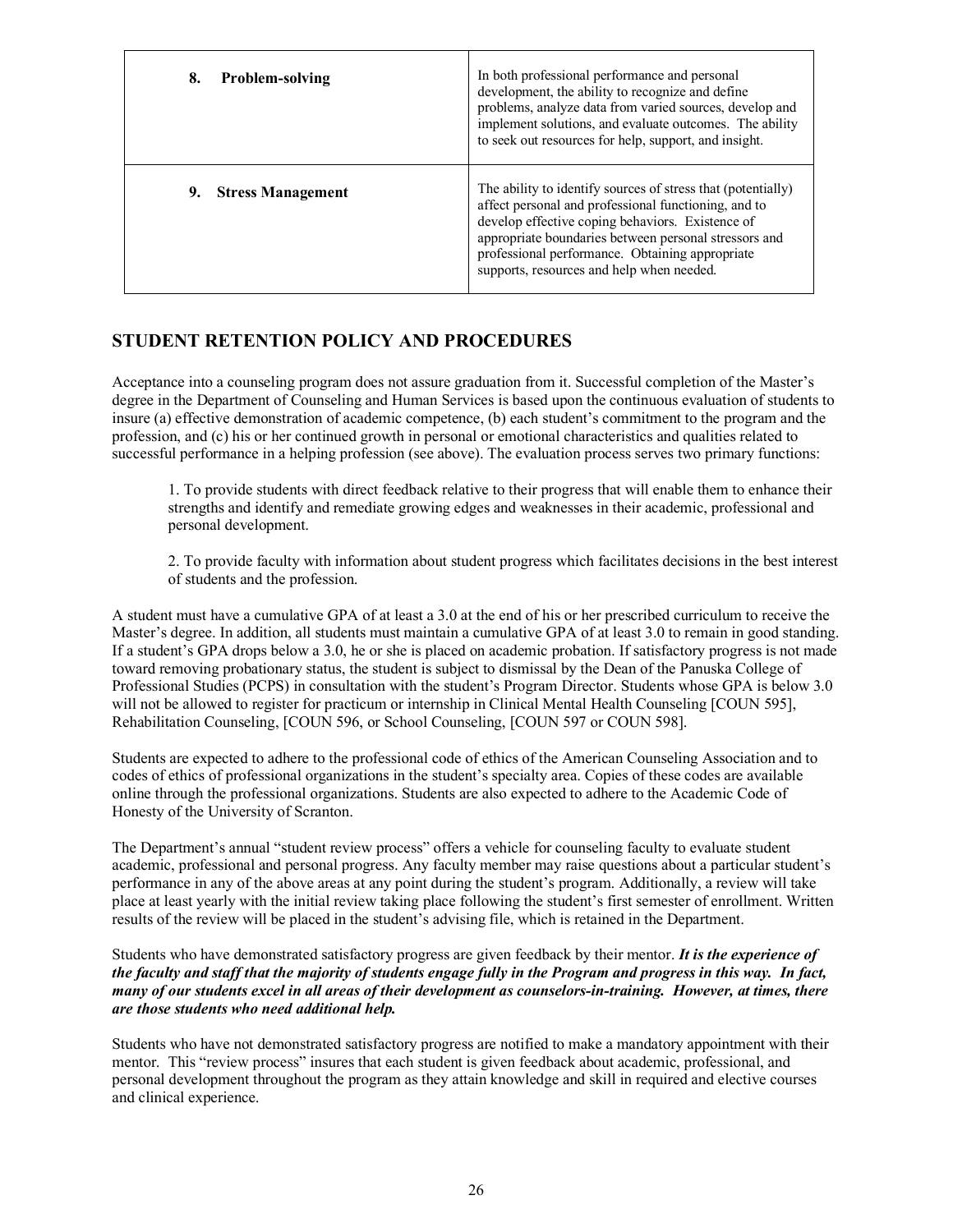The following procedures are in place for students needing further progress:

#### **Process 1:**

Students receive feedback in an advising meeting with their mentor. In consultation with the mentor, the student will write a plan that addresses "growing edges" in that student's development. Assuming that this plan is adhered to, the student's performance improves to a satisfactory level.

#### **Process 2:**

Students may be unwilling and/or unable to follow through with **Process 1**; there is either lack of sufficient progress in, or resistance to, **Process 1.** In this case the Department will recommend to the PCPS Dean that the student be placed on probation and a more formal remediation plan be developed between the mentor and student, and ratified by the Department's "retention committee." This committee is composed of (1) the student's mentor, (2) the Department Chair, and (3) one other full-time faculty member appointed by the Chair on an *ad hoc* basis.

A remediation plan may include but not be limited to the following: (1) Identification of the problem areas, (2) Expected behavioral and/or attitudinal changes, (3) Potential methods for achieving and demonstrating change, and (4) Time line for completion.

Each student involved in this process has the option of bringing an advocate (neither a family member nor a lawyer) to meetings with the Retention Committee.

A copy of the plan will be given to the student, and one will be retained by the mentor, retention committee, and the PCPS Dean. Satisfactory completion of the plan and consistent demonstration of appropriate conduct should be assessed by the committee on an agreed timeline, and will result in a decision to recommend removal from probation to the PCPS Dean.

#### **Process 3:**

If processes 1 & 2 fail, the entire faculty may (1) recommend voluntary termination/resignation to the student and/or (2) recommend dismissal to the PCPS Dean. If dismissal from the program is recommended, the Department will forward that recommendation to the PCPS Dean for disposition.

*In rare cases the faculty may become aware of issues or behavior that raise doubts about a student's ability to either (a) successfully complete the program, or (b) move forward as a practicing professional counselor. When such information becomes available, the faculty have a duty to review the information fully and carefully, to notify the student of concerns and the outcome of the review, and to select a course of action that is commensurate with accepted ethical and legal procedures as well as the "best practices" of the profession.*

*In these instances the faculty, in consultation with the PCPS Dean, may find it necessary to forego the step-by-step procedures listed above and move directly to recommend probation and remediation or dismissal from the program.*

The retention standards and policies of the University of Scranton and the Department of Counseling and Human Services are free of any limitation, specification, or discrimination on the grounds of race, religion, color, national or ethnic origin, sex, sexual orientation, age, or disability, except as provided by law. Applications for admission from members of groups that are traditionally underrepresented in the counseling profession are encouraged and welcomed.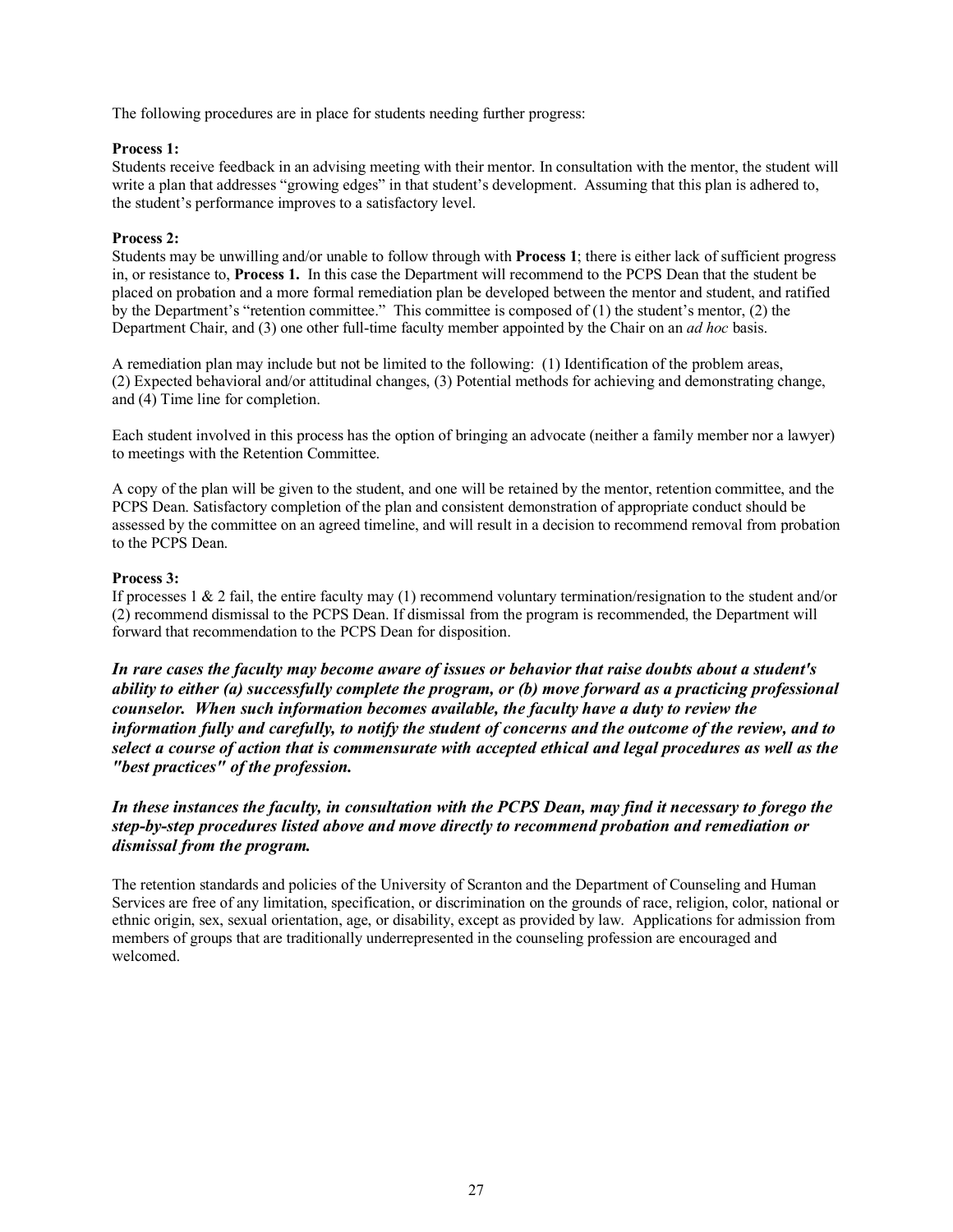### **COUNSELING SERVICES**

Counseling services are available at no charge to all CHS students enrolled at the University of Scranton. Counseling is intended not only to provide help to students with clearly identified problems, but also to facilitate individual growth and development as a supplement to the ongoing educational process. Services can be provided on an individual basis or through small groups.

It is particularly recommended that aspiring counselors take advantage of these services to enhance their personal growth and development. This opportunity to be "in the other chair" as the counselee, and to gain a first hand awareness of what clients experience in the counseling setting can be invaluable for future counselors. Information revealed in sessions is treated as confidential. Services are provided by counselors who ARE NOT involved in the faculty decision-making process regarding students' program advancement and career.

### **NON-DISCRIMINATION POLICIES**

The University of Scranton is committed to providing a safe and nondiscriminatory employment and educational environment. The University does not discriminate on the basis of race, color, national origin, sex, disability, religion, age, veteran status, gender identity or expression, sexual orientation, or other status protected by law. Sexual harassment, including sexual violence, is a form of sex discrimination prohibited by Title IX of the Education Amendments of 1972. The University does not discriminate on the basis of sex in its educational, extracurricular, athletic, or other programs or in the context of employment.

#### **Title IX of the Educational Amendments of 1972 Act:**

Reporting Obligations as Responsible Employee – Faculty Member Statement

As a faculty member, I am deeply invested in the well-being of each student I teach. I am here to assist you with your work in this course. Additionally, if you come to me with other non-course-related concerns, I will do my best to help. It is important for you to know that all faculty members are required to report incidents of sexual harassment or sexual misconduct involving students. That means that I cannot keep information about sexual harassment, sexual assault, sexual exploitation, dating or domestic violence or stalking confidential if you share that information with me. I will keep the information as private as I can but am required to bring it to the attention of the University's Title IX Coordinator, Jennifer LaPorta, or Deputy Title IX Coordinator/Dean of Students, Lauren Rivera, who in conversation with you will explain available support, resources and options. I will not report anything to anybody without first letting you know and discussing choices as to how to proceed. The University's Counseling Center (570-941-7620) is available to you as a confidential resource; counselors (in the counseling center) do not have an obligation to report to the Title IX Coordinator.

Additionally, Counseling Department Faculty and Staff will not be considered "responsible employees" when they are acting in a clinical capacity that would require confidentiality consistent with the ethics and expectations of the counseling profession. This applies to faculty and staff who are acting in a supervisory capacity with counseling students who are practicing and developing counseling skills. During this time a professional and ethical expectation of confidentiality is assumed. https://www.counseling.org/resources/aca-code-of-ethics.pdf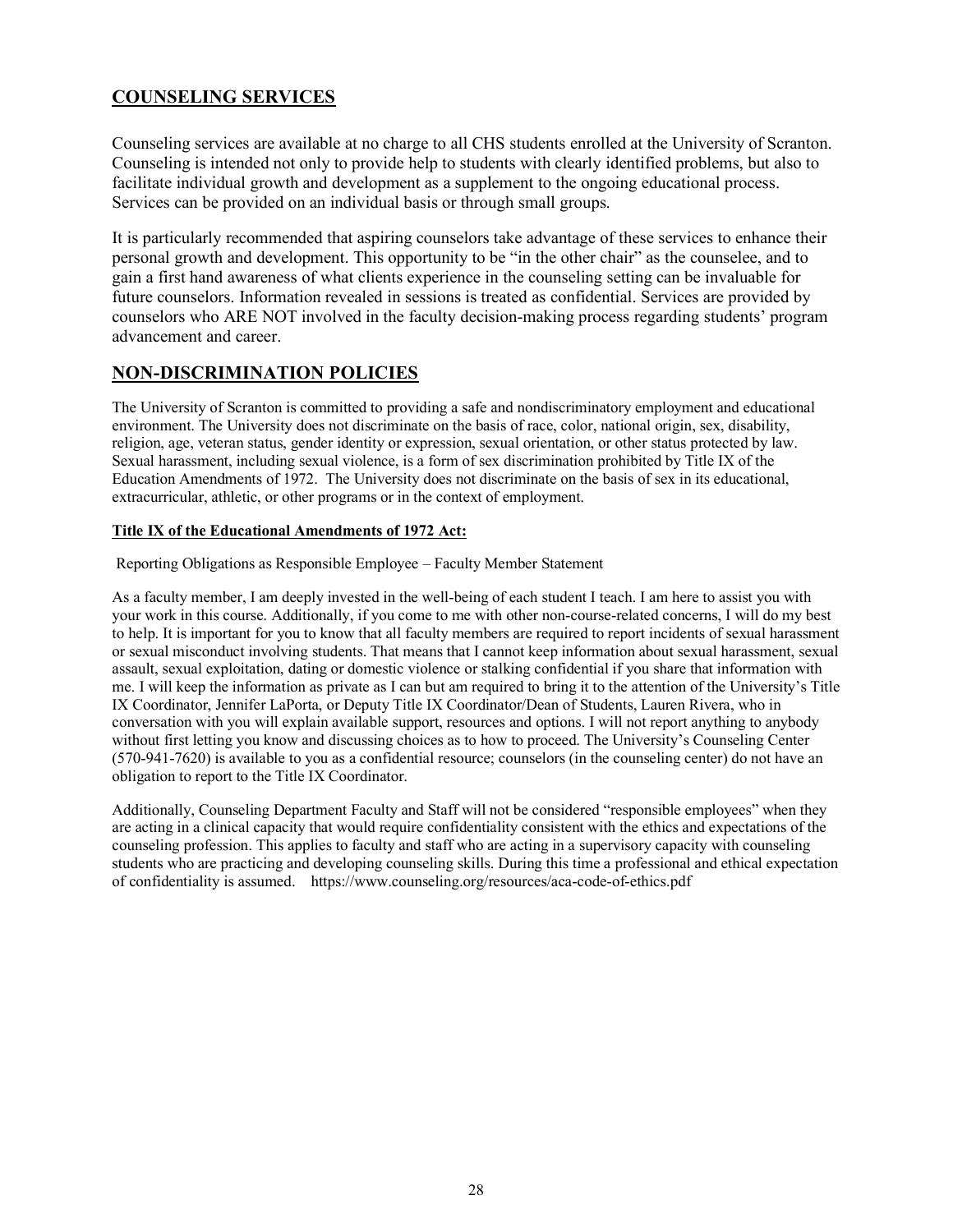# **PROFESSIONAL COUNSELOR PORTFOLIO**

#### A requirement for Counseling Program Master's Degree Students

#### Counseling and Human Services Department

#### **I. Introduction**

- A professional counselor portfolio is a collection of experience-based materials and reflective information that demonstrates various dimensions of the counselor's work, philosophy, abilities, and attitudes. The goal is to demonstrate how diverse activities and insights have contributed to the professional counselor's development.
- The development of the professional counselor portfolio begins as the graduate student enters a counseling program, and continues throughout his/her program of study.
- A session will be held with all graduate students during their first semester of coursework to review the portfolio process.
- II. **Purpose**: The portfolio is developed in an ongoing manner throughout the graduate counseling program, and used periodically as a tool for reflection, evaluation, and feedback. The overall purpose is to collect and combine examples of experience and mastery with reflection on their meaning or significance. The process of developing a professional counselor portfolio has several purposes:
	- A. Portfolio development is designed to facilitate a thoughtful and intentional entrance into graduate studies. As students begin preparation in a professional career, it is important that they actively engage in each step of their learning. Reviewing one's strengths and "growing edges", setting goals for needed learning, pursuing a learning strategy, and regular evaluation of progress are all important steps in engaging with the learning process at the graduate level. Developing a portfolio is a vehicle for this engagement.
	- B. The process of portfolio development also provides opportunities for regular faculty evaluation and feedback for each student in a manner which includes dialogue between faculty member and counseling student. Ongoing preparation for a profession is best accomplished with the guidance of professionals who can serve in the roles of consultant, teacher, mentor, and supervisor. Active dialogue enables the student to shape and modify his/her learning with attention to personal needs and professional requirements. The portfolio development process provides for dialogue and feedback throughout the course of study.
	- C. Successful completion of the assessment components of the portfolio process serves as "marker events" in the course of graduate study.
	- D. The portfolio assists with the professional counselor's job search process. A completed portfolio demonstrates proficiency and mastery and can be used as an employment tool.
	- E. These purposes reflect the development of a student's portfolio as a process. Counseling program requirements focus elements of the portfolio into a coherent process that (1) facilitates students' intentional shaping of their learning, (2) provides for regular faculty feedback, (3) serves as "marker events" in the course of graduate studies, and (4) provides a format for presentation of professional qualifications.

#### **III. Portfolio Structure and Format**

**Physically**, a portfolio should be a well-organized, attractive presentation of professional materials. Typically it is organized in a three-ring binder with tabs, table of contents, etc

**A guiding principle in deciding on entries** is to ask "What will be added to the description of my knowledge, skills, and character by adding this entry?" A second guideline is to think about the primary message you want to convey via your portfolio and to ask "Have I selected the entries which most accurately and completely demonstrate my message?" Be sure to include experiences and learning that occur outside the formal academic program, such as participation in volunteer activities.

Each entry should be accompanied by a **reflective statement**, which might consist of a few sentences or a paragraph. Reflective statements explain why each entry is included and why it represents you as a counseling professional. In writing reflective statements, ask "What did I do? What does it mean? How did I come to be this way? How might I do things differently? and, What have I learned?" The entry is then made meaningful and placed in the context within which a student wants it to be understood.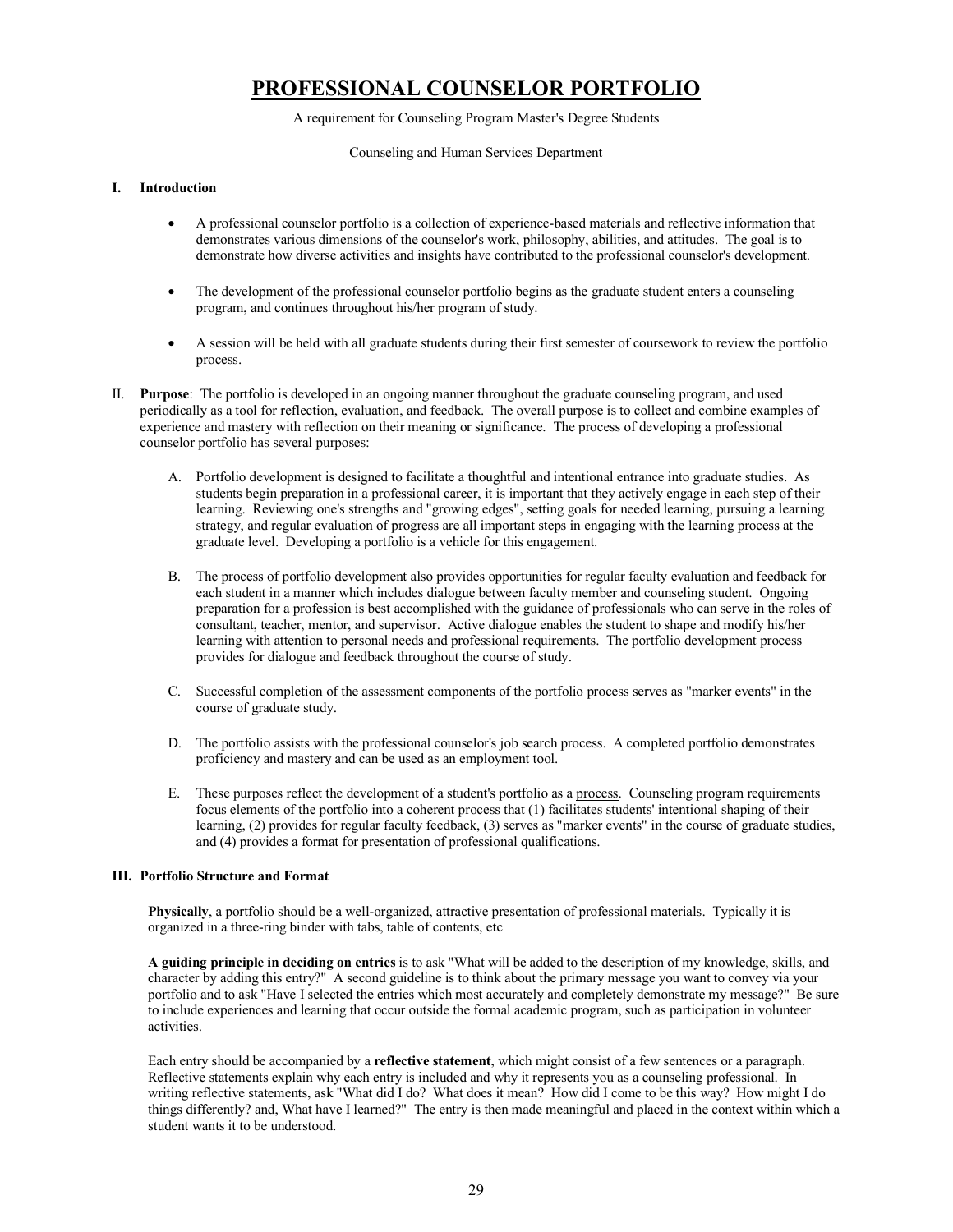**The content of the portfolio** is largely left to you. Some components are required as a part of the portfolio assessment process (see Section IV below). Other considerations for entries could include:

> Professional orientation and background information Professional resume Statement of counseling philosophy (and perhaps education for those in school counseling) Statement of professional goals Professional development activities (for example, conferences and workshops attended) Evaluations and/or feedback received from supervisors Skill/content mastery papers, projects, independent study or research, journals, or other professional activities program designs, publications, presentations evidence related to a specific area of focus within counseling Other work/background experiences Summary of other professional activities and how these experiences add to your counselor preparation

- IV. **Portfolio Assessment Process:** Selected elements of the counselor's portfolio will be completed during a specific time frame over the course of graduate study.
	- **A. Statement of Professional Preparation and Goals Time frame: Conclusion of the first semester of study (determined by Professional Issues Course Instructor) Submitted to: Professional Issues Course Instructor Reviewed by: Professional Issues Course Instructor Returned by: Professional Issues Course Instructor**
		- Compose a Statement of Professional Preparation and Goals that outlines how you intend to utilize the counseling degree, and how you intend to gain the competencies necessary to fulfill the program objectives of your counseling program.
		- Consult the published objectives of your program (see specific program sections of the Program Manual and the Fitness for Profession Document), and evaluate the strengths and growing edges you bring to graduate study, and construct a concrete action plan for graduate study including proposed course selections over a set time frame. The statement should also include a plan for other learning and professional experiences that you intend to pursue as part of your overall preparation: e.g., professional memberships, credentialing requirements, ongoing professional development outside the classroom, research involvement, areas of interest you may pursue in research papers, reading, etc.
	- **B. Pre-practicum Submission of Professional Counselor Portfolio Time frame: Week of November 1 or April 1 during the semester prior to practicum. Submitted to: Counselor Training Center (CTC) Coordinator, Prof. Geri Barber Reviewed by: Program Director Returned by: Practicum Course Instructor during the first week of practicum class**

Suggested content:

#### • **What you have done**

courses taken and grades, professional development activities (e.g., workshops/conferences attended, professional memberships, journals read regularly)

research involvements listing of topics of major papers written in connection with coursework.

#### • **Self-evaluation**

Revised statement of professional preparation/goals and review of progress in realizing previous goals (reference previously written Statement of Professional Preparation/Goals)

Re-assess strengths, growing edges, continuing needs, and continuing goals

Plan of action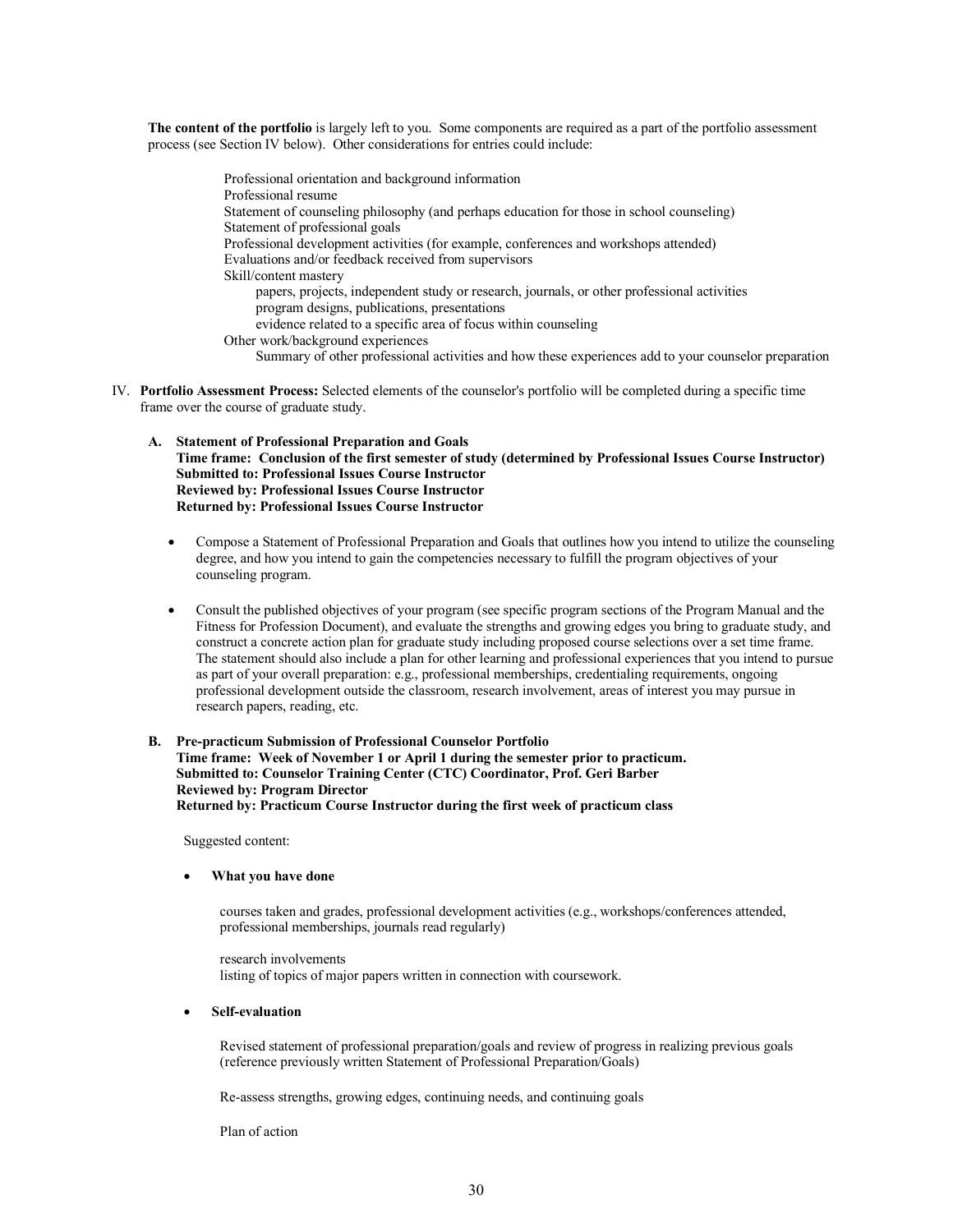#### • **Documentation**

writing sample, a copy of representative papers written thus far.

workshop/conference brochures from gatherings you attended or presented.

copy of supporting materials verifying membership in professional organizations, subscriptions to professional journals, participation in other related professional activities.

#### **C. Comprehensive Examination Component of the Portfolio Time frame: Week of November 1 or April 1 during the practicum course (i.e., COUN 590, 591, 592, or 593). Submitted to: Practicum Course Instructor Reviewed by: Program Director Returned by: Practicum Instructor**

While enrolled in the counseling practicum course, add a written reflection on your growth to your portfolio. This portfolio submission is partial fulfillment of requirements for the Comprehensive Examination in the Counseling Programs (see attached form). This reflection should discuss growth and gains toward achieving the program objectives of your counseling program (program objectives are enumerated in the specific program sections of the Program Manual).

• Select three (3) objectives of your choice that you feel are your **strengths** at this time, and answer the following for each objective:

What have you learned in this area?

What learning experiences were particularly meaningful?

Which of the competencies, experiences, and skills relative to this objective do you consider most valuable?

In what settings have you used and do you plan to use this objective.

• Select three (3) additional objectives of your choice that you feel are your **weaknesses or growing edges** at this time, and answer the following for each objective:

What have you learned in this area?

What additional information do you need to increase your competence in this area?

Briefly outline a plan to achieve your desired competency level.

(Note: Approximately 1 page discussion for each objective in both strengths and growth sections)

#### **D. Submission of Professional Counselor Portfolio for Completion of Internship Time frame: To be determined by Internship Course Instructor Submitted to: Internship Course Instructor Reviewed by: Internship Course Instructor Returned by: Internship Course Instructor**

While enrolled in the counseling internship course, submit your professional counselor portfolio for final review and feedback from faculty. Development of the portfolio during internship typically involves reviewing the formative process that you have undergone during your graduate program and recording significant events and learning that occur during the internship. Other primary components of this portfolio update include a revision of items previously discussed in portfolio and inclusion of entries deemed appropriate for use in the job search process or summarizing your role as a professional counselor.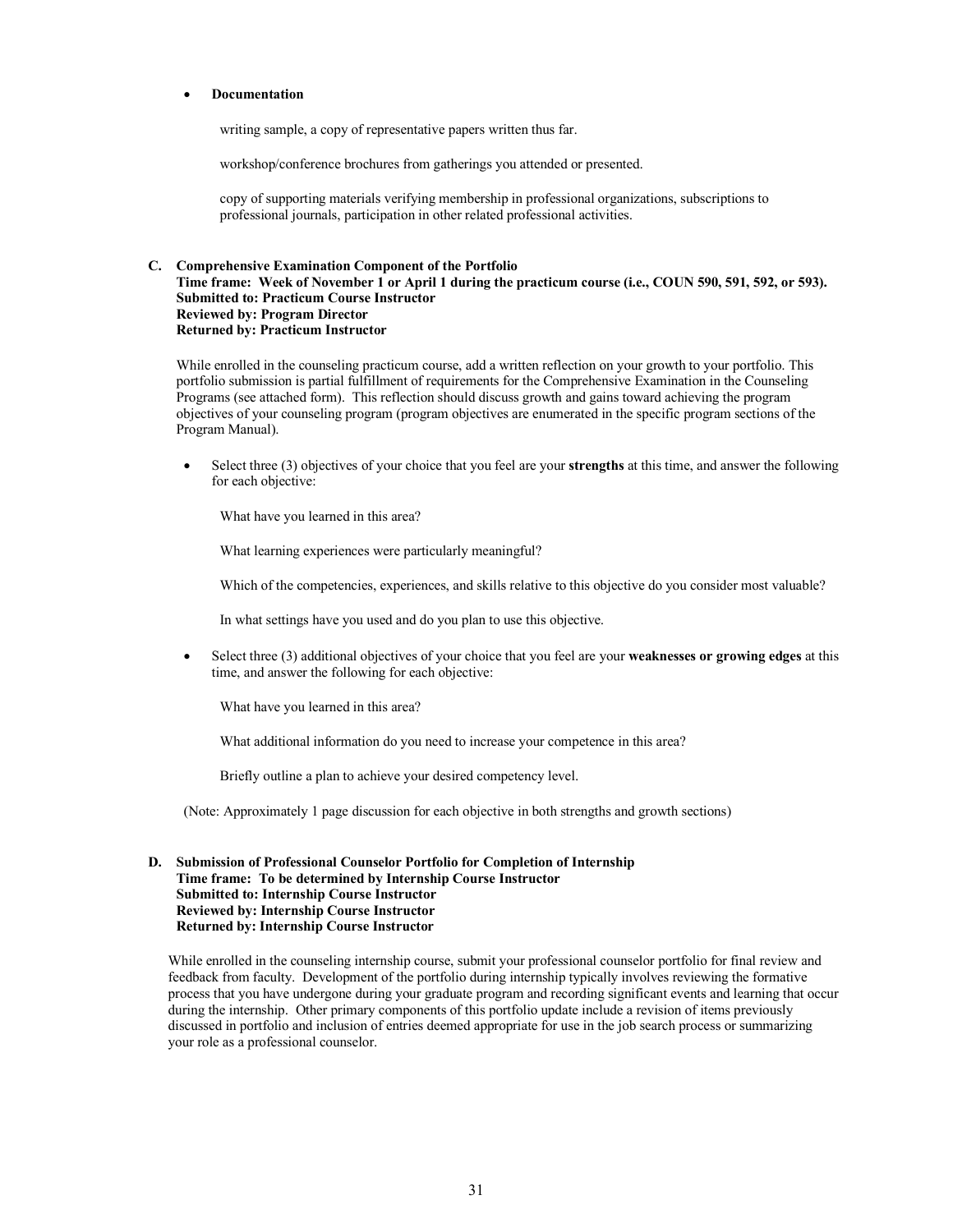# **PORTFOLIO FORMS**

# **A. STATEMENT OF PROFESSIONAL PREPARATION AND GOALS**

- Attach this form to your typed (APA format) Statement of Professional Preparation and Goals
- Consult the relevant published objectives and competencies for your counseling program in the Counseling Program Manual
- Include the following components:
	- •State your present interest and goals for graduate study, as well as your plans for utilizing your counseling degree.
	- •After reviewing the program objectives and competencies for your counseling program, consider how the program objectives and competencies complement your career goals.
	- •Describe and/or outline a concrete action plan for meeting the goals of your graduate study and other learning and professional experiences. For example, outline planned courses on a semester by semester basis.

**Reviewer Comments and Feedback:**

**Reviewer sign-off (date)**

**Counseling student (date)**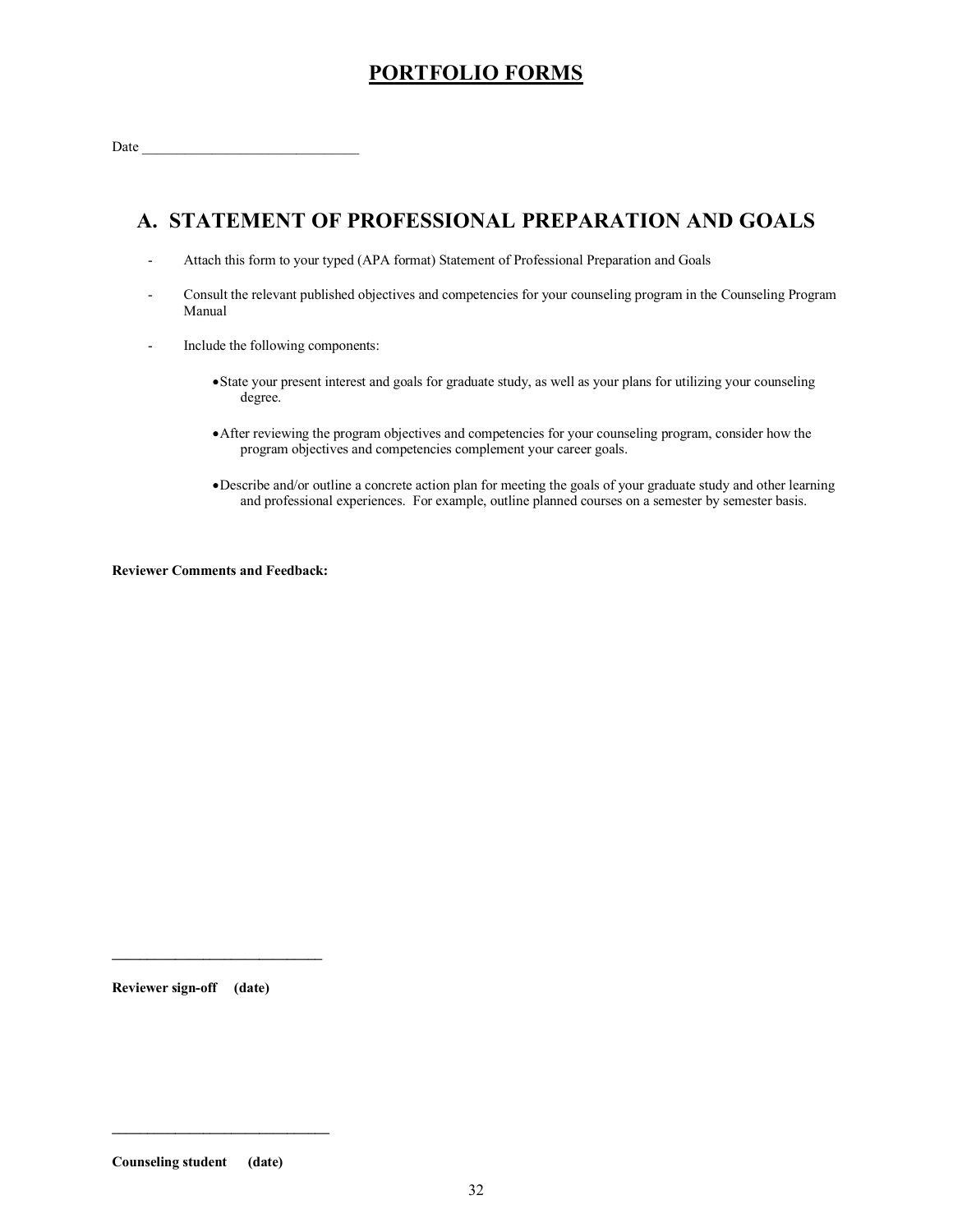# **B. PRE-PRACTICUM SUBMISSION OF PORTFOLIO**

- Attach this form to your Professional Counselor Portfolio
- Include the following components:
	- Revised statement of Professional Preparation and Goals (include review of progress thus far)
	- Assess current strengths, continuing needs, and goals
	- Describe action plan

Counseling Program and Program Director: \_\_\_\_\_\_\_\_\_\_\_\_\_\_\_\_\_\_\_\_\_\_\_\_\_\_\_\_\_\_\_\_\_\_\_\_\_\_\_\_\_\_\_\_\_\_\_\_\_\_

**Program Director Comments and Feedback:**

**Program Director sign-off (date)**

**\_\_\_\_\_\_\_\_\_\_\_\_\_\_\_\_\_\_\_\_\_\_\_\_\_\_\_\_\_\_**

**Counseling student (date)**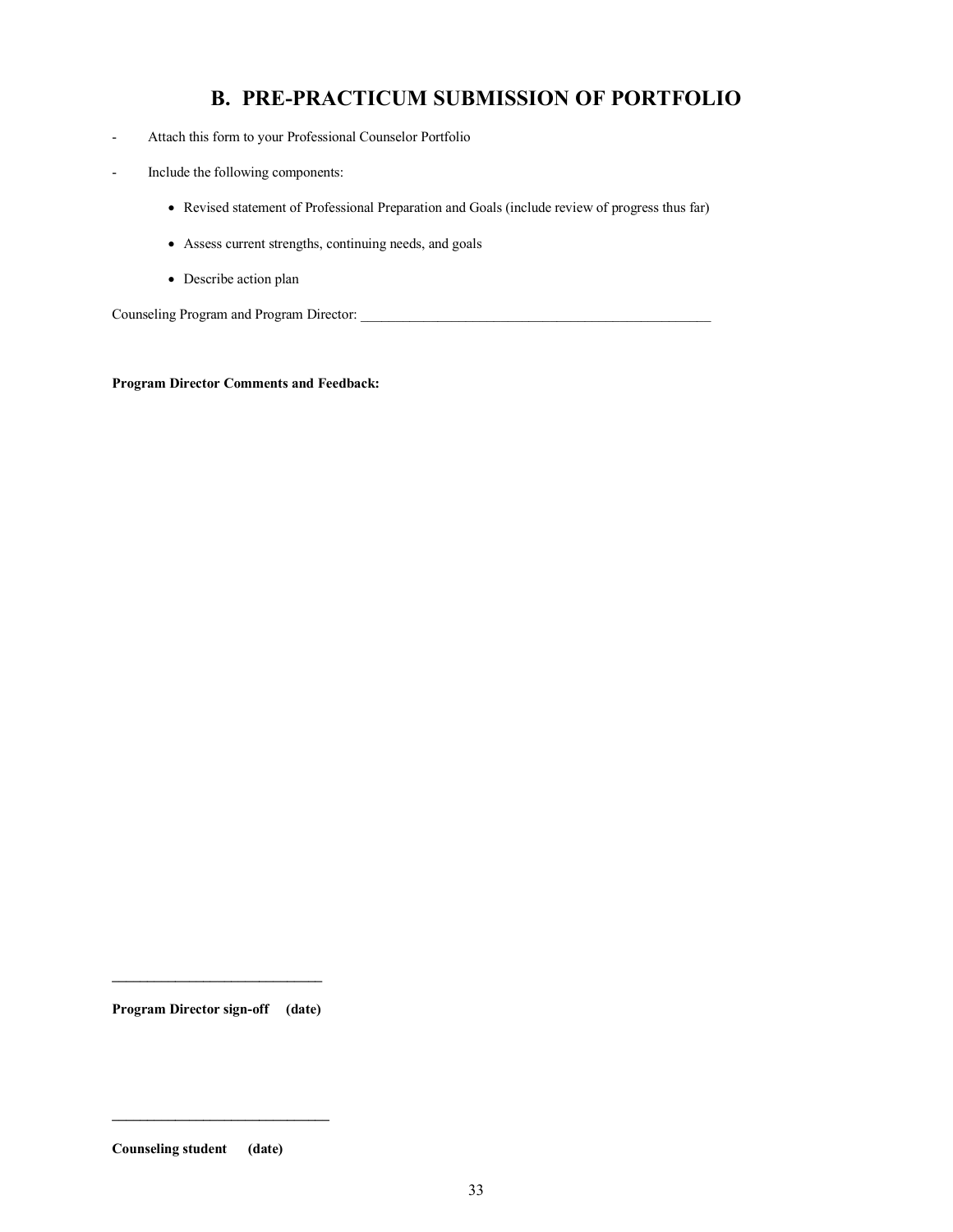#### **DEPARTMENT OF COUNSELING & HUMAN SERVICES**

#### **OFFICE of GRADUATE AND CONTINUING EDUCATION**

#### **UNIVERSITY OF SCRANTON**

# **C. APPLICATION FOR THE COMPREHENSIVE EXAMINATION**

| Name                                                     | Date                                                 |
|----------------------------------------------------------|------------------------------------------------------|
|                                                          | $\begin{tabular}{c} \bf RID \end{tabular}$           |
|                                                          | Phone $\begin{pmatrix} 0 & 1 \\ 0 & 1 \end{pmatrix}$ |
|                                                          |                                                      |
| I hereby apply for the Comprehensive Examination:        |                                                      |
|                                                          |                                                      |
|                                                          |                                                      |
|                                                          |                                                      |
| My course of study is: Clinical Mental Health Counseling |                                                      |
| Rehabilitation Counseling                                |                                                      |
| School Counseling                                        |                                                      |
|                                                          |                                                      |

I have read the requirements for this Examination as given in the Graduate Counseling Program Manuals and the Graduate Studies Catalog and understand them.

Signature

DO NOT WRITE BELOW THIS LINE

Date: \_\_\_\_\_\_\_\_\_\_\_\_\_\_\_\_\_\_\_\_\_\_\_\_\_\_\_\_\_\_\_\_\_\_

Action: \_\_\_\_\_\_\_\_\_\_\_\_\_\_\_\_\_\_\_\_\_\_\_\_\_\_\_\_\_\_\_\_

Course Instructor: \_\_\_\_\_\_\_\_\_\_\_\_\_\_\_\_\_\_\_\_\_\_\_\_

Program Director:

rev. 8/2015

Date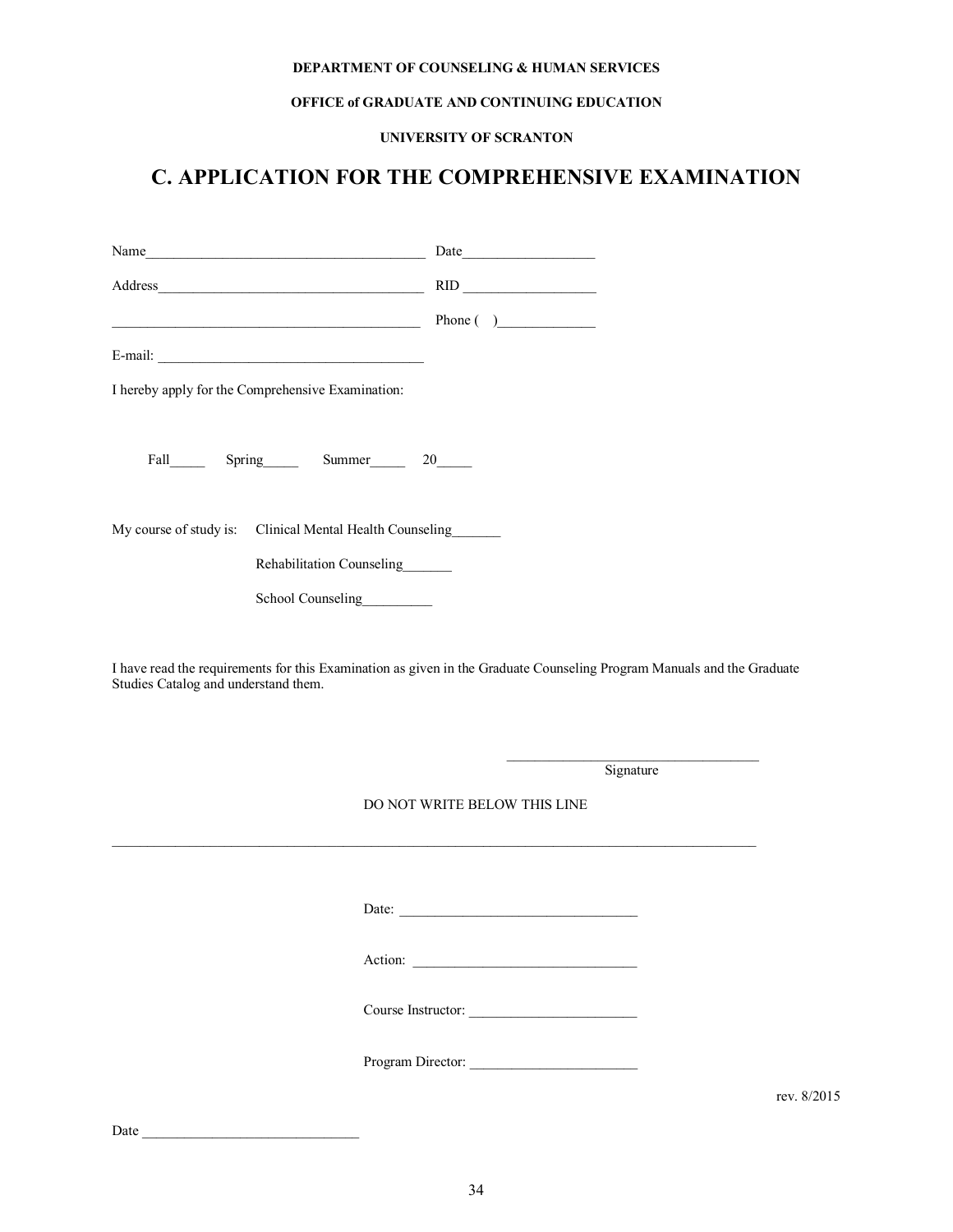# **D. INTERNSHIP SUBMISSION OF PORTFOLIO**

- Attach this form to your Professional Counselor Portfolio
- Include the following components:
	- Review the formative process (i.e., professional, academic, and personal growth and development during your graduate study.
	- Record significant events and learning that occurred during internship.
	- Include other additions to your portfolio for use in your career development and job search process

**Internship Instructor Comments and Feedback:**

**Internship Instructor sign-off (date)**

**Counseling student (date)**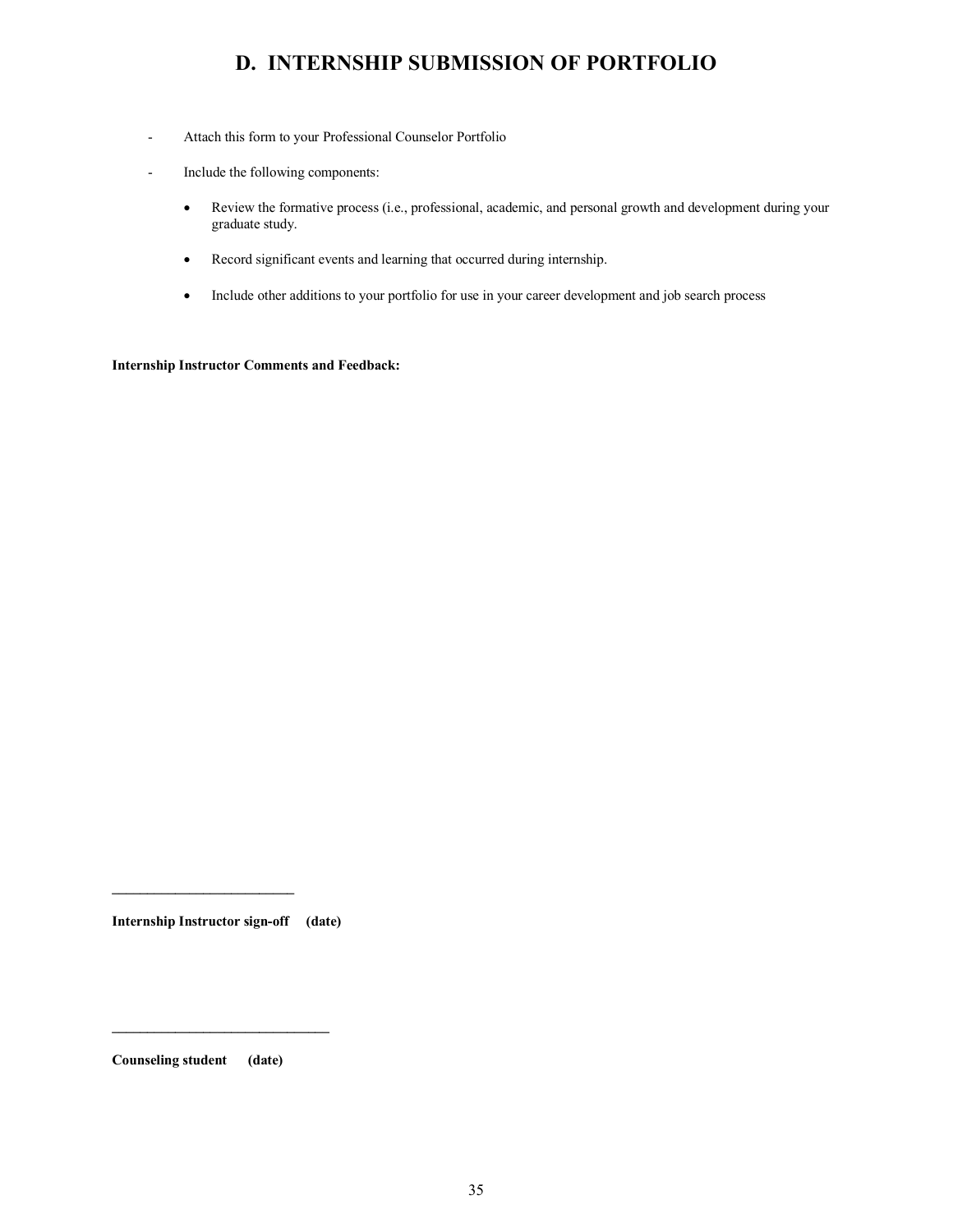# PCPS STUDENT APPLICATION FOR PROFESSIONAL TRAVEL FUNDS

#### **Please submit documentation to Tammy Manka, 111 McGurrin Hall**

| Date: $\frac{1}{\sqrt{1-\frac{1}{2}}\sqrt{1-\frac{1}{2}}\sqrt{1-\frac{1}{2}}\sqrt{1-\frac{1}{2}}\sqrt{1-\frac{1}{2}}\sqrt{1-\frac{1}{2}}\sqrt{1-\frac{1}{2}}\sqrt{1-\frac{1}{2}}\sqrt{1-\frac{1}{2}}\sqrt{1-\frac{1}{2}}\sqrt{1-\frac{1}{2}}\sqrt{1-\frac{1}{2}}\sqrt{1-\frac{1}{2}}\sqrt{1-\frac{1}{2}}\sqrt{1-\frac{1}{2}}\sqrt{1-\frac{1}{2}}\sqrt{1-\frac{1}{2}}\sqrt{1-\frac{1}{2}}\sqrt{1-\frac{1}{2}}$ | Academic Program:                                                                                                |
|---------------------------------------------------------------------------------------------------------------------------------------------------------------------------------------------------------------------------------------------------------------------------------------------------------------------------------------------------------------------------------------------------------------|------------------------------------------------------------------------------------------------------------------|
| Name: Name and the second contract of the second contract of the second contract of the second contract of the second contract of the second contract of the second contract of the second contract of the second contract of                                                                                                                                                                                 | R number:                                                                                                        |
|                                                                                                                                                                                                                                                                                                                                                                                                               |                                                                                                                  |
| Organization Sponsoring Meeting: 2008. [2010] All Allen Sponsoring Meeting:                                                                                                                                                                                                                                                                                                                                   |                                                                                                                  |
| Location of Mtg/Conf.<br>Date(s) of Mtg./Conf.:                                                                                                                                                                                                                                                                                                                                                               |                                                                                                                  |
| A faculty member traveling to same destination (if relevant):                                                                                                                                                                                                                                                                                                                                                 |                                                                                                                  |
|                                                                                                                                                                                                                                                                                                                                                                                                               | Check Type of Student Lodging: () Hotel () Dormitory () Other lodging not private residence () Private residence |
|                                                                                                                                                                                                                                                                                                                                                                                                               |                                                                                                                  |
| Paper/Poster Title and Authors                                                                                                                                                                                                                                                                                                                                                                                |                                                                                                                  |
|                                                                                                                                                                                                                                                                                                                                                                                                               |                                                                                                                  |

Scope of Meeting/Conference (please check): () International () National () Regional () State () Area Please indicate briefly the nature of the meeting/conference:

Purpose for attending the Mtg./Conf. (please check one below & attach appropriate documentation)

1. ( ) Presenting a paper, poster or other (specify). 2. ( ) General professional development but no presentation

Summarize Anticipated Expenses (registration, travel, lodging, food, etc.) Note that only a portion of expenses will be reimbursed. Students should expect to self-fund a majority of professional travel:

#### **Checklist for Approval**

 Copy of meeting announcement or preliminary program is attached Documentation of paper acceptance or other presentation/meeting involvement, if relevant, is attached.

| Mailing Address for Check:     |   |
|--------------------------------|---|
| Signature of Applicant:        |   |
| Signature of Program Director: |   |
|                                | . |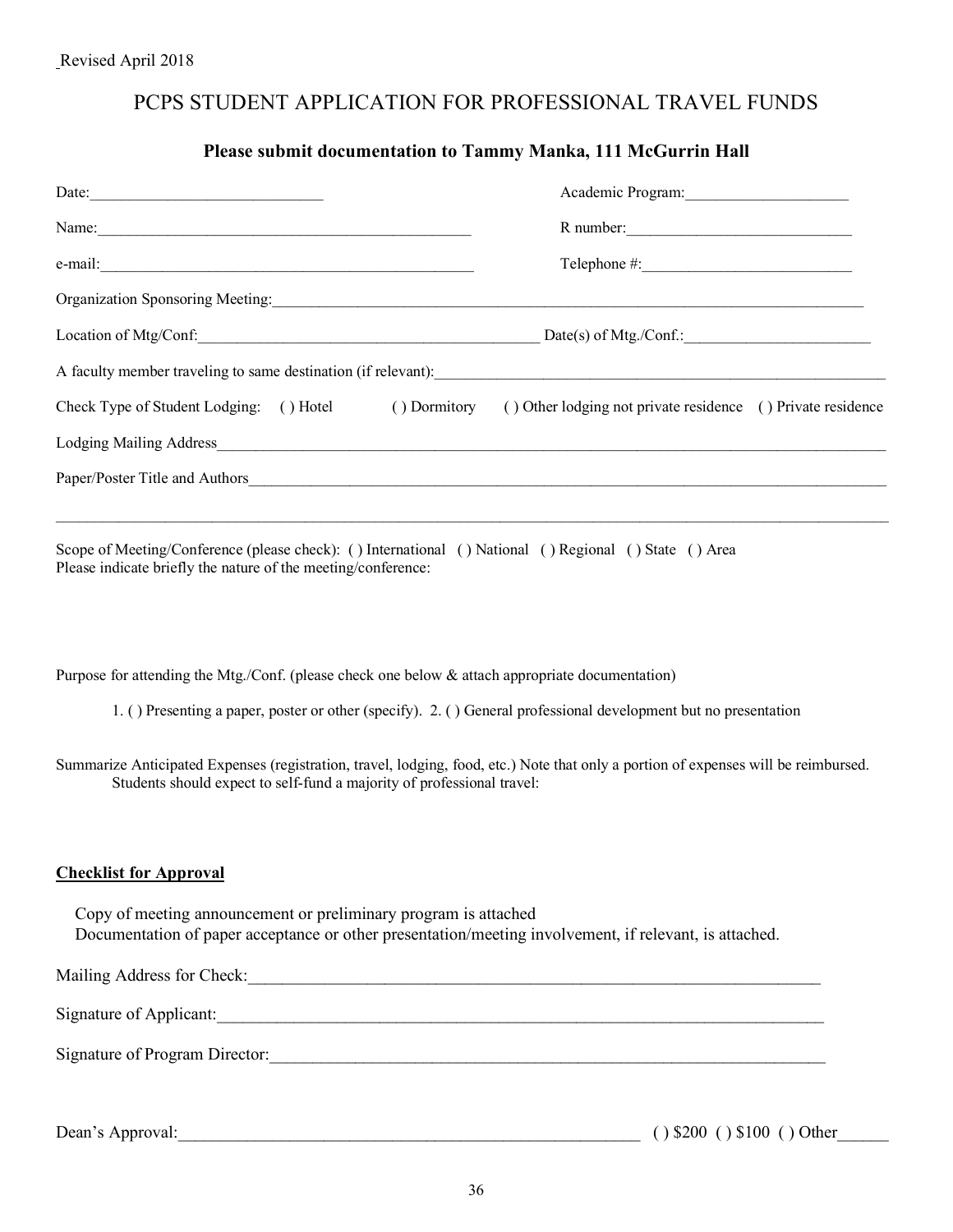#### **REHABILITATION COUNSELING PROGRAM**

Rebecca Spirito Dalgin, Ph.D, CRC, CPRP, Program Director

#### **REHABILITATION COUNSELING MISSION**

The Rehabilitation Counseling Program prepares students for careers in a variety of counseling settings with the primary goal of acquiring and applying the specialized knowledge, skills, and values that will enable them to effectively assist and support individuals with disabilities throughout the rehabilitation process. The Rehabilitation Program works towards this goal by creating an environment which encourages a commitment to life long learning, critical thinking, resource development, creative problem solving, the development of a professional network, and appreciation of the skills and abilities of persons with disabilities. THE REHABILITATION COUNSELING PROFESSION

According to the National Council on Rehabilitation Education, a Rehabilitation Counselor is a counselor who possesses the specialized knowledge, skills and attitudes needed to collaborate in a professional relationship with people who have disabilities to achieve their personal, social, psychological and vocational goals. The rehabilitation counselor determines and coordinates services for people with disabilities during the entire rehabilitation process, and is the primary professional to manage components of the rehabilitation process. Rehabilitation counselors assist persons with physical, mental, emotional, or social impairments which may result from birth, illness and disease, work-related injuries, automobile accidents, and the stresses of war, work, and daily life. Roles and responsibilities of the rehabilitation counselor include: counseling to assist the individual with a disability to deal with social and personal problems, plan careers, and find and keep satisfying jobs; advocacy to assist individuals as both professional organizations and advocacy groups address environmental, social attitudinal barriers which create obstacles for people with disabilities; evaluation of an individual's capacity for independent living and employment through use of assessment procedures and through arranging for medical, psychological, and vocational evaluations and through consultation with physicians, psychologists, physical therapists, occupational therapists, vocational evaluators, rehabilitation engineers, rehabilitation technologists, and other allied health professionals; recommending and arranging appropriate rehabilitation services such as medical care, psychological services, educational services, return to work, vocational training, and job placement; working with employers and other rehabilitation professionals to identify and/or modify jobs and work tasks; and engaging in job development and placement efforts with individuals with disabilities.

#### **EMPLOYMENT OPPORTUNITIES**

The U.S. Department of Labor forecasts that Rehabilitation Counseling has a bright outlook and is expected to grow by 9-13% which is faster that the average for all occupations. Career opportunities in rehabilitation counseling are excellent. Additionally, the average starting salary of our recent graduates is \$52,000 and research shows that Rehabilitation Counselors make the highest salaries among all counseling professions

(http://ct.counseling.org/2014/09/acas-first-counseor-compensation-study-reports-varied-pay-good-benefits/). Rehabilitation counselor education programs are not graduating sufficient numbers of qualified students to fill current and anticipated rehabilitation counseling vacancies. In addition, in many settings rehabilitation counselors work in positions with other job titles such as counselor, job placement specialist, alcohol and drug abuse counselor, probation and parole officer, independent living specialist, case manager, vocational evaluator, trainer, educator, university disability services coordinator, and administrator. Employment settings for rehabilitation counselors include: state rehabilitation agencies, comprehensive rehabilitation centers, universities and other school settings, insurance companies, private-for-profit rehabilitation companies, substance abuse rehabilitation programs, correctional centers, developmental disability agencies, mental health clinics, rehabilitation units in hospitals, veterans administration centers, special education/transition programs, vocational schools, programs for the elderly, independent living centers, employee assistance programs, residential programs, counseling centers, head injury rehabilitation centers, and other human service programs serving people with developmental and/or acquired disabilities. The number of people who will need rehabilitation counseling will increase as the size of the aging population, whose members become injured or disabled at a higher rate than other age groups, increases and as treatment for mental health related disabilities increase.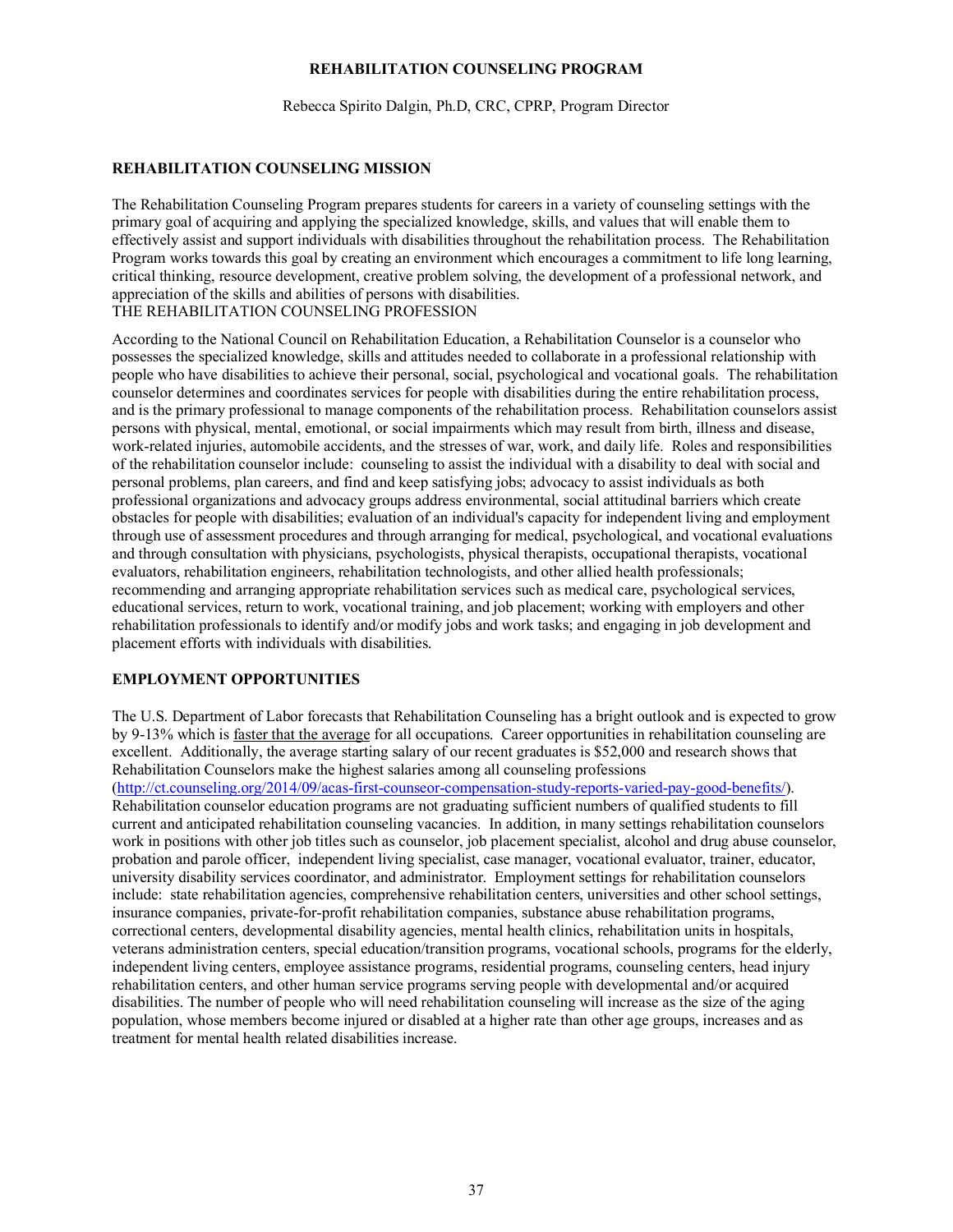#### **PROGRAM OBJECTIVES**

The Rehabilitation Counseling program prepares rehabilitation counselors and related Rehabilitation Professionals for entry into and/or advancement in counseling-related positions in public and private rehabilitation agencies, organizations, and systems.

More specifically, the program is designed to: 1. Enhance knowledge of rehabilitation concepts and practices; 2. Provide individuals with the counseling skills necessary for functioning in rehabilitation settings; 3. Increase awareness and sensitivity to disability issues; 4. Prepare individuals for certification as rehabilitation counselors; and 5. Enhance individuals' employability in entry-level or advanced clinical positions in rehabilitation settings. The program offers a learning environment in which the student can acquire the academic competencies of the profession and refine them through supervised practical experience. The program also provides a facilitative process through which the student can increase self-understanding, self-confidence, and personal effectiveness. Specifically, students develop:

- 1. a consideration of the developmental needs of individuals with disabilities in community settings and recognition of their needs at all developmental levels.
- 2. a commitment to treat each person with respect as a unique individual.
- 3. an awareness of societal trends, cultural diversity, and changing roles and lifestyle patterns of individuals and a comprehension of the impact of disability on physical, psychological, social, family, economic, and vocational functioning.
- 4. an understanding that the primary vehicle for assisting individuals with disabilities is a sound counseling relationship which empowers the person through all phases of the rehabilitation process, as well as skill in establishing and maintaining meaningful goals and objectives.
- 5. knowledge and skill in applying helping processes, theoretical frameworks, and facilitative skills to enhance the rehabilitation counseling relationship and the rehabilitation process.
- 6. knowledge of group dynamic processes and group counseling methods and skills as applied in rehabilitation counseling settings.
- 7. knowledge and skills in applying career development theory, decision-making approaches, and occupational/educational information sources to the rehabilitation process.
- 8. knowledge and skills in utilization of job development, job placement, job modification, and occupational and educational information sources to facilitate client decision-making, return to work, job development, job modification, and job placement efforts.
- 9. knowledge and skills associated with appraisal of the individual including applying assessment and datagathering process, psychometric concepts, relevant ethical and legal concerns, and integrating results of medical, psychological and vocational evaluations with the rehabilitation process.
- 10. knowledge and skill in utilization of research design and implementation techniques in conducting relevant research studies and applying research findings to current rehabilitation counseling practices.
- 11. an accurate realization and perception of the multiple roles of the rehabilitation counselor and current trends of professional organizations in rehabilitation counseling.
- 12. an awareness of contemporary legal and ethical issues impacting the work of the rehabilitation counselor.
- 13. an awareness of the environmental, social, and attitudinal barriers which create obstacles for people with disabilities and knowledge and skills in assisting in the removal of these barriers.
- 14. a commitment to life long learning, critical thinking, resource development, creative problem solving, and the development of a professional network.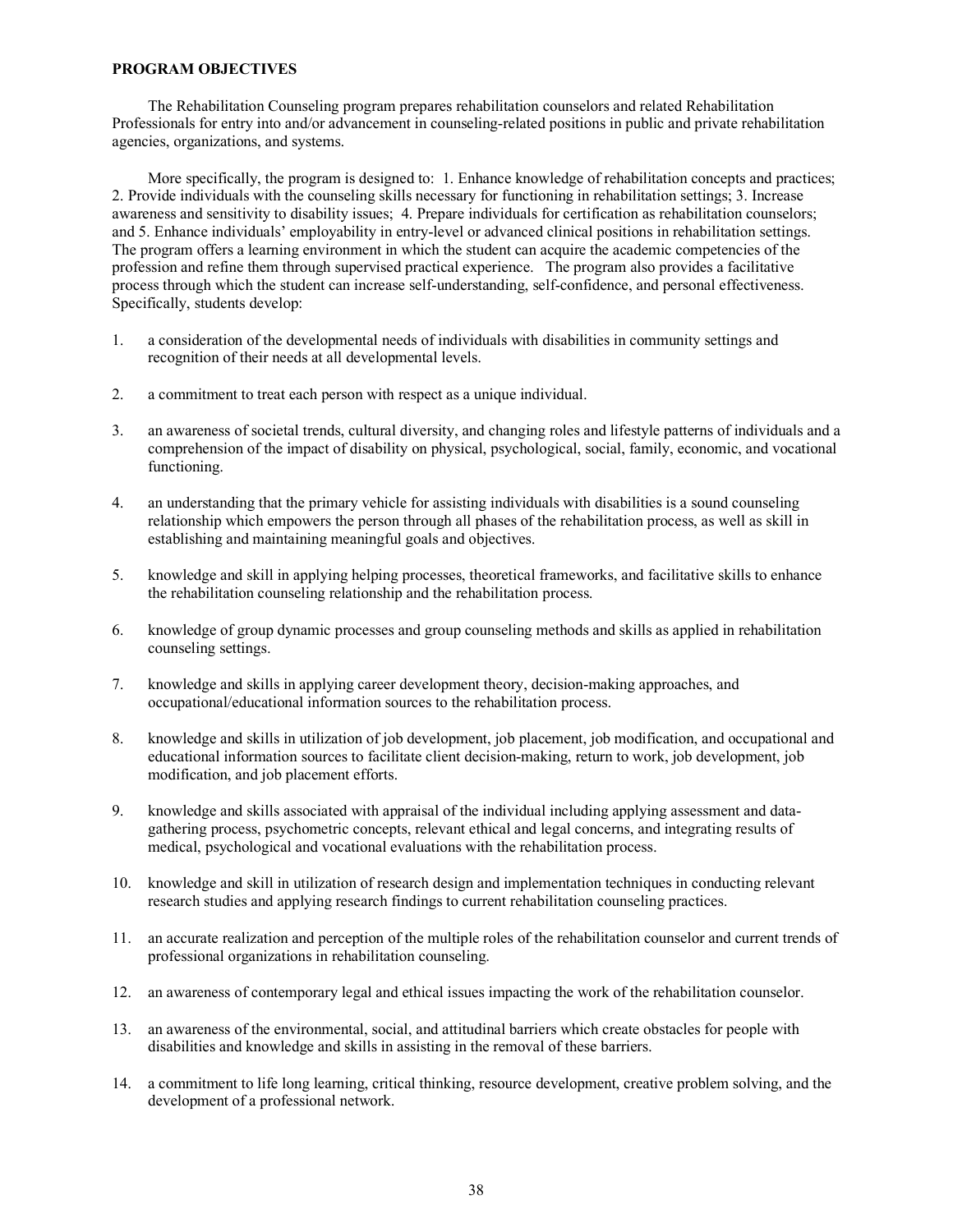#### **THE PROGRAM**

The Rehabilitation Counseling Program is a 60 credit curriculum leading to the Master of Science degree. This consists of 42 required credits in foundations of counseling and 18 credits of coursework in principles and practices of rehabilitation counseling including three credits of practicum [100 hours of supervised counseling experience] and six credits of internship [600 hours of supervised field experience].

#### **PRACTICUM**

The Practicum in Rehabilitation Counseling [COUN 591] is attempted in the semester immediately prior to enrollment in the internship. A full-time student is expected to complete 24 credits of coursework prior to the practicum. A part-time student may complete as many as 39 credits prior to the practicum. The practicum provides for the development of individual and group counseling skills under supervision. It consists of 100 clock hours and must [1] include a minimum of 40 hours of direct service work with clientele appropriate to the student's program (individuals with disabilities); [2] include a minimum of one hour per week of individual supervision by a program faculty member; [3] include an minimum of one and one-half hours per week of group supervision by program faculty with other students in similar practicum; [4] include a variety of professional activities other than direct service work; [5] allow the student to obtain audio- and/or videotapes of interactions with clientele for use in individual and group supervision; [6] allow the student to gain supervised experience in the use of a variety of professional resources such as appraisal instruments, computers, print and non-print media, professional literature, and research; and [7] include formal evaluation of the student's performance by a program faculty member, off-site supervisor, and self-evaluation. Please note: Practicum is a pre-requisite to internship.

#### **INTERNSHIP**

The Internship in Rehabilitation Counseling [COUN 596] is attempted after at least 36 credits of full-time coursework has been completed. Part-time students should have completed all coursework by the completion of the internship. A prerequisite for attempting the internship is successful completion of COUN 591--Practicum in Rehabilitation Counseling. The internship requires the student to complete 600 clock hours of supervised field experience in a rehabilitation setting which must include the following: [1] orientation to program components including policies and procedures; introduction to staff and their role and function; and identification of the expectations for the intern; [2] observation for all aspects of the delivery of rehabilitation counseling services; [3] performance of work assignments required of an employed rehabilitation counselor in a rehabilitation setting from client intake to discharge; [4] reporting, including all required academic reports as well as logs, weekly progress reviews, and summaries of activities; [5] evaluation of student performance, including evaluation by the field supervisor, the faculty supervisor, and self-evaluation by the intern; [6] supervision, including a minimum of one hour per week of individual supervision provided by the agency supervisor and a minimum of one and one-half hours per week of group supervision normally provided by the faculty supervisor. The agency supervisors must have an M.S. in Rehabilitation Counseling and maintain Certification as a Rehabilitation Counselor. In most cases, the 600 clock hours will be completed over the course of one semester or term. In selected cases a student may elect to compete the 600 hour requirement over two semesters/terms. Students who elect this option will be required to register for three credits of internship per semester.

#### **PROGRAM ACCREDITATION**

The Rehabilitation Counseling program is fully accredited by the Council on Counseling and Related Education Programs (CACREP) through 2023. Our curriculum is guided by these national standards and, as a result, our students have the advantage of applying to take their national certification exam during their final semester. Rehabilitation graduates in Pennsylvania can also work towards their licensure as a Professional Counselor. Recently our program has been listed in the top third of programs nationwide by *U.S. News and World Report*.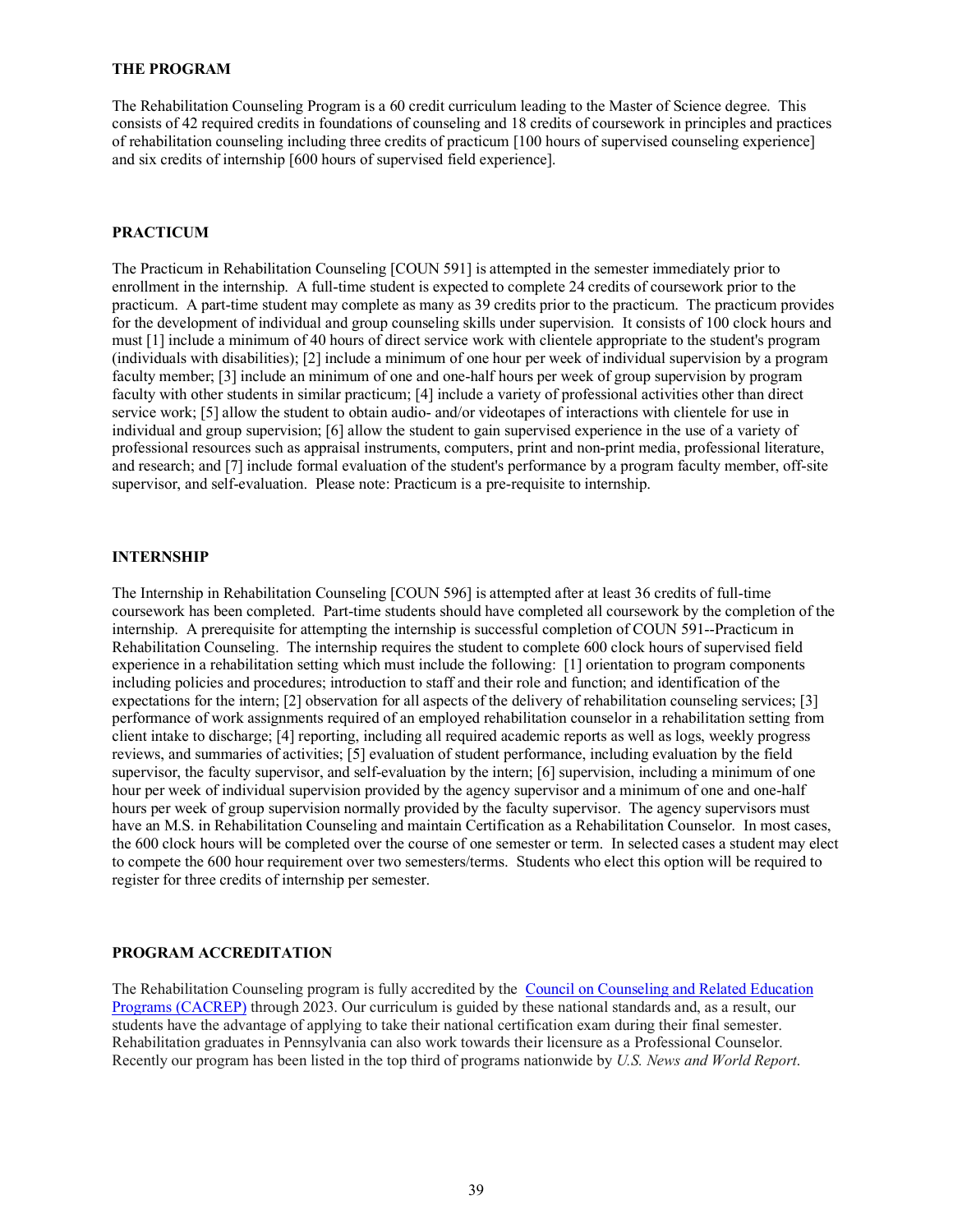#### **RELATED FEES FOR REHABILITATION COUNSELING PROGRAM**

*\*Please note that these fees are estimates and are subject to change with or without notice. They serve as a guide to assist you with your graduate school financial planning.*

#### **1. Clearances needed for Clinical Experiences (Practicum and Internship)**

Castle Branch registration **\$37.00** FBI fingerprints **\$26.50** Child Abuse **\$10.00** State police (no charge if done through Castle Branch), **\$10.00** otherwise TB Test - **\$15.00** at the University of Scranton OR through private physician (price varies)

#### **2. Student Liability Coverage Needed for Clinical Experiences (Practicum and Internship)**

Insurance through American Counseling Association (ACA) student membership **\$89.00 OR** through HPSO **\$35.00**

**3. Psychological Assessments Fee** (May be assessed as part of Appraisal Techniques course or within clinical experiences such as Practicum and Internship)**- \$50**

**4. CPCE EXAM \$75** (at University of Scranton on designated date each semester Fall/Spring)

#### **5. Certified Rehabilitation Counselor Exam (CRC) - OPTIONAL BUT HIGHLY RECOMMENDED**

The cost to register for the CRC exam is \$400. More information can be found at https://www.crccertification.com/forms-fees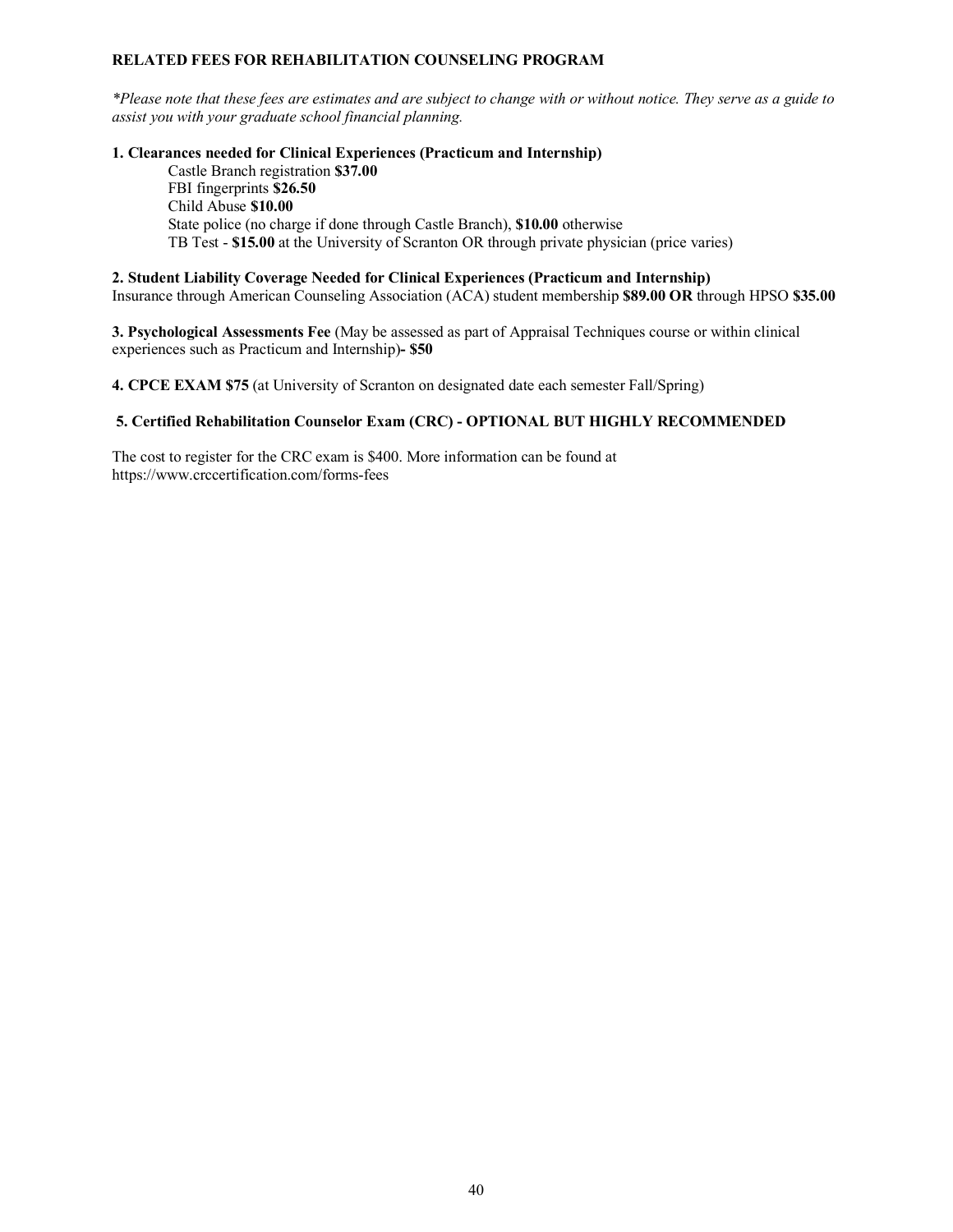### **REHABILITATION COUNSELING CURRICULUM**

### **(all courses listed are 3 Credits each unless specified)**

### **Professional Foundations of Counseling:**

COUN 501 Counseling and Interviewing Skills COUN 502 Counseling Theories COUN 503 Group Process and Practice COUN 504 Appraisal Techniques COUN 505 Research Methods COUN 506 Social and Cultural Issues COUN 507 Career and Lifestyle Development COUN 508 Life Span Development COUN 540 Family Counseling and Therapy COUN 547 Psychiatric Rehabilitation COUN 549 Assessment and Diagnosis COUN 560 Addictive Behaviors COUN 563 Crisis Intervention 1 Elective Course

### **Rehabilitation Counseling Foundations:**

COUN 509 Professional Issues in Counseling (2 Credits) COUN 509R Professional Issues: Rehabilitation Counseling (1 Credit) COUN 521 Physical and Psychosocial Aspects of Disability COUN 522 Disability and Employment COUN 591 Practicum: Rehabilitation Counseling COUN 596 Internship: Rehabilitation Counseling (6 Credits)

# **TOTAL CREDITS REQUIRED FOR DEGREE: 60 Credits**

The Graduate and Continuing Education Services (CGCE) allows six years for a graduate student to complete their degree requirements.

\*\*\*\*\*\*\*\*\*\*\*\*\*\*\*\*\*\*\*\*\*\*\*\*\*\*\*\*\*\*\*\*\*\*\*\*\*\*\*\*\*\*\*\*\*\*\*\*\*\*\*\*\*\*\*\*\*\*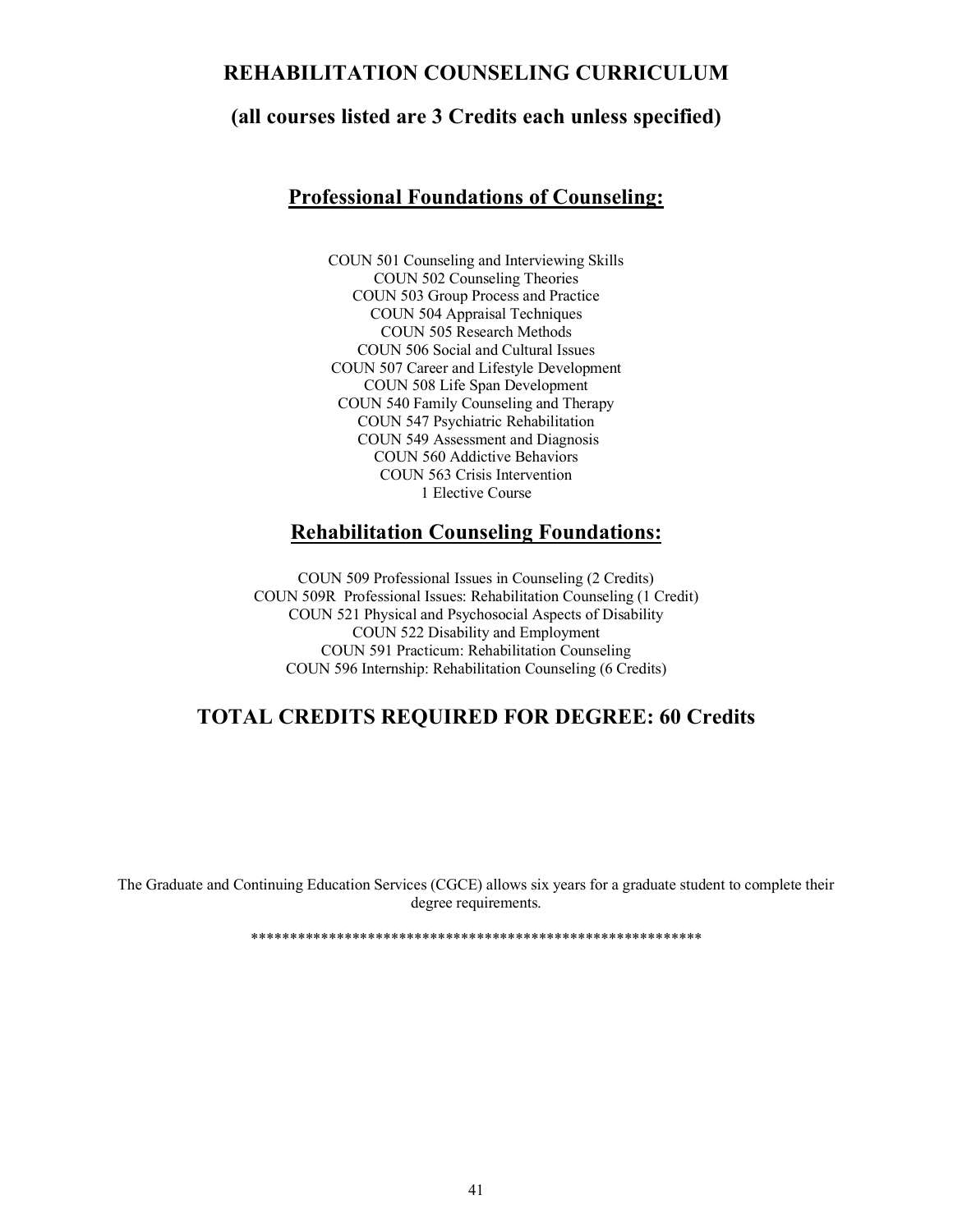# **Checklist for Comprehensive Professional Counselor Exam (CPCE)**

To be eligible to take the Comprehensive Professional Counselor Exam (CPCE), you have to have successfully completed at least 7 of the 9 classes and be currently taking the remaining classes. These courses cover the 8 core competency areas for the CPCE (as well as the Certified Rehabilitation Counselor Exam (CRCE), National Counselor Exam (NCE), and National Clinical Mental Health Counselor Exam (NCMHCE).

The CPCE can be completed during the fall or spring semesters. To register for the exam, applicants must submit this form to the CPCE Coordinator in the department (Dr. Julie Cerrito) by September 30<sup>th</sup> for fall administration or by February 28<sup>th</sup> for spring administration to start the registration process. **Failure to submit a hardcopy of this form before the appropriate deadline may delay your graduation date.** After submitting the form, the registration process is NOT complete. Applicants must follow the instructions provided to self-register with the Center for Credentialing and Education (CCE) and pay the fee for the exam (currently \$150 per administration, which is subject to change).

| <b>Currently Taking</b> | Completed | Courses                                |
|-------------------------|-----------|----------------------------------------|
|                         |           | 501 Counseling and Interviewing Skills |
|                         |           | 502 Counseling Theories                |
|                         |           | 503 Group Process and Practice         |
|                         |           | 504 Appraisal Techniques               |
|                         |           | 505 Research Methods                   |
|                         |           | 506 Social and Cultural Issues         |
|                         |           | 507 Career and Lifestyle Development   |
|                         |           | 508 Lifespan Development               |
|                         |           | 509/500/520/530 Professional Issues    |

\_\_\_\_\_\_\_\_\_\_\_\_\_\_\_\_\_\_\_\_\_\_\_\_\_\_\_\_\_\_\_\_ \_\_\_\_\_\_\_\_\_\_\_\_\_\_\_\_\_\_\_\_\_\_\_\_\_

\_\_\_\_\_\_\_\_\_\_\_\_\_\_\_\_\_\_\_\_\_\_\_\_\_\_\_\_\_\_\_\_ \_\_\_\_\_\_\_\_\_\_\_\_\_\_\_\_\_\_\_\_\_\_\_\_\_

The following checklist is to be used to help determine your eligibility.

Anticipated Test Date (circle): Fall Spring Year: \_\_\_\_\_\_\_\_\_\_\_\_\_\_\_\_\_\_\_\_\_\_\_\_\_\_\_\_\_\_

Applicant Name (printed) and a set of the Date of the Date of the Date of the Date of the Date of the Date of the Date of the Date of the Date of the Date of the Date of the Date of the Date of the Date of the Date of the

Mentor's Signature Date Date